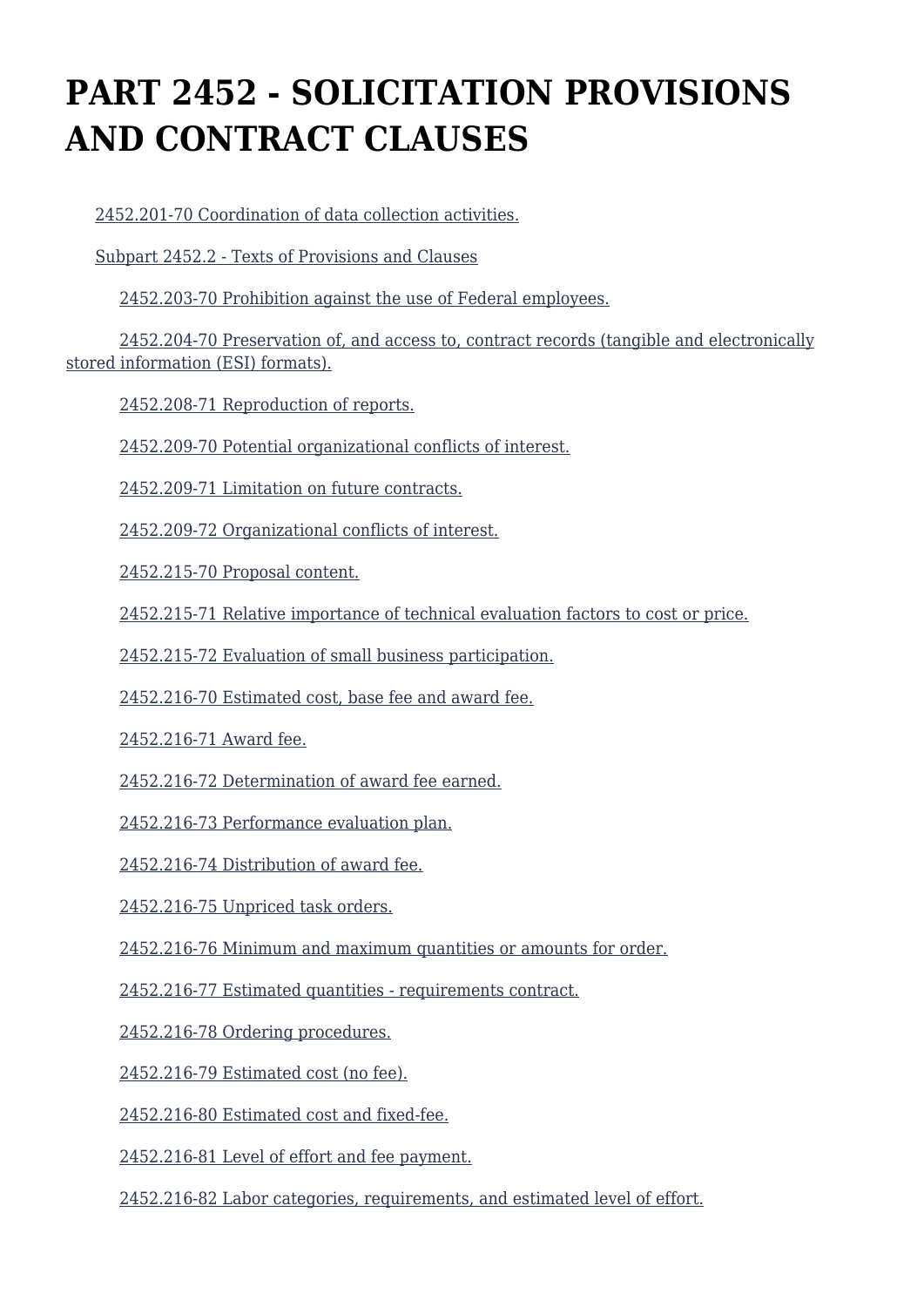[2452.219-70 Small business subcontracting plan compliance.](https://origin-www.acquisition.gov/%5Brp:link:hudar-part-2452%5D#Section_2452_219_70_T48_60955371123)

 [2452.219-71 Notification of competition limited to eligible 8\(a\) concerns - Alternate III to FAR](https://origin-www.acquisition.gov/%5Brp:link:hudar-part-2452%5D#Section_2452_219_71_T48_60955371124) [52.219-18.](https://origin-www.acquisition.gov/%5Brp:link:hudar-part-2452%5D#Section_2452_219_71_T48_60955371124)

[2452.219-72 Section 8\(a\) direct awards.](https://origin-www.acquisition.gov/%5Brp:link:hudar-part-2452%5D#Section_2452_219_72_T48_60955371125)

[2452.219-73 Incorporation of subcontracting plan.](https://origin-www.acquisition.gov/%5Brp:link:hudar-part-2452%5D#Section_2452_219_73_T48_60955371126)

[2452.219-74 Small business subcontracting goals.](https://origin-www.acquisition.gov/%5Brp:link:hudar-part-2452%5D#Section_2452_219_74_T48_60955371127)

[2452.222-70 Accessibility of meetings, conferences, and seminars to persons with disabilities.](https://origin-www.acquisition.gov/%5Brp:link:hudar-part-2452%5D#Section_2452_222_70_T48_60955371128)

[2452.227-70 Government information.](https://origin-www.acquisition.gov/%5Brp:link:hudar-part-2452%5D#Section_2452_227_70_T48_60955371129)

[2452.232-70 Payment schedule and invoice submission \(Fixed-Price\).](https://origin-www.acquisition.gov/%5Brp:link:hudar-part-2452%5D#Section_2452_232_70_T48_60955371130)

[2452.232-71 Voucher submission \(cost-reimbursement, time-and-materials, and labor hour\).](https://origin-www.acquisition.gov/%5Brp:link:hudar-part-2452%5D#Section_2452_232_71_T48_60955371131)

[2452.232-72 Limitation of Government's obligation.](https://origin-www.acquisition.gov/%5Brp:link:hudar-part-2452%5D#Section_2452_232_72_T48_60955371132)

[2452.232-73 Constructive acceptance period.](https://origin-www.acquisition.gov/%5Brp:link:hudar-part-2452%5D#Section_2452_232_73_T48_60955371133)

[2452.232-74 Not to exceed limitation.](https://origin-www.acquisition.gov/%5Brp:link:hudar-part-2452%5D#Section_2452_232_74_T48_60955371134)

[2452.233-70 Review of contracting officer protest decisions.](https://origin-www.acquisition.gov/%5Brp:link:hudar-part-2452%5D#Section_2452_233_70_T48_60955371135)

[2452.237-70 Key personnel.](https://origin-www.acquisition.gov/%5Brp:link:hudar-part-2452%5D#Section_2452_237_70_T48_60955371136)

[2452.237-73 Conduct of work and technical guidance.](https://origin-www.acquisition.gov/%5Brp:link:hudar-part-2452%5D#Section_2452_237_73_T48_60955371137)

[2452.237-75 Access to HUD facilities.](https://origin-www.acquisition.gov/%5Brp:link:hudar-part-2452%5D#Section_2452_237_75_T48_60955371138)

[2452.237-77 Temporary closure of HUD facilities.](https://origin-www.acquisition.gov/%5Brp:link:hudar-part-2452%5D#Section_2452_237_77_T48_60955371139)

[2452.237-79 Post award conference.](https://origin-www.acquisition.gov/%5Brp:link:hudar-part-2452%5D#Section_2452_237_79_T48_60955371140)

[2452.237-81 Labor categories, unit prices per hour and payment.](https://origin-www.acquisition.gov/%5Brp:link:hudar-part-2452%5D#Section_2452_237_81_T48_60955371141)

[2452.237-82 Access to controlled unclassified information \(CUI\).](https://origin-www.acquisition.gov/%5Brp:link:hudar-part-2452%5D#Section_2452_237_82_T48_60955371142)

[2452.237-83 Access to controlled unclassified information \(CUI\).](https://origin-www.acquisition.gov/%5Brp:link:hudar-part-2452%5D#Section_2452_237_83_T48_60955371143)

[2452.239-70 Access to HUD systems.](https://origin-www.acquisition.gov/%5Brp:link:hudar-part-2452%5D#Section_2452_239_70_T48_60955371144)

[2452.242-70 Indirect costs.](https://origin-www.acquisition.gov/%5Brp:link:hudar-part-2452%5D#Section_2452_242_70_T48_60955371145)

[2452.242-71 Contract management system.](https://origin-www.acquisition.gov/%5Brp:link:hudar-part-2452%5D#Section_2452_242_71_T48_60955371146)

[2452.244-70 Consent to subcontract.](https://origin-www.acquisition.gov/%5Brp:link:hudar-part-2452%5D#Section_2452_244_70_T48_60955371147)

[2452.246-70 Inspection and acceptance.](https://origin-www.acquisition.gov/%5Brp:link:hudar-part-2452%5D#Section_2452_246_70_T48_60955371148)

[2452.251-70 Contractor employee travel.](https://origin-www.acquisition.gov/%5Brp:link:hudar-part-2452%5D#Section_2452_251_70_T48_60955371149)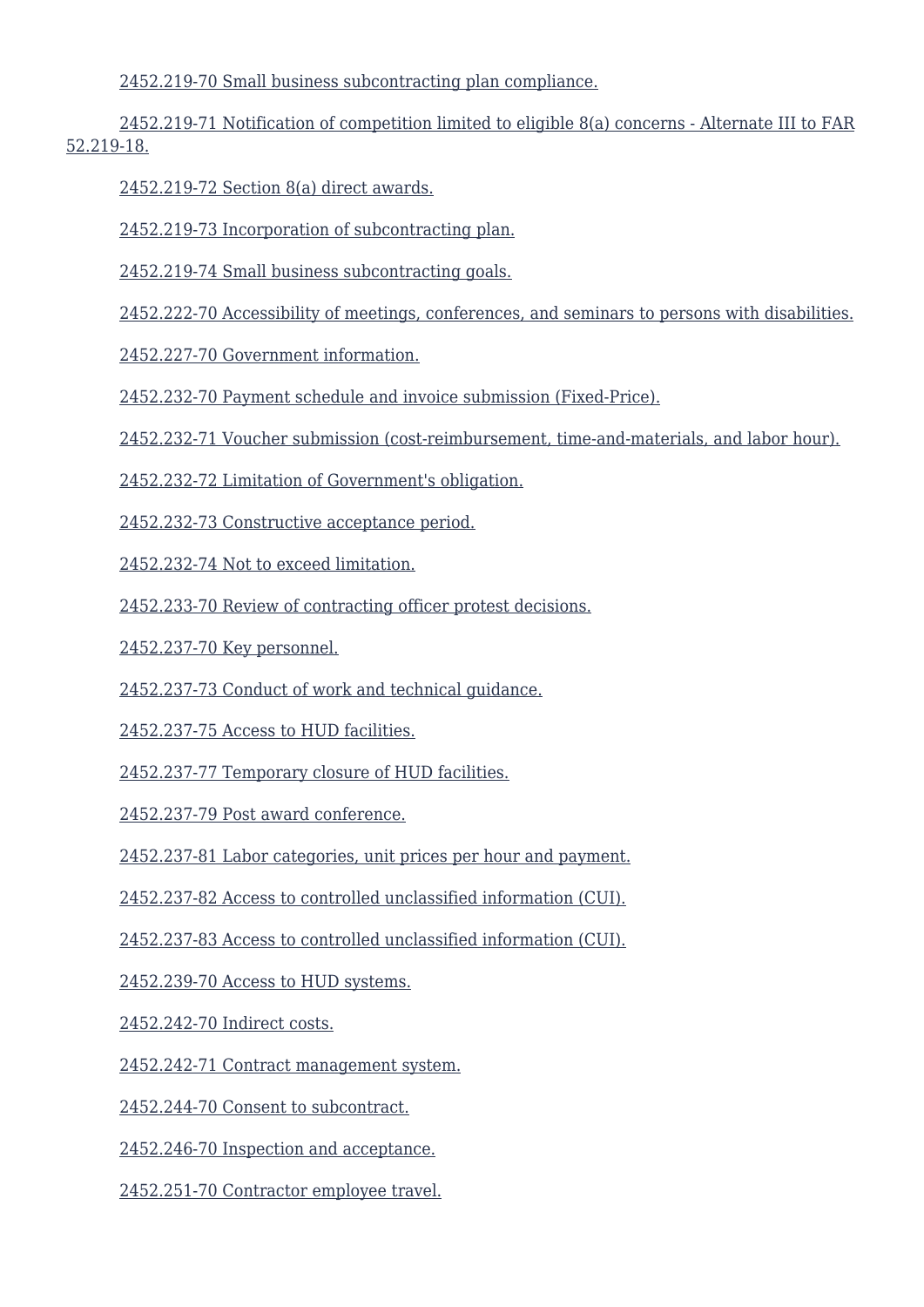[Subpart 2452.3 - Matrix](https://origin-www.acquisition.gov/%5Brp:link:hudar-part-2452%5D#Subpart_2452_3_T48_60955372)

[2452.3 Provision and clause matrix.](https://origin-www.acquisition.gov/%5Brp:link:hudar-part-2452%5D#Section_2452_3_T48_6095537211)

# **2452.201-70 Coordination of data collection activities.**

As prescribed in [2401.106-70,](https://origin-www.acquisition.gov/%5Brp:link:hudar-part-2401%5D#Section_2401_106_70_T48_609482118) insert the following clause in solicitations and contracts where the contractor is required to collect identical information from ten or more public respondents:

Coordination of Data Collection Activities (APR 1984)

If it is established at award or subsequently becomes a contractual requirement to collect identical information from ten or more public respondents, the Paperwork Reduction Act (44 U.S.C. 3501-3520) applies. In that event, the Contractor shall not take any action to solicit information from any of the public respondents until notified in writing by the Contracting Officer that the required Office of Management and Budget (OMB) final clearance was received.

(End of clause)

# **Subpart 2452.2 - Texts of Provisions and Clauses**

### **2452.203-70 Prohibition against the use of Federal employees.**

As prescribed in [2403.670,](https://origin-www.acquisition.gov/%5Brp:link:hudar-part-2403%5D#Section_2403_670_T48_609484612) insert the following clause in solicitations and contracts:

PROHIBITION AGAINST THE USE OF FEDERAL EMPLOYEES (APR 2019)

In accordance with Federal Acquisition Regulation 3.601, contracts are not to be awarded to Federal employees or a business concern or other organization owned or substantially owned or controlled by one or more Federal employees. For the purposes of this contract, this prohibition against the use of Federal employees includes any work performed by the Contractor or any of its employees, subcontractors, or consultants.

(End of clause)

### **2452.204-70 Preservation of, and access to, contract records (tangible and electronically stored information (ESI) formats).**

As prescribed in [2404.7001](https://origin-www.acquisition.gov/%5Brp:link:hudar-part-2404%5D#Section_2404_7001_T48_609485111), insert the following clause:

Preservation of, and Access to, Contract Records (Tangible and Electronically Stored Information (ESI) Formats) (DEC 2012)

(a) For the purposes of this clause -

*Contract records* means information created or maintained by the contractor in the performance of the contract. Contract records include documents required to be retained in accordance with FAR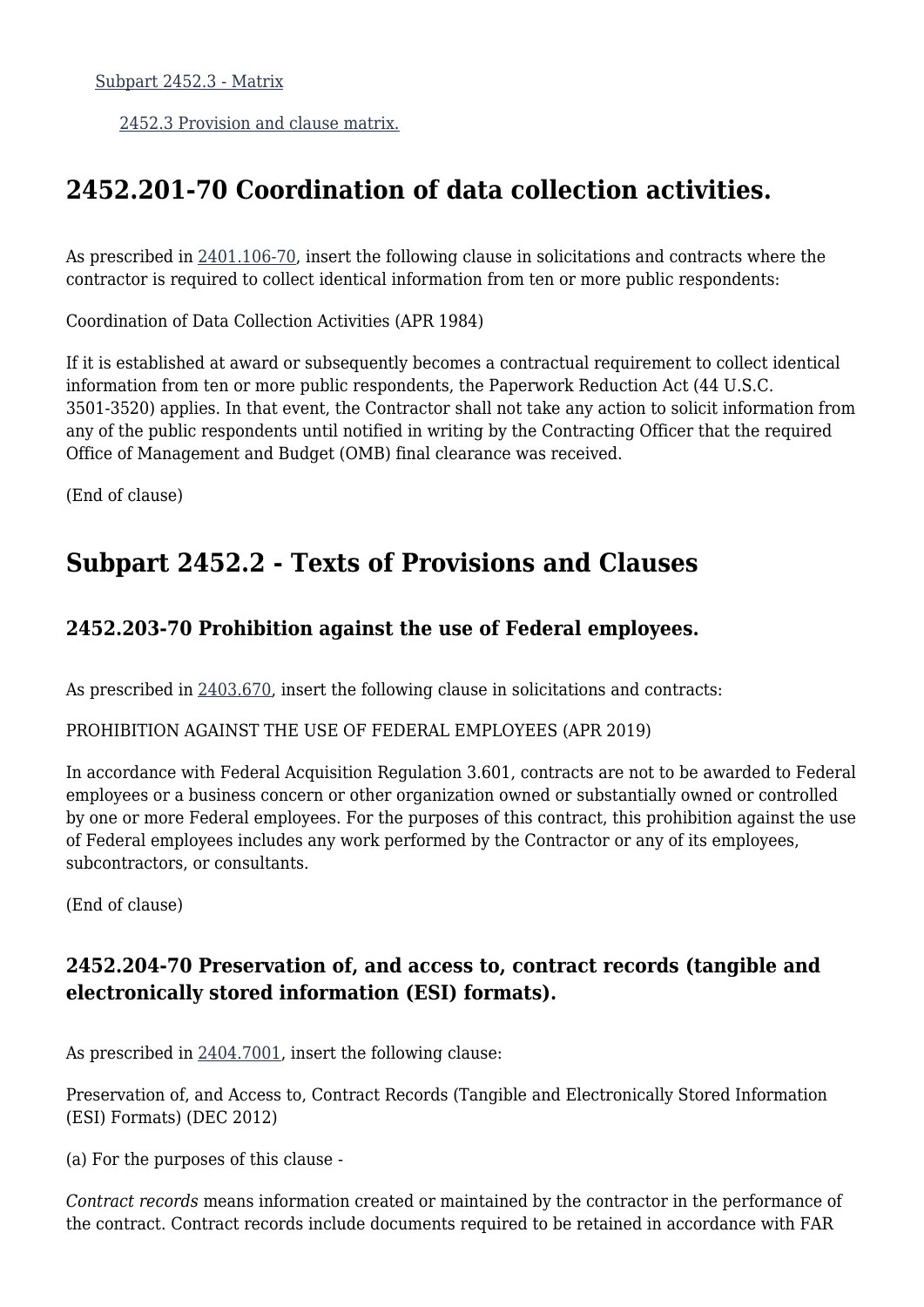4.703 and other information generated or maintained by the contractor that is pertinent to the contract and its performance including, but not limited to: email and attachments, formal and informal correspondence, calendars, notes, reports, memoranda, spreadsheets, tables, telephone logs, forms, survey, books, papers, photographs, drawings, machine-readable materials, and data. Contract records may be maintained as electronically stored information or as tangible materials. Contract records may exist in either final or any interim version (*e.g.,* drafts that have been circulated for official purposes and contain unique information, such as notes, edits, comments, or highlighting). Contract records may be located or stored on the contractor's premises or at off-site locations.

*Electronically stored information (ESI)* means any contract records that are stored on, or generated by, an electronic device, or contained in electronically accessible media, either owned by the contractor, subcontractor(s), or employees of the contractor or subcontractor(s) regardless of the physical location of the device or media (*e.g.,* offsite servers or data storage).

*ESI devices and media* include, but are not be limited to:

(1) Computers (mainframe, desktop, and laptop);

(2) Network servers, including shared and personal drives;

(3) Individual email accounts of the contractor's principals, officers, and employees, including all folders contained in each email account such as "inbox," "outbox," "drafts," "sent," "trash," "archive," and any other folders;

(4) Personal data assistants (PDAs);

(5) External data storage devices including portable devices (*e.g.,* flash drive); and

(6) Data storage media (magnetic, *e.g.,* tape; optical, *e.g.,* compact disc, microfilm, etc.).

*Tangible materials* means contract records that exist in a physical (*i.e.,* non-electronic) state.

(b) If during the period of performance of this contract, HUD becomes, or anticipates becoming, a party to any litigation concerning matters related to records maintained or generated by the Contractor in the performance of this contract, the Contracting Officer may provide the contractor with a written (either hardcopy or email) preservation hold notice and certification of compliance with the preservation hold notice. Upon receipt of the hold notice, the Contractor shall immediately take the following actions -

(1) Discontinue any alteration, overwriting, deletion, or destruction of all tangible materials and ESI.

(2) Preserve tangible materials and ESI. The contractor shall preserve ESI in its "native" form to preserve metadata (*i.e.,* creation and modification history of a document).

(3) Identify all individuals who possess or may possess tangible materials and ESI related to this matter, including contractor employees, subcontractors, and subcontractor employees. The contractor shall provide the names of all such individuals via email to the HUD official indicated in the notice.

(4) Document in writing the contractor's efforts to preserve tangible materials and ESI. It may be useful to maintain a log documenting preservation efforts.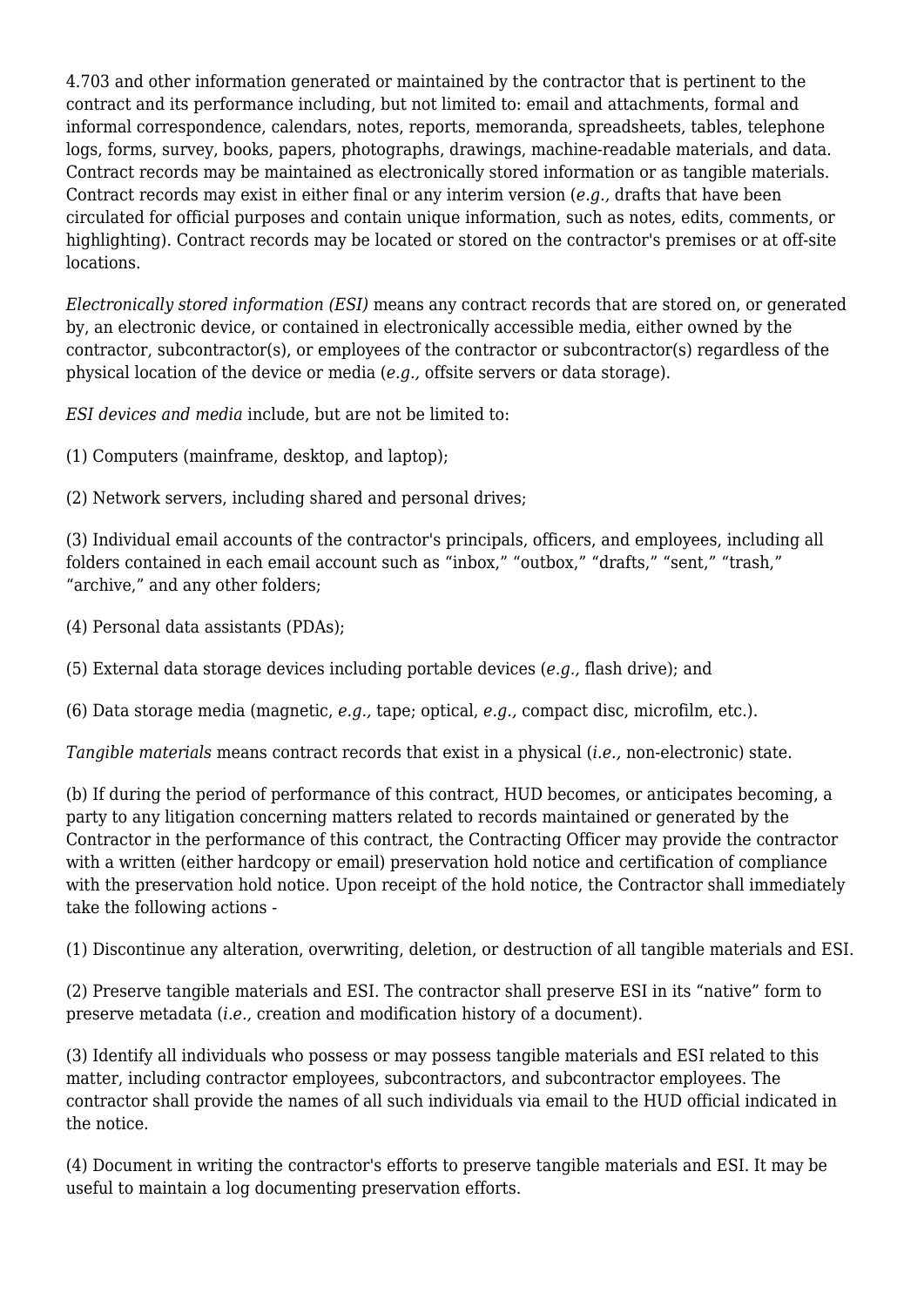(5) Complete the certification of compliance with the preservation hold notice upon receipt and return it to the identified contact person; and

(6) Upon the request of the Contracting Officer, provide the Contracting Officer or other HUD official designated by the Contracting Officer with any of the information described in this clause. The contractor shall immediately confirm receipt of such request. The contractor shall describe in detail any records that the contractor knows or believes to be unavailable and provide a detailed explanation of why they are unavailable, and if known, their location.

 $(c)$ 

(1) If any request for records pursuant to paragraph (b)(6) of this clause causes an increase in the estimated cost or price or the time required for performance of any part of the work under this contract, or otherwise affects any other terms and conditions of this contract, the Contracting Officer shall make an equitable adjustment in the contract price, the delivery schedule, or both, and shall modify the contract.

(2) The Contractor must assert its right to an adjustment under this clause within \_\_ [*Contracting Officer insert period; 30 days if no other period inserted*] from the date of receipt of the Contracting Officer's request made pursuant to paragraph (b)(6) of this clause. However, if the Contracting Officer decides that the facts justify it, the Contracting Officer may receive and act upon a request submitted before final payment of the contract.

(3) Failure to agree to any adjustment shall be a dispute under the "Disputes" clause of this contract. However, nothing in this clause shall excuse the contractor from providing the records requested by the Contracting Officer.

(e) The Contractor shall include this clause in all subcontracts.

(End of clause)

*Alternate I* (DEC 2012) For cost-reimbursement type contracts, substitute the following paragraph  $(c)(1)$  for paragraph  $(c)(1)$  of the basic clause:

(c)

(1) If any request for records pursuant to paragraph (b)(6) of this clause causes an increase in the estimated cost or price or the time required for performance of any part of the work under this contract, or otherwise affects any other terms and conditions of this contract, the Contracting Officer shall make an equitable adjustment in any one of the following and modify the contract accordingly -

(i) Estimated cost;

(ii) Delivery or completion schedule, or both; (ii) Amount of any fixed fee; or

(iii) Other affected terms.

*Alternate II* (DEC 2012) For labor-hour or time-and-materials type contracts, substitute the following paragraph  $(c)(1)$  for paragraph  $(c)(1)$  of the basic clause:

(c)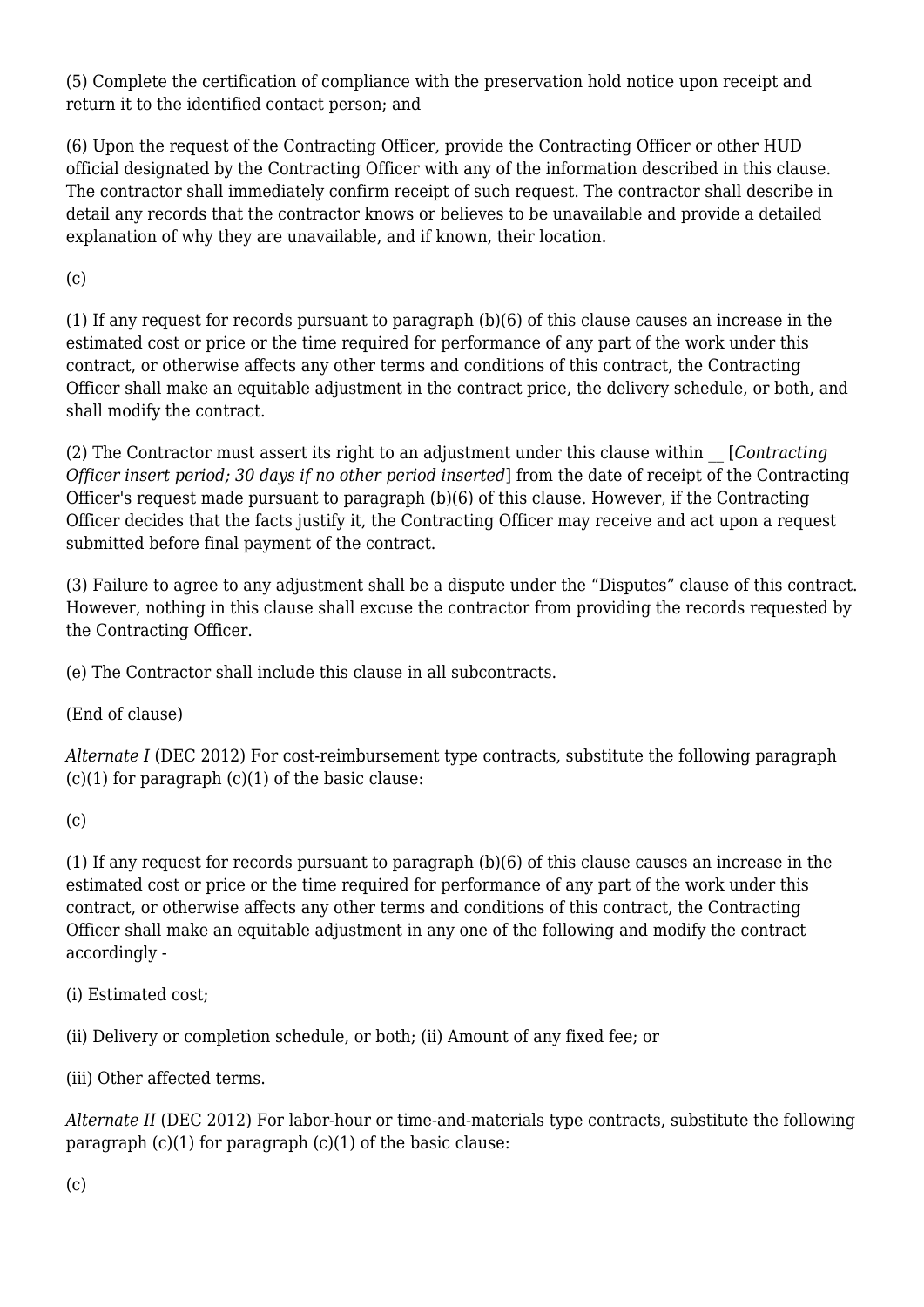(1) If any request for records pursuant to paragraph (b)(6) of this clause causes an increase in the estimated cost or price or the time required for performance of any part of the work under this contract, or otherwise affects any other terms and conditions of this contract, the Contracting Officer shall make an equitable adjustment in any one or more of the following and will modify the contract accordingly:

- (i) Ceiling price;
- (ii) Hourly rates;
- (iii) Delivery schedule; or
- (iv) Other affected terms.

### **2452.208-71 Reproduction of reports.**

As prescribed in [2408.802-70,](https://origin-www.acquisition.gov/%5Brp:link:hudar-part-2408%5D#Section_2408_802_70_T48_609499211) insert the following clause in solicitations and contracts where the Contractor is required to produce, as an end product, publications or other written materials:

#### REPRODUCTION OF REPORTS (APR 2019)

In accordance with Title I of the Government Printing and Binding Regulations, printing of reports, data or other written material, if required herein, is authorized provided that the material produced does not exceed 5,000 production units of any page and that items consisting of multiple pages do not exceed 25,000 production units in aggregate. The aggregate number of production units is determined by multiplying the number of pages by the number of copies. A production unit is one sheet, size 8.5 by 11 inches or less, printed on one side only and in one color. All copy preparation to produce camera-ready copy for reproduction must be set by methods other than hot metal typesetting. The reports should be produced by methods employing stencils, masters and plates which are to be used on single unit duplicating equipment no larger than 11 by 17 inches with a maximum image of 10 3/4 by 14 1/4 inches and are prepared by methods or devices that do not utilize reusable contact negatives and/or positives prepared with a camera requiring a darkroom. All reproducibles (camera-ready copies for reproduction by photo offset methods) shall become the property of the Government and shall be delivered to the Government with the report, data, or other written materials.

(End of clause)

### **2452.209-70 Potential organizational conflicts of interest.**

As prescribed in [2409.507-1,](https://origin-www.acquisition.gov/%5Brp:link:hudar-part-2409%5D#Section_2409_507_1_T48_6094910313) the Contracting Officer may insert a provision substantially the same as follows in solicitations:

Potential Organizational Conflicts of Interest (FEB 2000)

(a) The Contracting Officer has determined that the proposed contract contains a potential organizational conflict of interest. Offerors are directed to FAR subpart 9.5 for detailed information concerning organizational conflicts of interest.

(b) The nature of the potential conflict of interest is [*Contracting Officer insert description*]: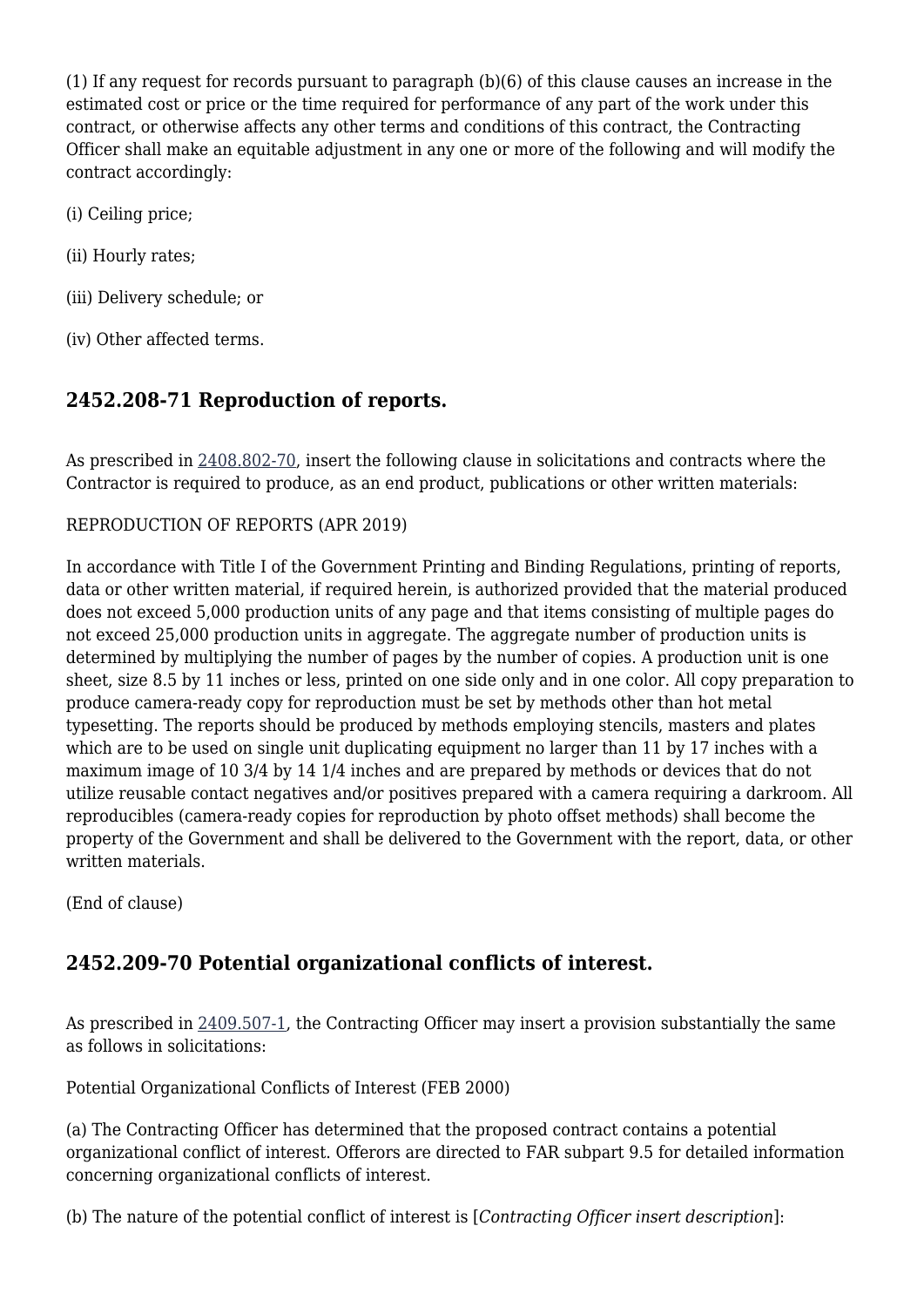(c) Offerors shall provide a statement which describes concisely all relevant facts concerning any past, present or planned interest (financial, contractual, organizational, or otherwise) relating to the work to be performed under the proposed contract and bearing on whether the offeror has a possible organizational conflict of interest with respect to:

(1) Being able to render impartial, technically sound, and objective assistance or advice, or

(2) Being given an unfair competitive advantage. The offeror may also provide relevant facts that show how its organizational structure and/or management systems limit its knowledge of possible organizational conflicts of interest relating to other divisions or sections of the organization and how that structure or system would avoid or mitigate such organizational conflict.

(d) No award shall be made until any potential conflict of interest has been neutralized or mitigated to the satisfaction of the Contracting Officer.

(e) Refusal to provide the requested information or the willful misrepresentation of any relevant information by an offeror shall disqualify the offeror from further consideration for award of a contract under this solicitation.

(f) If the Contracting Officer determines that a potential conflict can be avoided, effectively mitigated, or otherwise resolved through the inclusion of a special contract clause, the terms of the clause will be subject to negotiation.

(End of provision)

### **2452.209-71 Limitation on future contracts.**

As prescribed in [2409.507-2,](https://origin-www.acquisition.gov/%5Brp:link:hudar-part-2409%5D#Section_2409_507_2_T48_6094910314) the Contracting Officer may insert a clause substantially the same as follows in solicitations and contracts for services:

Limitation on Future Contracts (FEB 2000)

(a) The Contracting Officer has determined that this contract may give rise to potential organizational conflicts of interest as defined at FAR subpart 9.5.

(b) The nature of the potential conflict of interest is [*Contracting Officer insert description*]

(c) If the contractor, under the terms of this contract or through the performance of tasks pursuant to this contract, is required to develop specifications or statements of work that are to be incorporated into a solicitation, the contractor shall be ineligible to perform the work described in that solicitation as a prime or first-tier subcontractor under any ensuing HUD contract.

(d) Other restrictions - [*Contracting Officer insert description*].

(e) The restrictions imposed by this clause shall remain in effect until [*Contracting Officer insert period or date*].

(End of clause)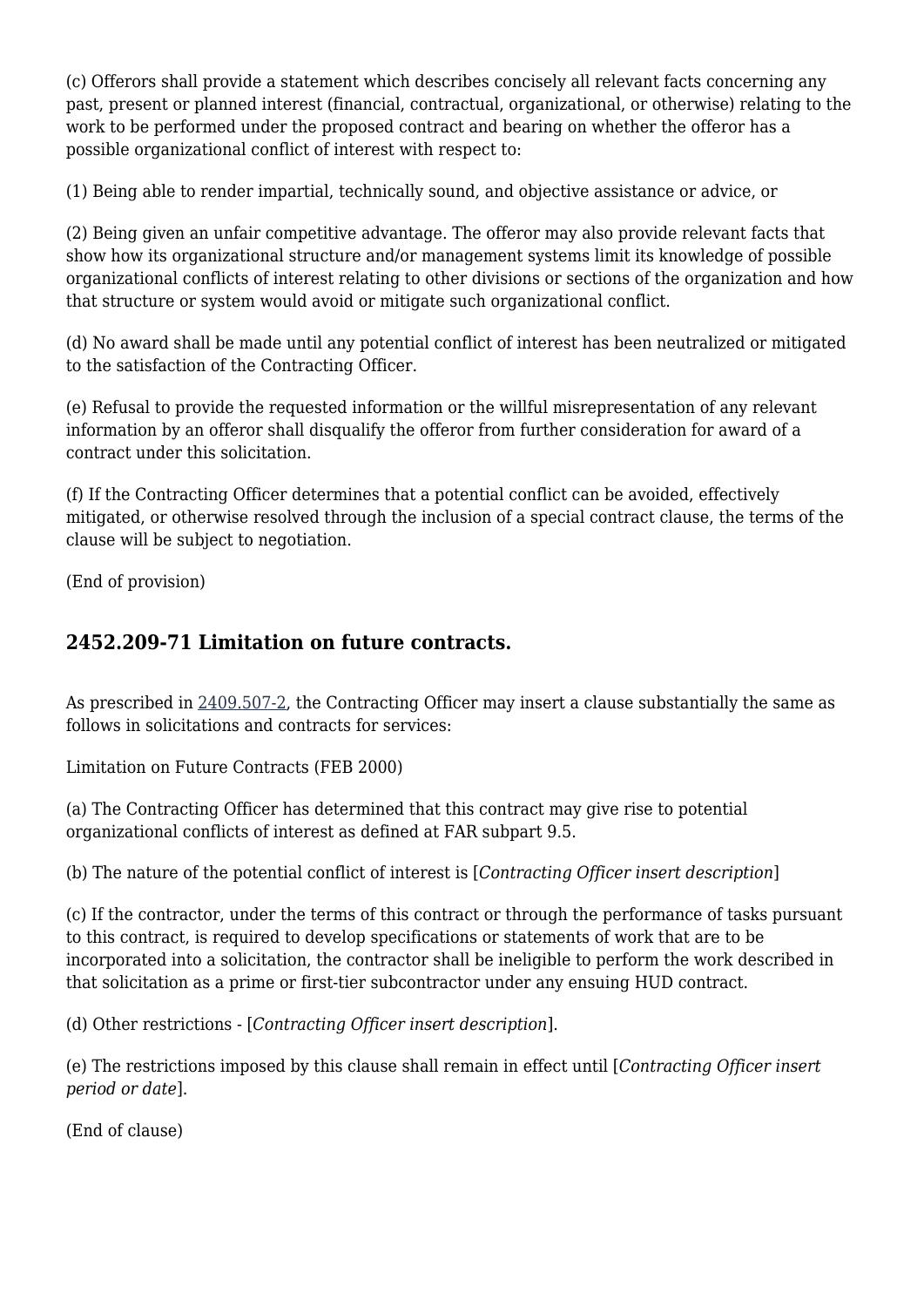### **2452.209-72 Organizational conflicts of interest.**

As prescribed in 2409.508-2, insert the following contract clause in all contracts.

Organizational Conflicts of Interest (APR 1984)

(a) The Contractor warrants that to the best of its knowledge and belief and except as otherwise disclosed, he or she does not have any organizational conflict of interest which is defined as a situation in which the nature of work under a Government contract and a Contractor's organizational, financial, contractual or other interests are such that:

(1) Award of the contract may result in an unfair competitive advantage; or

(2) The Contractor's objectivity in performing the contract work may be impaired.

(b) The Contractor agrees that if after award he or she discovers an organizational conflict of interest with respect to this contract, he or she shall make an immediate and full disclosure in writing to the Contracting Officer which shall include a description of the action which the Contractor has taken or intends to take to eliminate or neutralize the conflict.

The Government may, however, terminate the contract for the convenience of the Government if it would be in the best interest of the Government.

(c) In the event the Contractor was aware of an organizational conflict of interest before the award of this contract and intentionally did not disclose the conflict to the Contracting Officer, the Government may terminate the contract for default.

(d) The provisions of this clause shall be included in all subcontracts and consulting agreements wherein the work to be performed is similar to the service provided by the prime contractor. The Contractor shall include in such subcontracts and consulting agreements any necessary provisions to eliminate or neutralize conflicts of interest.

(End of clause)

### **2452.215-70 Proposal content.**

As prescribed in [2415.209\(](https://origin-www.acquisition.gov/%5Brp:link:hudar-part-2415%5D#Section_2415_209_T48_6095014113)a), insert a provision substantially the same as the following:

Proposal Content (MAR 2016)

(a) Proposals shall be submitted in two parts as described in paragraphs (c) and (d) below. Each of the parts must be complete in itself so that evaluation of each part may be conducted independently, and so the identified parts of each proposal may be evaluated strictly on its own merit. Proposals shall be submitted in the format, if any, prescribed elsewhere in this solicitation. Proposals shall be enclosed in sealed packaging and addressed to the office specified in the solicitation. The offeror's name and address, the solicitation number and the date and time specified in the solicitation for proposal submission must appear in writing on the outside of the package.

(b) The number of proposals required is an original and [*insert number*] copies of Part I, and [*insert number*] copies of Part II.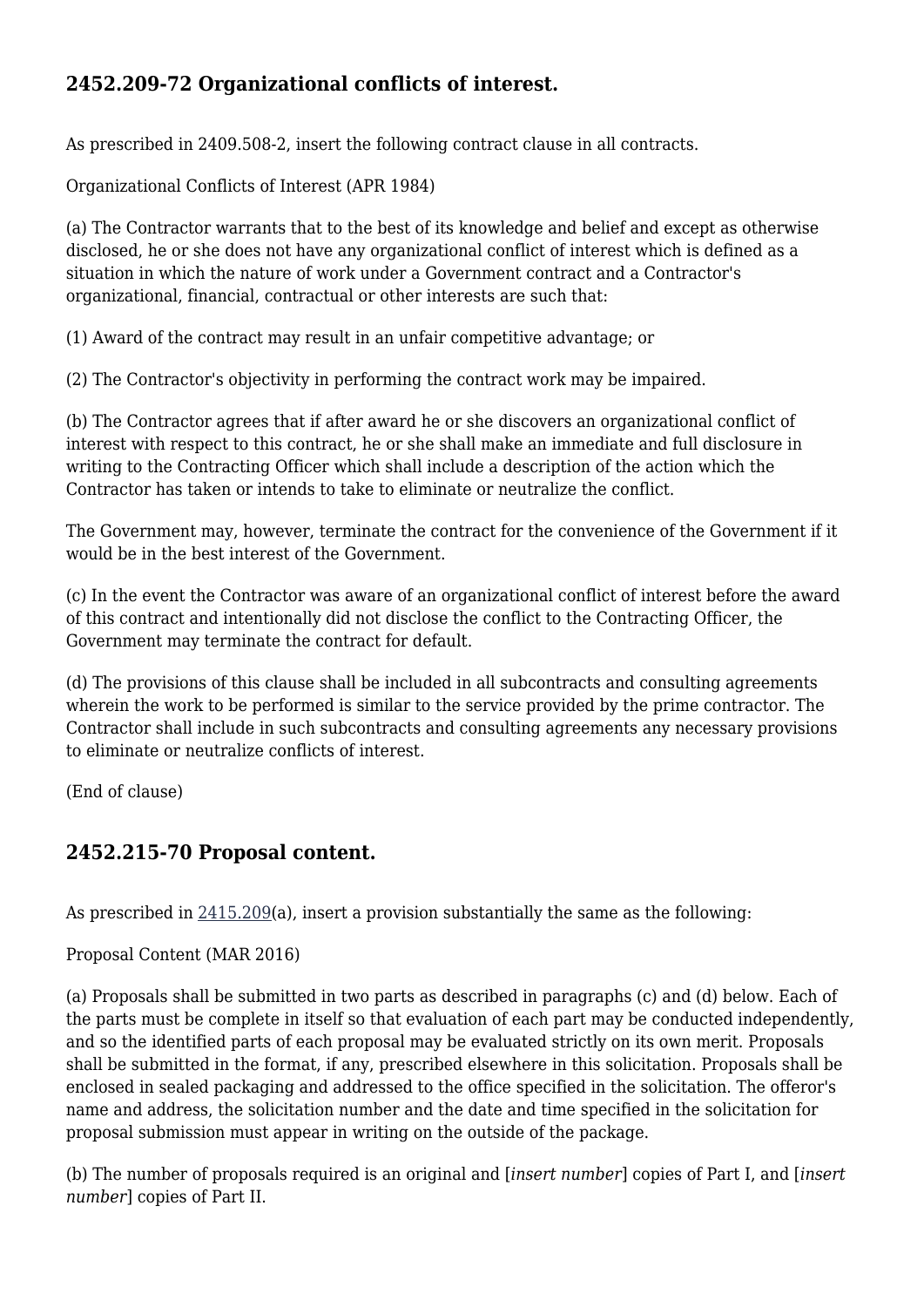(c) *Part I - Technical Proposal.*

(1) The offeror shall submit the information required in Instructions to Offerors designated under Part I - Technical Proposal.

(d) *Part II - Business Proposal.*

(1) The offeror shall complete the Representations and Certifications provided in Section K of this solicitation and include them in Part II, Business Proposal.

(2) The offeror shall provide information to support the offeror's proposed costs or prices as prescribed elsewhere in Instructions to Offerors for Part II - Business Proposal.

(3) The offeror shall submit any other information required in Instructions to Offerors designated under Part II - Business Proposal.

(End of provision)

*Alternate I* (MAR 2016) As prescribed in [2415.209\(](https://origin-www.acquisition.gov/%5Brp:link:hudar-part-2415%5D#Section_2415_209_T48_6095014113)a), if the proposed contract requires work on, or access to, sensitive automated systems as described in [2452.239-70](https://origin-www.acquisition.gov/%5Brp:link:hudar-part-2452%5D#Section_2452_239_70_T48_60955371144), add the following subparagraph, numbered sequentially, to paragraph (d):

The offeror shall describe in detail how the offeror will maintain the security of automated systems as required by clause [2452.239-70](https://origin-www.acquisition.gov/%5Brp:link:hudar-part-2452%5D#Section_2452_239_70_T48_60955371144) in Section I of this solicitation and include it in Part II, Business Proposal.

(End of provision)

Alternate II>

Proposal Content Alternate II (APR 2019)

As prescribed in [2415.209\(](https://origin-www.acquisition.gov/%5Brp:link:hudar-part-2415%5D#Section_2415_209_T48_6095014113)a), add the following paragraph (e) when the size of any proposal Part I or Part II will be limited:

(e) *Size limits of Parts I and II.*

(1) Offerors shall limit submissions of Parts I and II of their initial proposals to the page limitations identified in the Instructions to Offerors. Offerors are cautioned that, if any Part of their proposal exceeds the stipulated limits for that Part, the Government will evaluate only the information contained in the pages up through the permitted number. Pages beyond that limit will not be evaluated.

(2) A page shall consist of one side of a single sheet of 8.5″ x 11″ paper, single-spaced, using not smaller than 12-point type font, and having margins at the top, bottom, and sides of the page of no less than one inch in width.

(3) Any exemptions from this limitation are stipulated under the Instructions to Offerors.

(4) Offerors are encouraged to use recycled paper and to use both sides of the paper (see the FAR clause at 52.204-4).

(End of provision)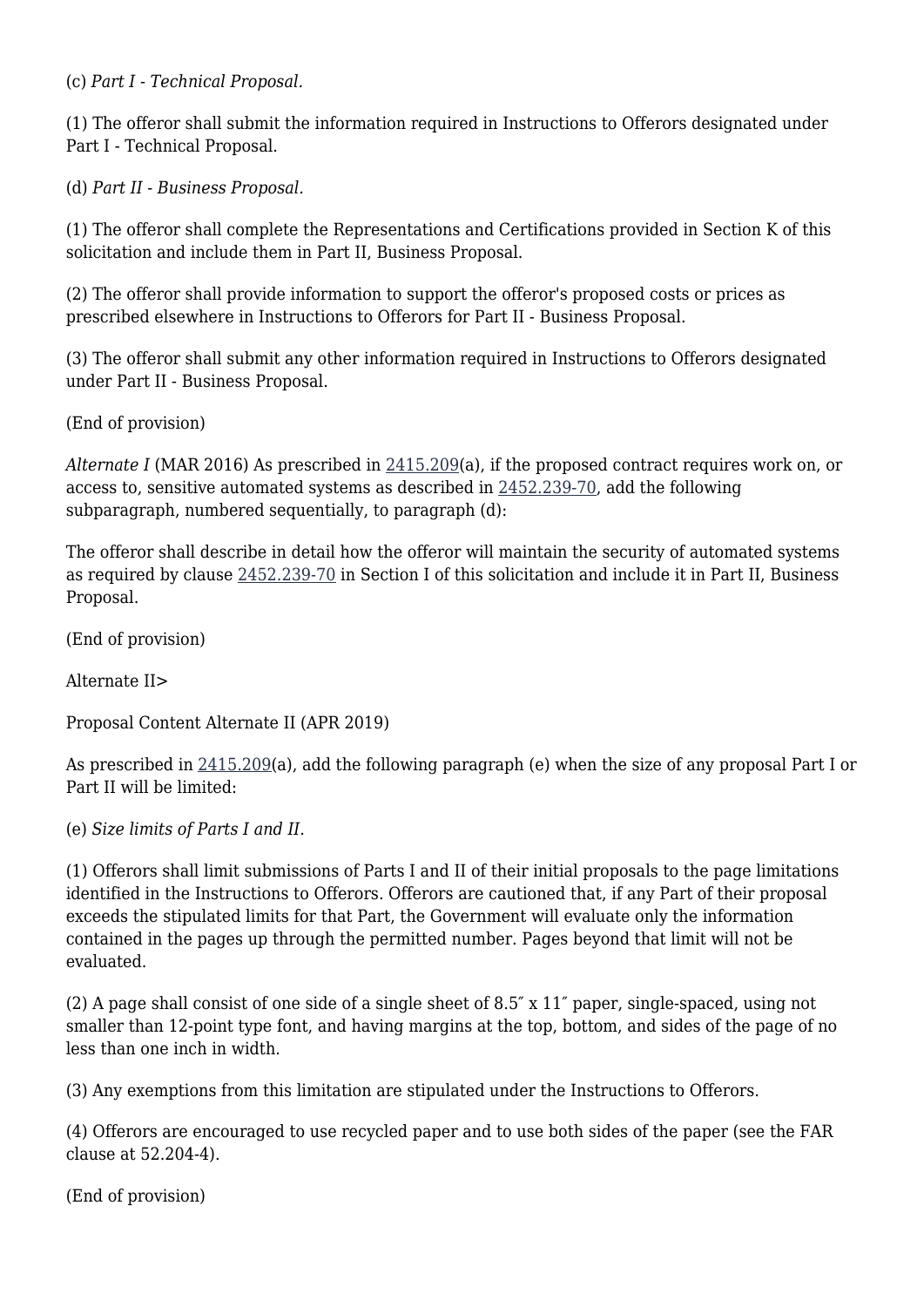### **2452.215-71 Relative importance of technical evaluation factors to cost or price.**

As prescribed in [2415.209\(](https://origin-www.acquisition.gov/%5Brp:link:hudar-part-2415%5D#Section_2415_209_T48_6095014113)a)(2), insert the following provision:

Relative Importance Of Technical Evaluation Factors To Cost Or Price (DEC 2012)

For the purposes of evaluating offers and the selection of the contractor or contractors under this solicitation, the relative merit of the offeror's technical proposal as evaluated in accordance with the technical evaluation factors listed herein shall be considered [*Contracting Officer insert one of the following:* "significantly more important than," "approximately equal to," or "significantly less important than"] cost or price. While the proposed cost or price will not be assigned a specific weight, it shall be considered a significant criterion in the overall evaluation of proposals.

### **2452.215-72 Evaluation of small business participation.**

As prescribed in [2415.370,](https://origin-www.acquisition.gov/%5Brp:link:hudar-part-2415%5D#Section_2415_370_T48_6095014215) insert the following provision:

Evaluation Of Small Business Participation (DEC 2012)

(a) In addition to the technical and management evaluation factors set forth in this solicitation, the Government will evaluate the extent to which all offerors identify and commit to using small businesses in the performance of the contract, whether through joint ventures or teaming arrangements, or as subcontractors. The evaluation shall consider the following:

(1) The extent to which small businesses are specifically identified in proposals;

(2) The extent of commitment to use small businesses (for example, enforceable commitments will be weighted more heavily than non-enforceable ones);

(3) The complexity and variety of the work small businesses are to perform;

(4) The realism of the proposal;

(5) Past performance of the offerors (other than small businesses) in complying with requirements of the clauses at FAR 52.219-8, Utilization of Small Business Concerns, and 52.219-9, Small Business Subcontracting Plan; and

(6) The extent of participation of small businesses in terms of the total value of the contract.

(b) Offerors that are required to submit a subcontracting plan pursuant to the clause at FAR 52.219-9 shall include the small businesses proposed as subcontractors for evaluation under this provision in their subcontracting plan.

(End of provision)

### **2452.216-70 Estimated cost, base fee and award fee.**

As prescribed in  $2416.406(e)(1)$  $2416.406(e)(1)$ , insert the following clause in all cost-plus-award-fee contracts: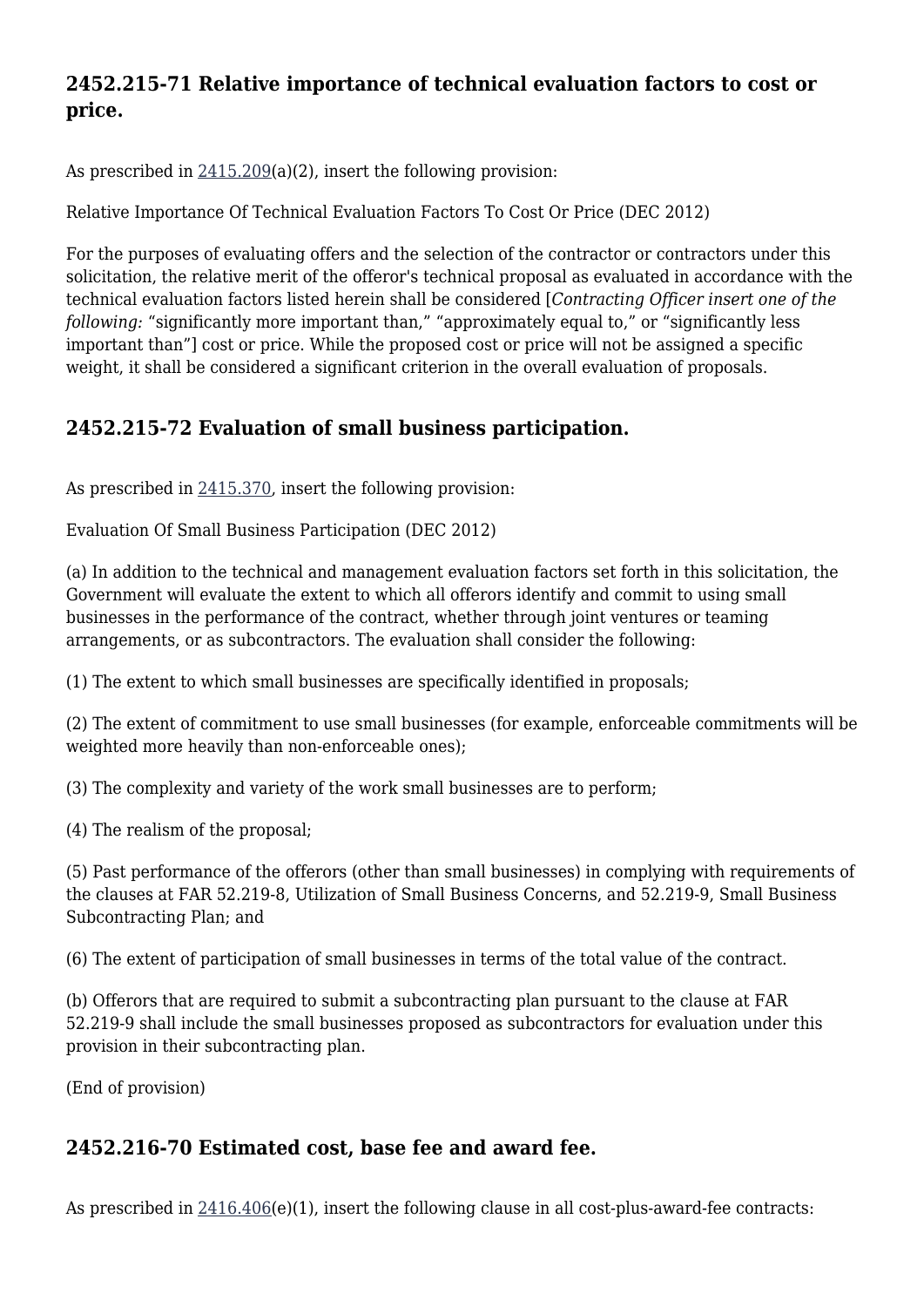Estimated Cost, Base Fee and Award Fee (FEB 2006)

(a) The estimated cost of this contract is \$[*insert amount*].

(b) A base fee is payable in the amount of \$[*insert amount*]. The government will make payment of the base fee in [*insert number*] increments on the schedule set forth in the Performance Evaluation Plan established by the government. The amount payable shall be based on the progress toward completion of contract tasks as determined by the Contracting Officer. Payment of the base fee is subject to any withholdings as provided for elsewhere in this contract.

(c) A maximum award fee available for payment is \$[*insert amount*]. The government shall make payments of the award fee in accordance with the schedule established in the Performance Evaluation Plan and the Evaluation Period(s) set forth in the Distribution of Award Fee clause.

(End of clause)

### **2452.216-71 Award fee.**

As prescribed in  $2416.406(e)(2)$  $2416.406(e)(2)$ , insert the following clause in all fixed-price-award-fee contracts:

Award Fee (FEB 2006)

In addition to the fixed-price for this contract set forth in the Schedule, a maximum award fee of \$[insert amount] is available for payment. The government shall make payments of the award fee in accordance with the schedule established in the Performance Evaluation Plan and the Evaluation Period(s) set forth in the Distribution of Award Fee clause.

(End of clause)

### **2452.216-72 Determination of award fee earned.**

As prescribed in  $2416.406(e)(3)$  $2416.406(e)(3)$ , insert the following clause in all award fee contracts:

Determination of Award Fee Earned (FEB 2006)

(a) At the conclusion of each evaluation period specified in the Performance Evaluation Plan, the government shall evaluate the contractor's performance and determine the amount, if any, of award fee earned by the contractor. The amount of award fee to be paid will be determined by the designated Fee Determination Official's (FDO's) judgmental evaluation in accordance with the criteria set forth in the Performance Evaluation Plan. This decision will be made unilaterally by the government. In reaching this decision, the FDO may consider any justification of award fee the contractor submits, provided that the justification is submitted within [insert number] days after the end of an evaluation period. The FDO determination shall be in writing, shall set forth the basis of the FDO's decision, and shall be sent to the contractor within [*insert number*] days after the end of the evaluation period.

(b) The FDO may specify in any fee determination that any amount of fee not earned during the evaluation period may be accumulated and allocated for award during a later evaluation period. The Distribution of Award Fee clause shall be amended to reflect the allocation.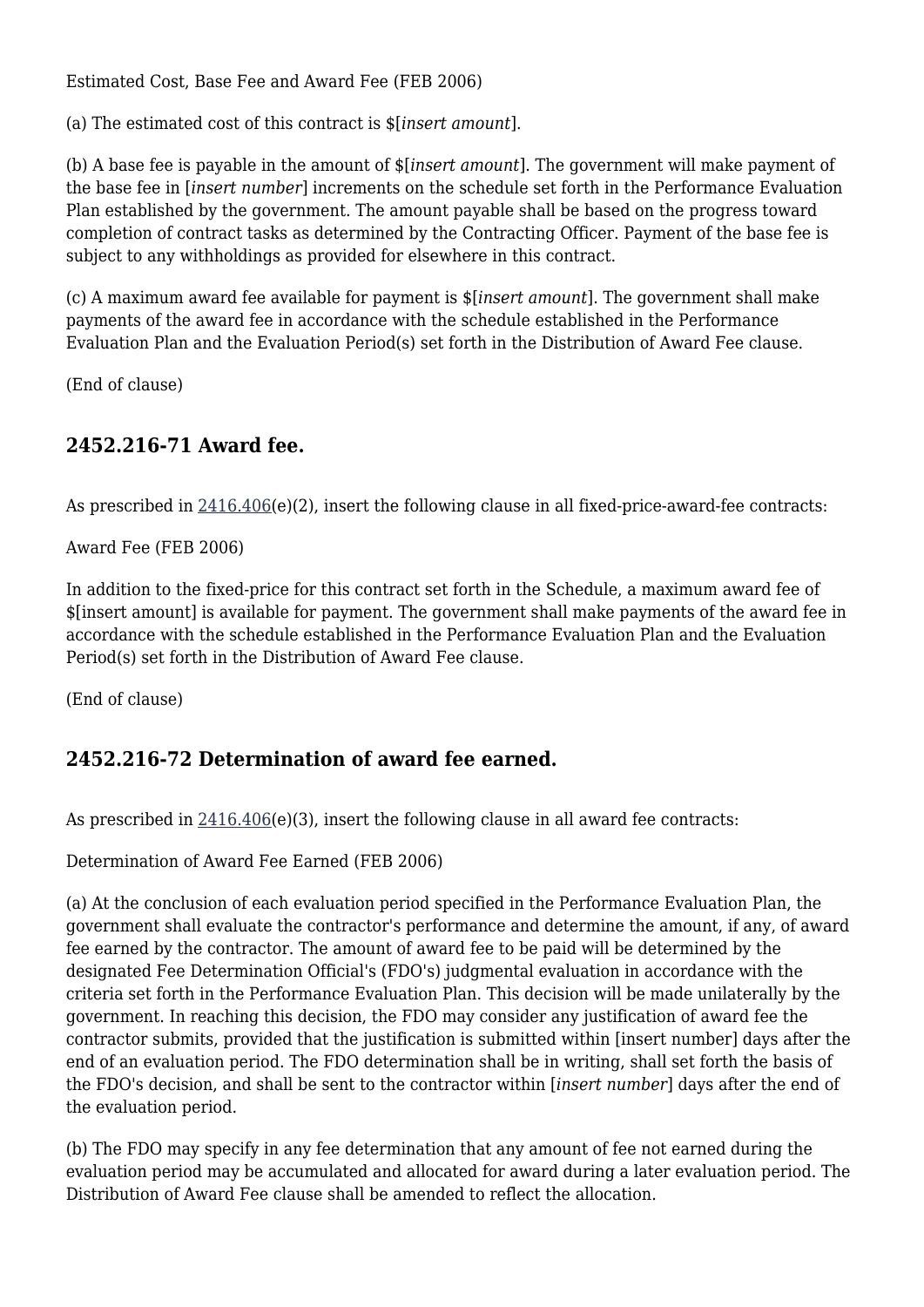### **2452.216-73 Performance evaluation plan.**

As prescribed in  $2416.406(e)(3)$  $2416.406(e)(3)$ , insert the following clause in all award fee contracts:

Performance Evaluation Plan (AUG 1987)

(a) The Government shall unilaterally establish a Performance Evaluation Plan that will provide the basis for the determination of the amount of award fee awarded under the contract. The Plan shall set forth evaluation criteria and percentage of award fee available for

(1) technical functions, including schedule requirements if appropriate, (2) management functions; and, (3) cost functions. The Government shall furnish a copy of the Plan to the Contractor (*insert number*) days before the start of the first evaluation period.

(b) The Government may unilaterally change the award fee plan prior to the beginning of subsequent evaluation periods. The Contracting Officer will provide such changes in writing to the Contractor prior to the beginning of the applicable evaluation period.

(End of clause)

### **2452.216-74 Distribution of award fee.**

As prescribed in [2416.406\(](https://origin-www.acquisition.gov/%5Brp:link:hudar-part-2416%5D#Section_2416_406_T48_6095015211)e)(3), insert the following clause in all award fee contracts:

Distribution of Award Fee (FEB 2006)

(a) The total amount of award fee available under this contract is assigned to the following evaluation periods in the following amounts:

Evaluation Period: [*insert time period*]

Available Award Fee: [*insert dollar amount*]

(b) In the event of contract termination, either in whole or in part, the amount of award fee available shall represent a pro-rata distribution associated with evaluation period activities or events as determined by the Fee Determination Official as designated in the contract.

(End of clause)

*Alternate I* (FEB 2006). As prescribed in [2416.406\(](https://origin-www.acquisition.gov/%5Brp:link:hudar-part-2416%5D#Section_2416_406_T48_6095015211)e)(3), add paragraph (c):

(c) The contract clauses required for cost-reimbursement contracts shall be modified for use under award fee contracts as cited below:

(1) The term "base fee and award fee" shall be substituted for "fixed fee" where it appears in the clause at FAR 52.243-2, Changes - Cost Reimbursement.

(2) The term "base fee" shall be substituted for "fee" where it appears in the clauses at FAR 52.232-20, Limitation of Costs, and FAR 52.232-22, Limitation of Funds.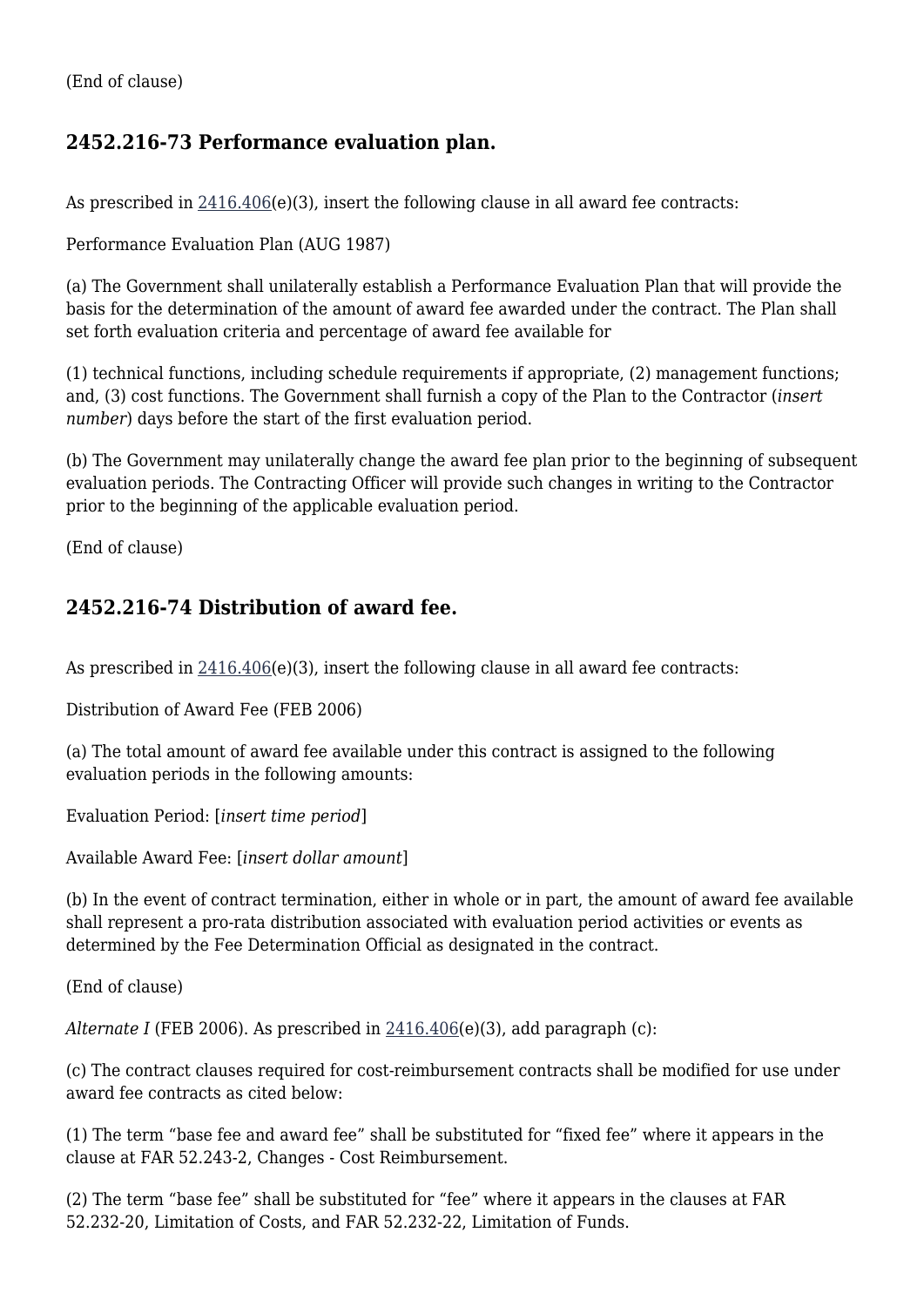(3) The phrase "base fee, if any, and such additional fee as may be awarded as provided for in the Schedule" shall be substituted for the term "fee" whenever it appears in the clause at FAR 52.216-7, Allowable Cost and Payment.

(End of clause)

### **2452.216-75 Unpriced task orders.**

As prescribed in [2416.506-70\(](https://origin-www.acquisition.gov/%5Brp:link:hudar-part-2416%5D#Section_2416_506_70_T48_6095015313)a), insert the following clause:

Unpriced Task Orders (FEB 2006)

(a) Prior to the issuance of a task order under this contract, it is anticipated that the government and the contractor will reach agreement on the price or total cost and fee (if applicable) for the services to be provided under the order. The Contracting Officer may authorize commencement of work prior to final agreement on cost or price. In such case, the contractor shall immediately commence performance of the services specified in the order and shall submit a pricing proposal within 15 days of receipt of the task order. Upon completion of negotiations, the final negotiated cost or price will be set forth in a supplemental agreement that is executed by the contractor and the Contracting Officer. Failure to agree upon the cost or price shall be considered a dispute subject to the Disputes clause of this contract.

(b) Unpriced task orders shall indicate a "not-to-exceed" amount for the order; however, such amount shall not exceed 50 percent of the estimated cost of the task order. The task order shall only require the Contracting Officer's signature, but shall also comply with all other task order requirements. Unpriced task orders shall indicate the date by which the government anticipates that the cost or price of the order will be definitized.

(End of clause)

### **2452.216-76 Minimum and maximum quantities or amounts for order.**

As prescribed in [2416.506-70\(](https://origin-www.acquisition.gov/%5Brp:link:hudar-part-2416%5D#Section_2416_506_70_T48_6095015313)b), insert the following clause:

Minimum and Maximum Quantities or Amounts for Order (DEC 2012)

(a) The minimum quantity or amount to be ordered under this contract shall not be less than [*contracting officer insert quantity or amount*].

(b) The maximum quantity or amount to be ordered under this contract shall not exceed [*contracting officer insert quantity or amount*].

(End of clause)

### **2452.216-77 Estimated quantities - requirements contract.**

As prescribed in [2416.506-70\(](https://origin-www.acquisition.gov/%5Brp:link:hudar-part-2416%5D#Section_2416_506_70_T48_6095015313)c), insert the following provision:

Estimated Quantities - Requirements Contract (FEB 2006)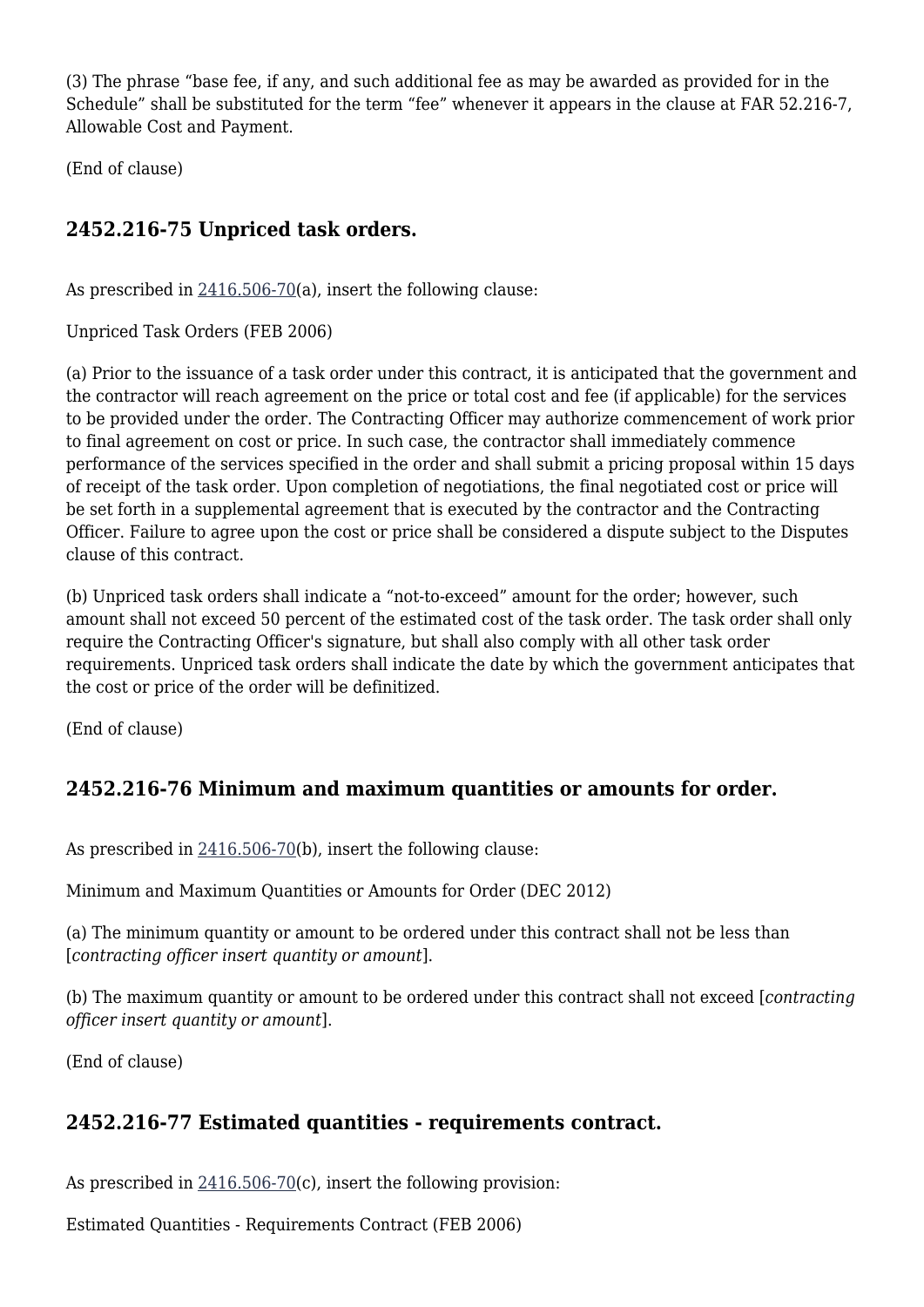In accordance with FAR 52.216-21(a), the government provides the following estimates:

The estimated quantity or amount of supplies or services the government may order during the ordering period of this contract is \_\_\_\_\_\_\_\_\_\_\_ [*insert description of item(s) or unit(s) and the estimated number of units or the dollar value*].

The maximum quantity or amount of supplies or services the government may order during the ordering period of this contract is \_\_\_\_\_\_\_\_\_\_\_ [*insert description of item(s) or unit(s) and the estimated number of units or the dollar value*].

(End of provision)

### **2452.216-78 Ordering procedures.**

As prescribed in [2416.506-70\(](https://origin-www.acquisition.gov/%5Brp:link:hudar-part-2416%5D#Section_2416_506_70_T48_6095015313)d), insert the following provision:

Ordering Procedures (FEB 2006)

(a) Orders issued under this contract may be placed in writing or via [*Contracting Officer to insert authorized ordering methods, e.g., telephone, facsimile (fax) machine, electronic mail (e-mail)*].

(End of clause)

*Alternate I* (FEB 2006). As prescribed in [2416.506-70\(](https://origin-www.acquisition.gov/%5Brp:link:hudar-part-2416%5D#Section_2416_506_70_T48_6095015313)d), add paragraph (b):

(b) In addition to the Contracting Officer, the following individuals are authorized to issue orders under this contract:

[Continue as necessary]

(End of clause)

*Alternate II* (FEB 2006). As prescribed in [2416.506-70\(](https://origin-www.acquisition.gov/%5Brp:link:hudar-part-2416%5D#Section_2416_506_70_T48_6095015313)d), add paragraph (b):

(b) This contract provides for the issuance of task orders on a negotiated basis as follows:

(1) The Contracting Officer will provide the contractor(s) with a statement of work or task description. The contractor(s) shall provide pricing and other information requested by the Contracting Officer (e.g., proposed staffing, plan for completing the task, etc.) within the time period specified by the Contracting Officer. Failure by any contractor to provide all the requested information on time may result in the contractor not being considered or selected for issuance of the order.

(2) The Contracting Officer may require the contractor(s) to present and/or discuss (see (3) below) the proposed task order terms orally. The Contracting Officer will provide the contractor(s) with guidance on the format, location, and duration of any presentations.

(3) The Contracting Officer may discuss the proposed task order terms with the contractor(s) to ensure mutual understanding of the contractor(s)'s technical approach and/or costs or price and/or to reach mutually acceptable final terms for the task order. If more than one contractor is being considered for the task order, any discussions will be held individually with each contractor.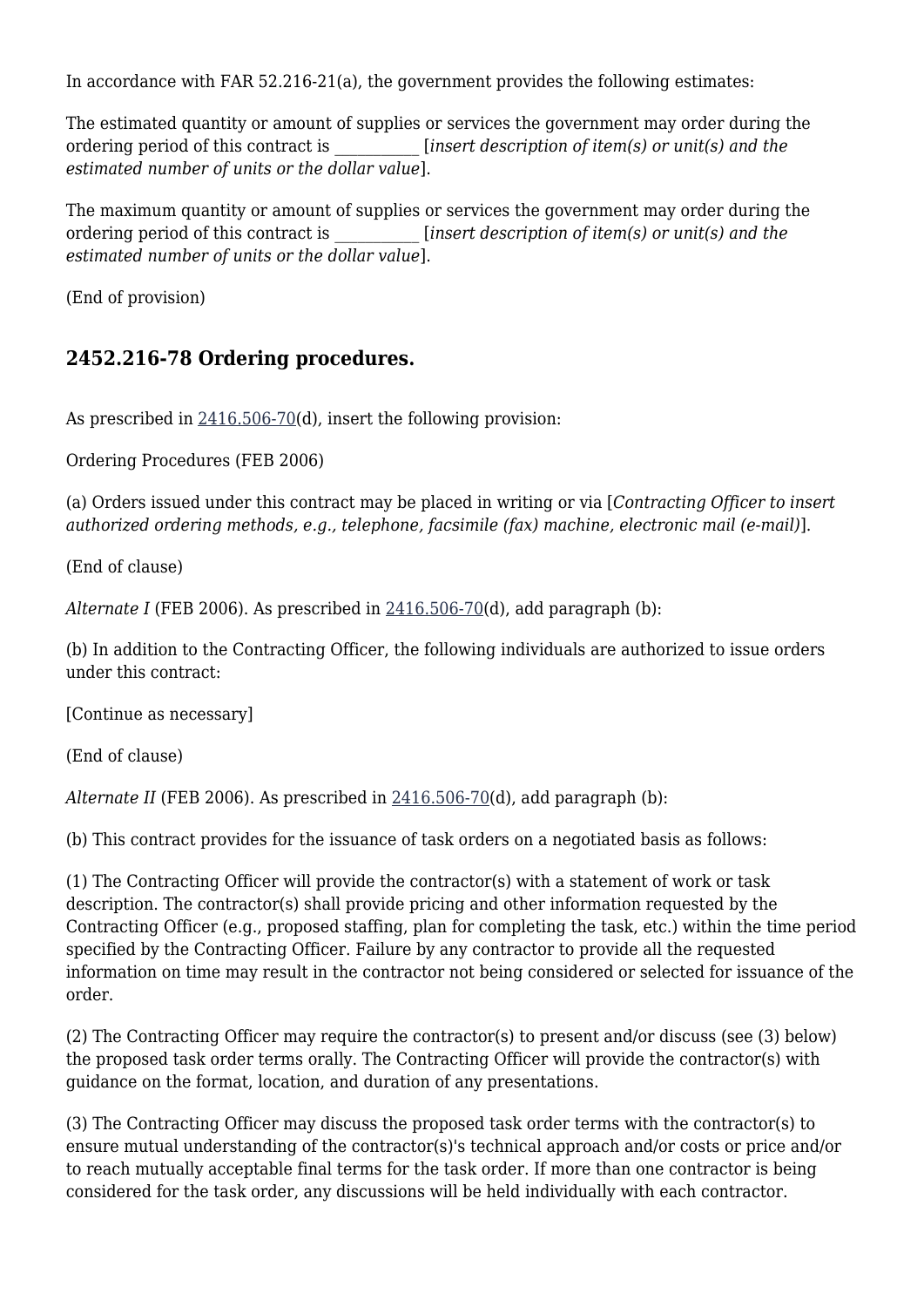(4) The task order shall be executed by the contractor and the Contracting Officer.

(End of clause)

### **2452.216-79 Estimated cost (no fee).**

As prescribed in [2416.307\(](https://origin-www.acquisition.gov/%5Brp:link:hudar-part-2416%5D#Section_2416_307_T48_6095015111)b), insert the following clause:

Estimated Cost (No Fee) (DEC 2012)

(a) It is estimated that the total reimbursable cost to the Government for full performance of this contract will be \$\_\_ [*Contracting Officer insert amount*].

(b) If this contract is incrementally funded, the following shall apply:

(1) Total funds currently available for payment and allotted to this contract are \$\_\_ [*Contracting Officer insert amount*] (see also the clause at FAR 52.232-22, "Limitation of Funds" herein).

(2) If and when the contract is fully funded, as specified in paragraph (a) of this clause, the clause at FAR 52.232-20, Limitation of Cost, herein, shall become applicable.

(3) The Contracting Officer may allot additional funds to the contract up to the total specified in paragraph (a) of this clause without the concurrence of the contractor.

(End of clause)

### **2452.216-80 Estimated cost and fixed-fee.**

As prescribed in  $2416.307(b)$  $2416.307(b)$ , insert the following clause:

#### ESTIMATED COST AND FIXED-FEE (APR 2019)

(a) It is estimated that the total cost to the Government for full performance of this contract will be \$ [Contracting Officer insert amount], of which \$ [Contracting Officer insert amount] represents the estimated reimbursable costs, and  $\frac{1}{2}$  [Contracting Officer insert amount] represents the fixed fee.

(b) If this contract is incrementally funded, the following shall apply:

(1) Total funds currently available for payment and allotted to this contract are \$\_\_\_[Contracting Officer insert amount], of which  $\frac{1}{2}$  [Contracting Officer insert amount] represents the limitation for reimbursable costs and  $\frac{1}{2}$  [Contracting Officer insert amount] represents the prorated amount of the fixed fee (see also the clause at FAR 52.232-22, "Limitation of Funds" herein).

(2) If and when the contract is fully funded, as specified in paragraph (a) of this clause, the clause at FAR 52.232-20, "Limitation of Cost," herein, shall become applicable.

(3) The Contracting Officer may allot additional funds to the contract up to the total specified in paragraph (a) of this clause without the concurrence of the contractor.

(End of clause)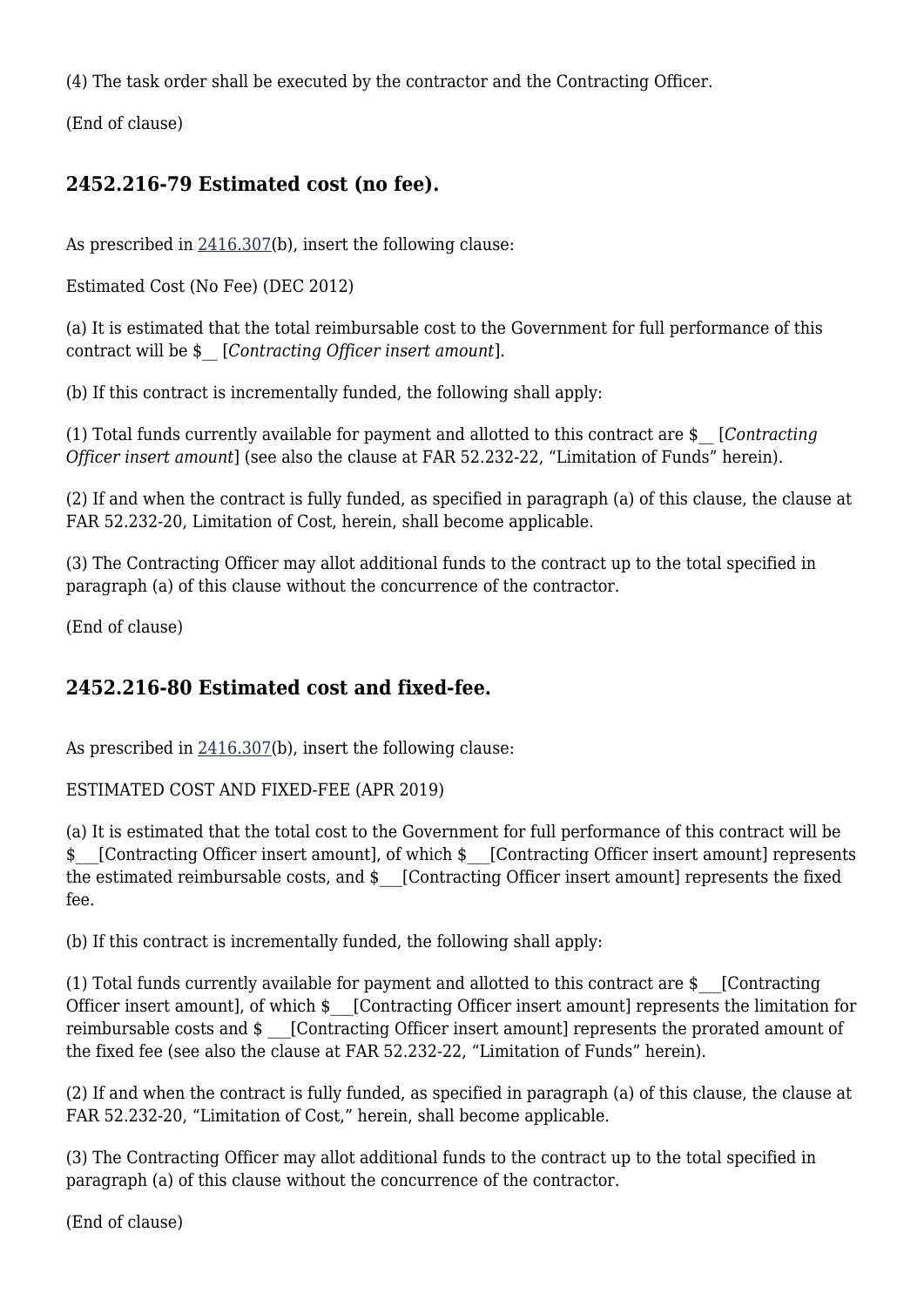### **2452.216-81 Level of effort and fee payment.**

As prescribed in [2416.506-70\(](https://origin-www.acquisition.gov/%5Brp:link:hudar-part-2416%5D#Section_2416_506_70_T48_6095015313)f), insert the following clause in all level-of-effort term contracts:

LEVEL OF EFFORT AND FEE PAYMENT (APR 2019)

(a) The total level of effort to be provided under this contract is \_\_\_hours. The Contractor shall be reimbursed for the actual labor costs incurred.

(b) The contractor shall be paid the fixed fee specified in B.\_\_, Estimated Cost and Fixed Fee, herein, on a prorated basis in proportion to the percentage of the level of effort (LOE) performed at the time of billing in accordance with the following formula:

(Number of acceptable hours delivered) divided by (Total hours in level of effort) × (Total fixed fee) = Fee payment

(*e.g.,* 1,000 hours delivered/10,000 hours (LOE) × \$15,000 = \$1,500)

(c) In no event shall the amount of fee paid under the contract exceed the total fixed fee specified in B.[ ], Estimated Cost and Fixed Fee, herein.

(End of clause)

### **2452.216-82 Labor categories, requirements, and estimated level of effort.**

As prescribed in [2416.506-70\(](https://origin-www.acquisition.gov/%5Brp:link:hudar-part-2416%5D#Section_2416_506_70_T48_6095015313)q), insert the following provision in all level-of-effort solicitations:

LABOR CATEGORIES, REQUIREMENTS, AND ESTIMATED LEVEL OF EFFORT (APR 2019)

(a) The Government anticipates that the following categories of labor shall be necessary to provide the services required by any contract resulting from this solicitation. Offerors must provide evidence that proposed staff meet the technical requirements for each category.

(1) [Insert labor titles and technical requirements]

(b) To assist offerors in the preparation of proposals, the Government estimates that the following levels of effort (staff hours) will be necessary to provide the services required by any contract resulting from this solicitation. These estimates are not binding on the Government. Offerors must break out their proposed costs by labor category. The contract performance period is intended to be for a total of [ ] months (a base period of [ ] months with [ ] [insert number of options] [ ] [insert number of months per option]-month option periods. The actual duration of the base period may be different. Offerors may propose labor at different rates per contract period.

#### Staff Hours

|                | Base   | $1$ st | 2nd    | 3rd    | 4th    |
|----------------|--------|--------|--------|--------|--------|
| Labor category | period | option | option | option | option |
|                |        | period | period | period | period |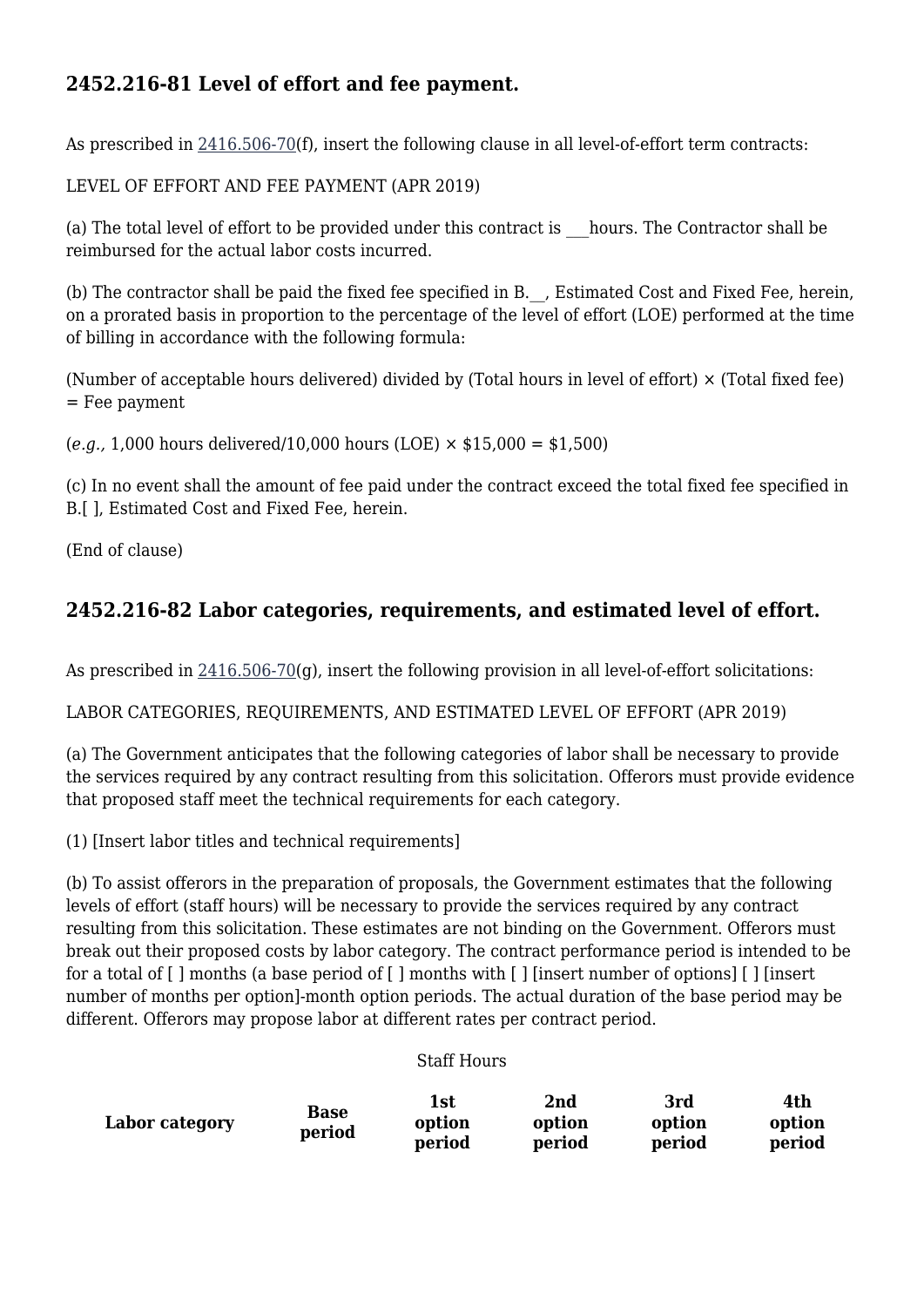**Labor category Base period 1st option period 2nd option period 3rd option period 4th option period** [Insert titles and estimated number of hours per category]

(End of provision)

### **2452.219-70 Small business subcontracting plan compliance.**

As prescribed in [2419.708\(](https://origin-www.acquisition.gov/%5Brp:link:hudar-part-2419%5D#Section_2419_708_T48_6095117311)d), insert the following provision:

Small Business Subcontracting Plan Compliance (FEB 2006)

(a) This provision is not applicable to small business concerns.

(b) Offerors' attention is directed to the provisions in this solicitation at FAR 52.219-8, Utilization of Small Business Concerns, and the clause at FAR 52.219-9, Small Business Subcontracting Plan.

(c) The government will consider offerors' prior compliance with subcontracting plans in determining their responsibility (see FAR 9.104-3). Therefore, offerors having previous contracts with subcontracting plans shall provide the following information: agency name; agency point of contact; contract number; total contract value; a synopsis of the work required under the contract; the role(s) of the subcontractor(s) involved; and the applicable goals and actual performance (dollars and percentages) for subcontracting with the types of small business concerns listed in the clause at FAR 52.219-9. This information shall be provided for the three most recently completed contracts with such subcontracting plans.

(End of provision)

### **2452.219-71 Notification of competition limited to eligible 8(a) concerns - Alternate III to FAR 52.219-18.**

As prescribed in  $2419.811-3(d)(3)$  $2419.811-3(d)(3)$ , insert the following clause:

Notification of Competition Limited to Eligible 8(a) Concerns - Alternate III to FAR 5219-18 (DEC 2012)

The following paragraph (c) replaces paragraph (c) of the clause at FAR 52.219-18, Notification of Competition Limited to Eligible 8(a) Concerns:

(c) Any award resulting from this solicitation will be made directly by the HUD Contracting Officer to the successful 8(a) offeror selected through the evaluation criteria set forth in this solicitation.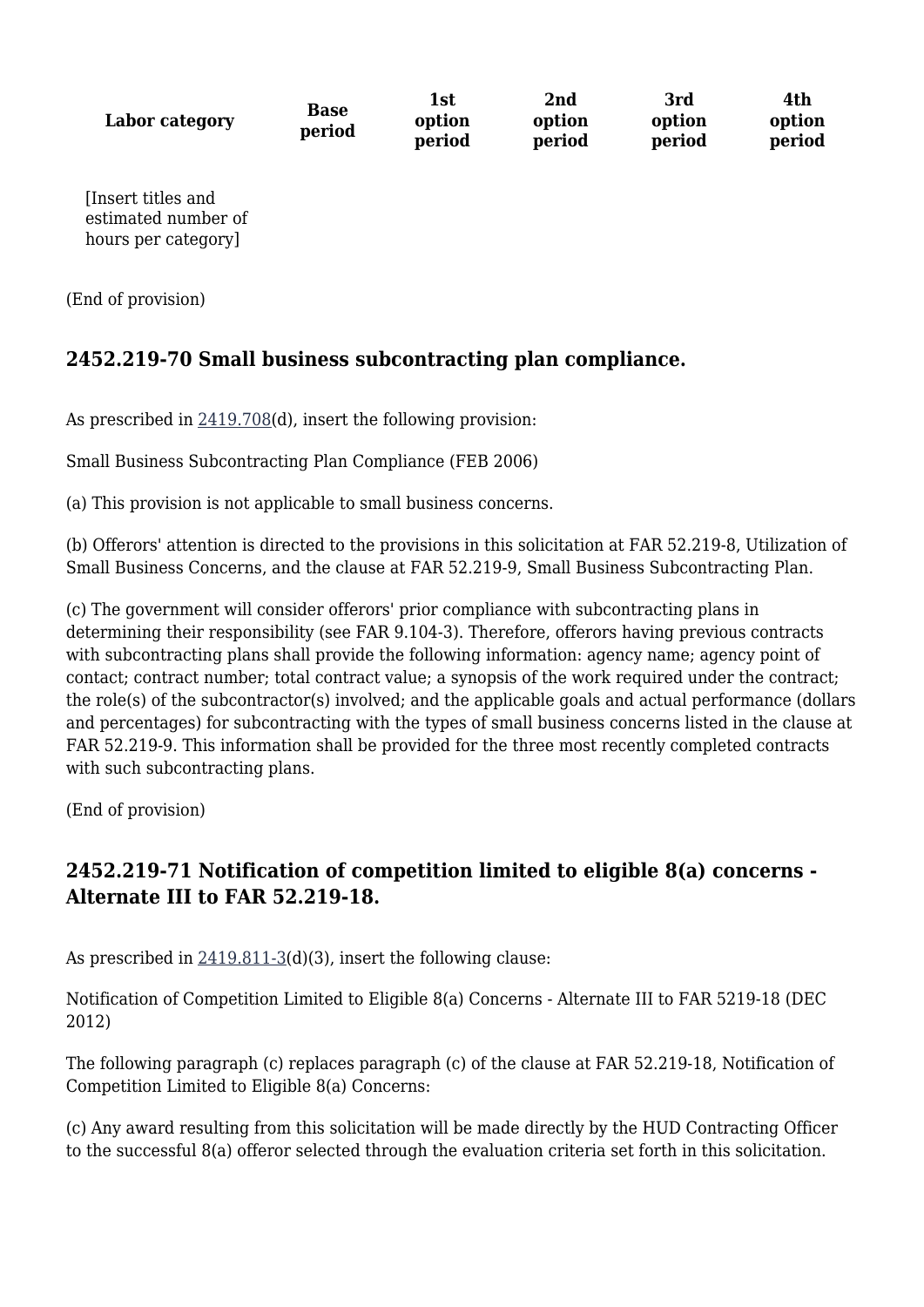### **2452.219-72 Section 8(a) direct awards.**

As prescribed in  $2419.811-3(f)$  $2419.811-3(f)$ , insert the following clause:

#### SECTION 8(A) DIRECT AWARD (APR 2019)

(a) This contract is issued as a direct award between the Department of Housing and Urban Development (HUD) and the 8(a) Contractor pursuant to a Partnership Agreement (Agreement) between the Small Business Administration (SBA) and HUD. The SBA retains responsibility for 8(a) certification, 8(a) eligibility determinations and related issues, and providing counseling and assistance to the 8(a) contractor under the 8(a) program. The cognizant SBA district office is:

[To be completed by Contracting Officer at time of award].

(b) SBA is the prime contractor and  $\blacksquare$  [insert name of 8(a) contractor] is the subcontractor under this contract. Under the terms of the Agreement, HUD is responsible for administering the contract and taking any action on behalf of the Government under the terms and conditions of the contract. However, the HUD Contracting Officer shall give advance notice to the SBA before issuing a final notice terminating performance, either in whole or in part, under the contract. The HUD Contracting Officer shall also coordinate with SBA prior to processing any novation agreement(s). HUD may assign contract administration functions to a contract administration office.

(c)  $[insert name of 8(a) contractor] agrees:$ 

(1) To notify the HUD Contracting Officer, simultaneously with its notification to SBA (as required by SBA's 8(a) regulations), when the owner or owners upon whom 8(a) eligibility is based, plan to relinquish ownership or control of the concern. Consistent with 15 U.S.C. 637(a)(21), transfer of ownership or control shall result in termination of the contract for convenience unless SBA waives the requirement for termination prior to the actual relinquishing of ownership or control.

(2) To adhere to the requirements of FAR 52.219-14, "Limitations on Subcontracting."

(End of Clause)

### **2452.219-73 Incorporation of subcontracting plan.**

As prescribed in  $2419.708(b)$  $2419.708(b)$ , insert the following clause:

Incoporation Of Subcontracting Plan (DEC 2012)

The Contractor's approved subcontracting plan, dated \_\_ [*Contracting Officer insert date*] is hereby incorporated by reference and made a part of this contract.

(End of clause)

### **2452.219-74 Small business subcontracting goals.**

As prescribed in  $2419.708(b)$  $2419.708(b)$ , insert the following provision: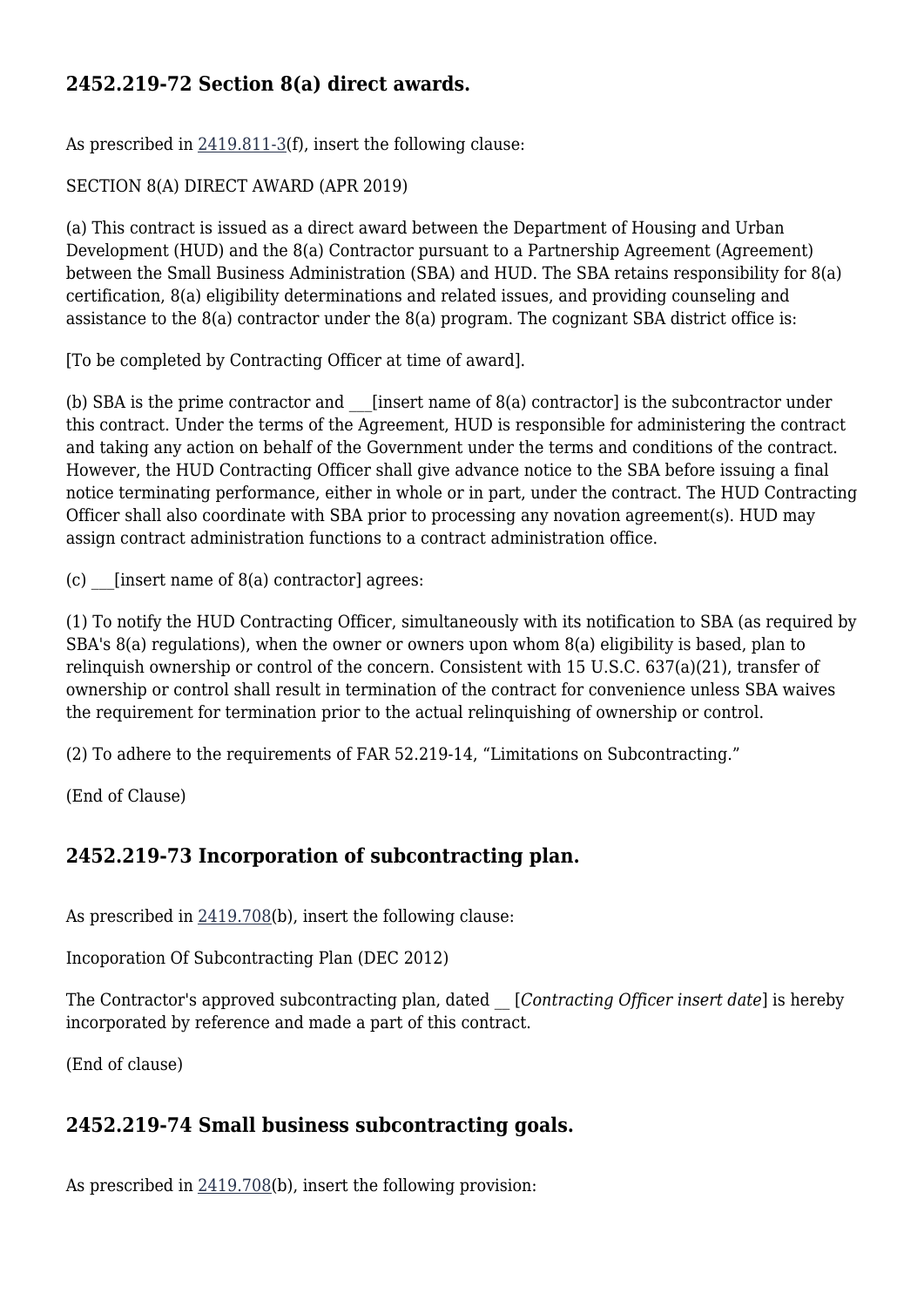Small Business Subcontracting Goals (DEC 2012)

(a) This provision does not apply to offerors that are small businesses.

(b) The offeror's attention is directed to the FAR clause at 52.219-9, "Small Business Subcontracting Plan," herein. HUD will evaluate proposed subcontracting plans using the Departmental small business subcontracting goals set forth in paragraph (c) of this clause. Offerors that are unable to propose subcontracting that meets HUD's established goals must provide the rationale for their proposed level of subcontracting.

(c) HUD's subcontracting goals are as follows:

(i) Small Business - \_% [*Contracting Officer insert HUD small business subcontracting goal percentage*]

(ii) The total Small Business goal shown in paragraph (c)

(i) of this clause contains the following subordinate goals [*Contracting Officer insert percentages*]:

(A) Small Disadvantaged Business -  $%$ 

(B) Women-Owned Small Business - %

(C) Service-Disabled Veteran-Owned Small Business -  $%$ 

(D) HUBZone Small Business - \_%

(End of provision)

### **2452.222-70 Accessibility of meetings, conferences, and seminars to persons with disabilities.**

As prescribed in  $2422.1408(c)$  $2422.1408(c)$ , insert the following clause in all solicitations and contracts:

Accessibility of Meetings, Conferences, and Seminars to Persons With Disabilities (FEB 2006)

The contractor shall assure that any meeting, conference, or seminar held pursuant to the contract meets all applicable standards for accessibility to persons with disabilities pursuant to section 504 of the Rehabilitation Act of 1973, as amended (29 U.S.C. 794), and any implementing regulations of the Department. The contractor shall be responsible for ascertaining the specific accessibility needs (e.g., sign language interpreters) for each meeting, conference, or seminar in light of the known or anticipated attendees.

(End of clause)

#### **2452.227-70 Government information.**

As prescribed in [2427.470,](https://origin-www.acquisition.gov/%5Brp:link:hudar-part-2427%5D#Section_2427_470_T48_6095123211) use the following clause:

Government Information (DEC 2012)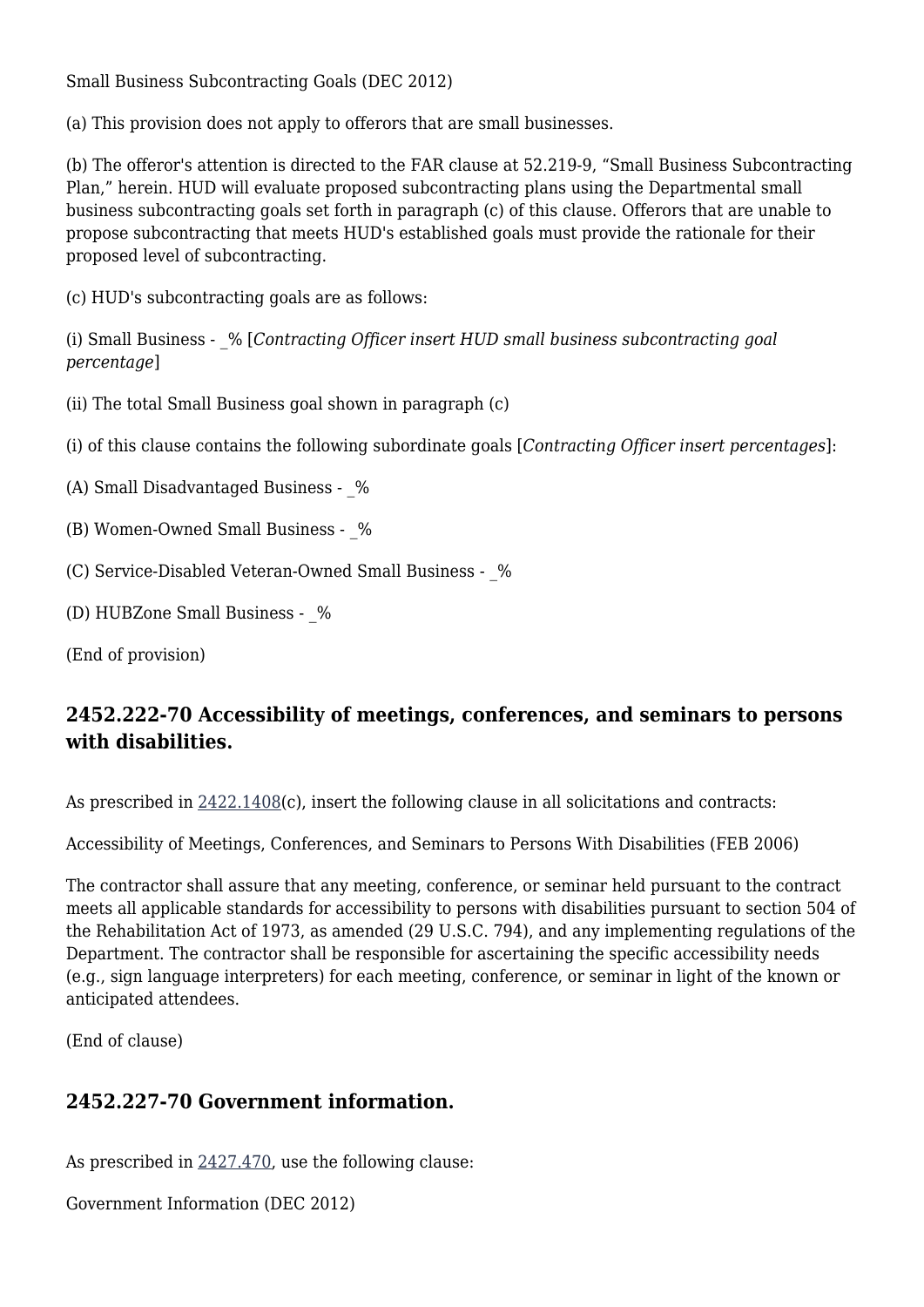(a) *Definitions.* As used in this clause, "Government information" includes -

*Contractor-acquired information,* which means information acquired or otherwise collected by the Contractor on behalf of the Government in the context of the Contractor's duties under the contract.

*Government-furnished information (GFI),* which means information in the possession of, or directly acquired by, the Government and subsequently furnished to the Contractor for performance of a contract. GFI also includes contractor-acquired information if the contractor-acquired information is a deliverable under the contract and is for continued use under the contract. Otherwise, GFI does not include information that is created by the Contractor and delivered to the Government in accordance with the requirements of the work statement or specifications of the contract. The type, quantity, quality, and delivery requirements of such deliverable information are set forth elsewhere in the contract schedule.

#### (b) *Information Management and Information Security.*

(1) The Contractor shall manage, account for, and secure all Government information provided or acquired by the contractor. The Contractor shall be responsible for all Government information provided to its subcontractors. The Contractor agrees to include a requirement in each subcontract under this contract that flows down the protection from disclosure requirements.

(2) The Contractor's responsibility for Government information extends from the initial provision or acquisition and receipt of information, through stewardship, custody, and use until returned to, or otherwise disposed of, as directed by the Contracting Officer. This requirement applies to all Government information under the Contractor's accountability, stewardship, possession or control, including its subcontractors.

(c) *Use of Government information.*

(1) The Contractor shall not use any information provided or acquired under this contract for any purpose other than in the performance of this contract.

(2) The Contractor shall not modify or alter the Government information, unless authorized in writing, in advance, by the Contracting Officer.

(d) *Government-furnished information.*

(1) The Government shall deliver to the Contractor the information described below -

#### *Description Date to be Provided*

#### [*Contracting Officer insert*]

(2) The delivery and/or performance dates specified in this contract are based upon the expectation that the Government-furnished information will be suitable for contract performance and will be delivered to the Contractor by the dates stated in paragraph (d)(1) of this clause.

(i) The Government does not warrant the validity or accuracy of the Government-furnished information unless otherwise noted.

(ii) In the event that information received by the Contractor is not in a condition suitable for its intended use, the Contractor shall immediately notify the Contracting Officer in writing. Upon receipt of the Contractor's notification, the Contracting Officer shall advise the Contractor on a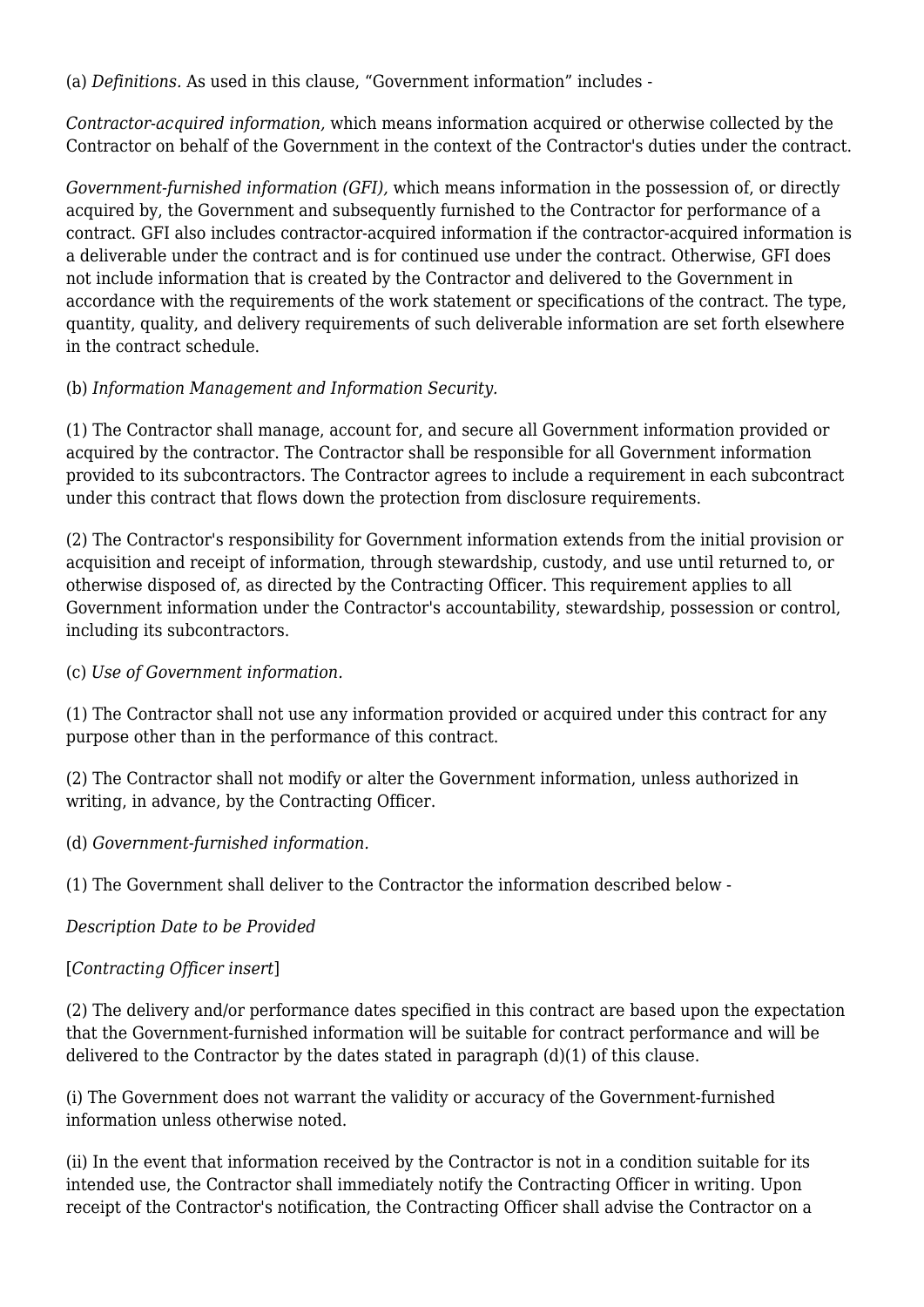course of action to remedy the problem.

(iii) If either the failure of the Government to provide information to the Contractor by the dates shown in this clause or the remedial action taken under this clause to correct defective information causes an increase or decrease in the Contractor's cost of, or the time required for, the performance of any part of the work under this contract, the Contracting Officer shall consider an equitable adjustment to the contract. The Contractor shall provide to the Contracting Officer its written statement describing the general nature and amount of the equitable adjustment proposal within 30 days after the remedial action described in paragraph (ii) herein is completed, or within 30 days after the date upon which the Government failed to provide information, unless the Contracting Officer extends this period.

(3)

(i) The Contracting Officer may, by written notice, at any time -

(A) Increase or decrease the amount of Government-furnished information under this contract;

(B) Substitute other Government-furnished information for the information previously furnished, to be furnished, or to be acquired by the Contractor for the Government under this contract; or

(C) Withdraw authority to use the information.

(ii) Upon completion of any action(s) under paragraph (d)(3)(i) of this clause, and the Contractor's timely written request, the Contracting Officer shall consider an equitable adjustment to the contract.

(e) *Rights in information.* Government information is the property of the U.S. Government unless otherwise specifically identified. The specific rights in any other information acquired or created by the Contractor under this contract shall be as expressed in the "*Rights in Data*" clause contained in this contract.

(f) *Government access to information.* The Government shall have the right to access any Government information maintained by the contractor and any subcontractors. The Contractor shall provide the Contracting Officer, and other duly authorized Government representatives, with access to all Government information, including access to the Contractor's facilities, as necessary, promptly upon written notification by the Contracting Officer. Such notification may be by electronic mail.

(g) *Contractor liability for Government information.*

(1) Unless otherwise provided for in the contract, the Contractor shall not be liable for loss, theft, damage, or destruction to the Government information furnished or acquired under this contract, except when the loss, theft, damage, or destruction is the result of the Contractor's failure to properly manage, account for, and safeguard the information in accordance with this clause.

(2) In the event of any loss, theft, damage, or destruction of Government information, the Contractor shall immediately take all reasonable actions necessary to protect the Government information from further loss, theft, damage, or destruction.

(3) The Contractor shall do nothing to prejudice the Government's rights to recover against third parties for any loss, theft, damage, or destruction of Government information.

(h) *Information alteration and disposal.* Except as otherwise provided for in this contract, the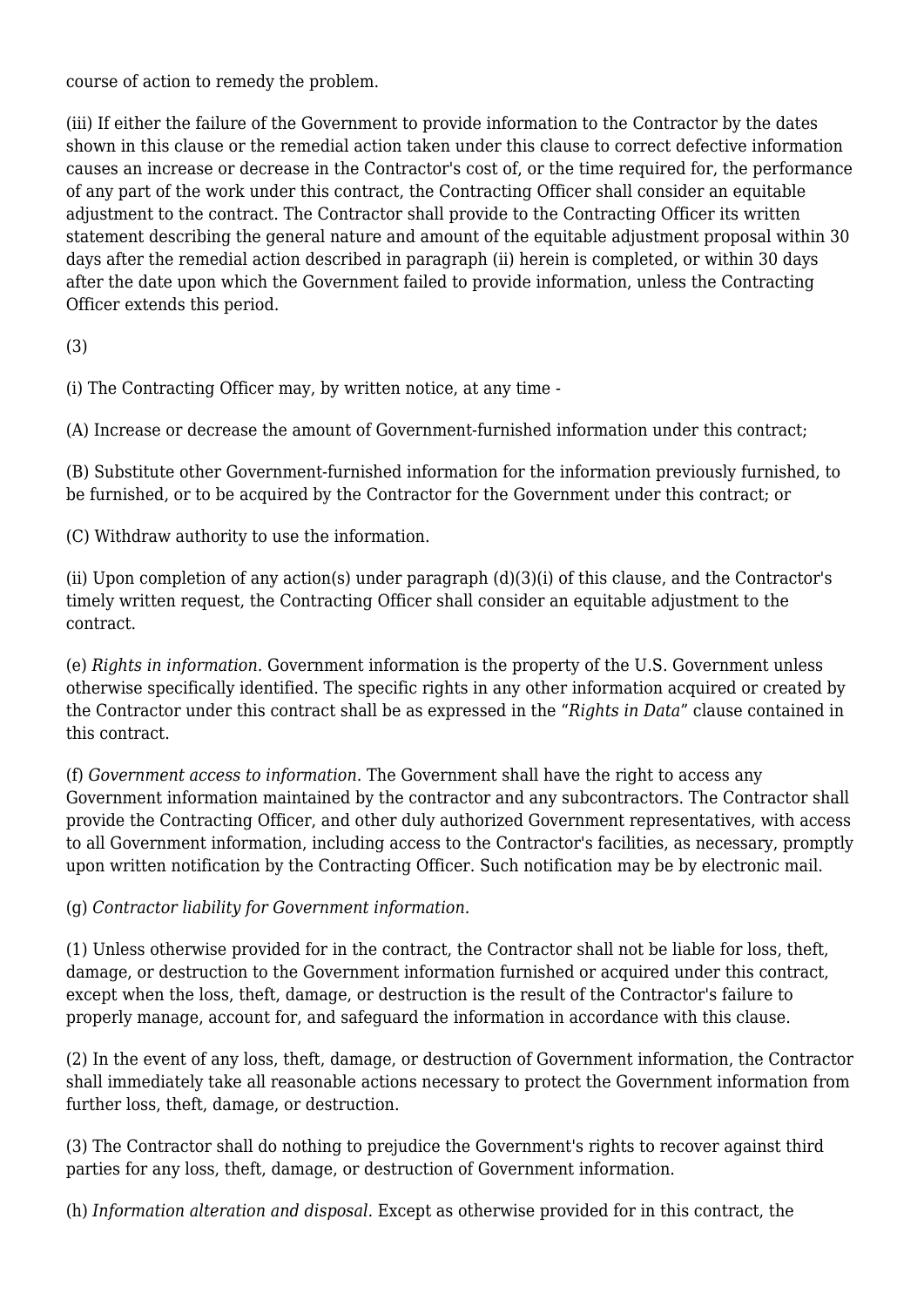Contractor shall not alter, destroy, or otherwise dispose of any Government information unless expressly directed by the Contracting Officer to do so.

(i) *Return of Government information to the Government.* (1) The Government may require the Contractor to return Government Information to the Government at any time. Upon demand by the Contracting Officer or his/her representative, the Contractor shall return all Government information to the Government as directed by the Contracting Officer or other individual designated by the Contracting Officer.

(2) The Contractor's failure to return all information as directed, including directions regarding the time frames for delivery back to the Government and directions prescribing the form in which the data must be returned, shall be considered a breach of contract, and the Government shall have the right to physically remove the Government information from the Contractor, including removal of such information from the Contractor's physical premises and from any electronic media (e.g., Contractor's computer systems).

(3) When required to return Government information to the Government, the Contractor shall do so at no cost to the Government. The Government shall not be responsible for the cost of data format conversion and the cost of delivery, if any.

(4) The Contractor shall ensure that all Government information provided to subcontractors is returned to the Government.

(j) *Equitable adjustment.* Equitable adjustments under this clause shall be made in accordance with the procedures of the Changes clause. However, the Government shall not be liable for breach of contract for the following:

(1) Any delay in delivery of Government-furnished information.

(2) Delivery of Government-furnished information in a condition not suitable for its intended use.

(3) An increase, decrease, or substitution of Government-furnished information.

(4) Failure to correct or replace Government information for which the Government is responsible.

(k) *Subcontracts.* The Contractor shall ensure that all subcontracts under which Government information is provided to a subcontractor include the basic terms and conditions set forth in paragraphs (a), (b), (c), (f), and (h) of this clause in each subcontract. Subcontracts shall clearly describe the Government information provided to the subcontractor. The Contractor shall be responsible for all Government information provided to subcontractors.

*Alternate I.* When the contracting officer determines that the failure to return Government information as provided for in paragraph (i) of this clause shall result in a monetary damage to the Government, the contracting officer shall include the following additional paragraph (i)(5) of this clause. The contracting officer shall consult the requiring activity to determine an amount or percentage that accurately reflects the damages to the Government.

(5) In the event of Contractor delay in returning the Government Information to the Government, for each calendar day late, the Contracting Officer has the discretion to deduct \_\_\_ [*Contracting Officer insert dollar amount or percentage*] from the total value of the contract, and/or withhold payment from the Contractor.

(End of clause)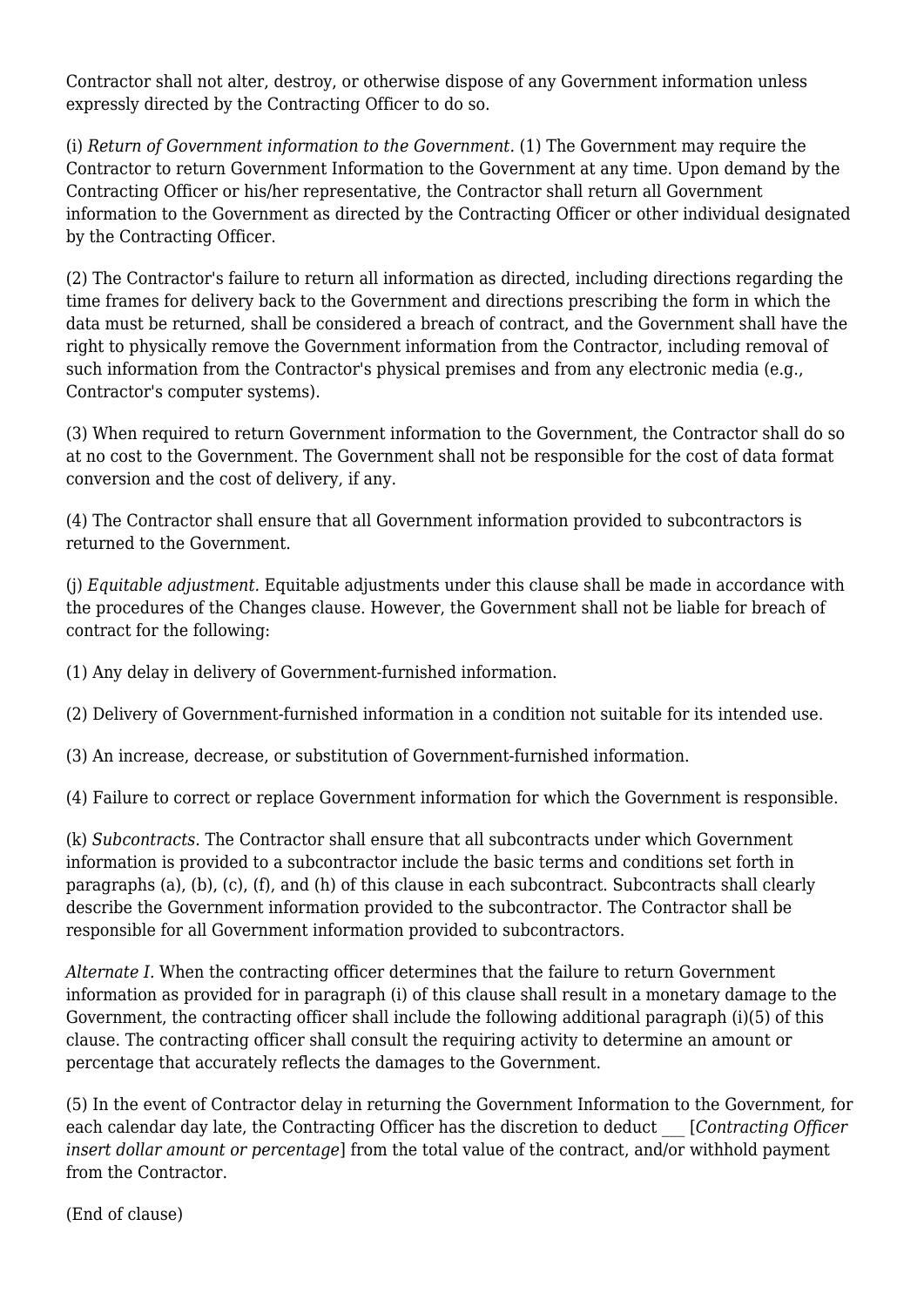### **2452.232-70 Payment schedule and invoice submission (Fixed-Price).**

As prescribed in HUDAR Section  $2432.908(c)(2)$ , insert the following clause in all fixed price solicitations and contracts where invoicing and payments will NOT be made through the Department of Treasury's Bureau of Fiscal Services Invoice Processing Platform (IPP) system:

Payment Schedule and Invoice Submission (Fixed-Price) (MAR 2016)

(a) *Payment schedule.* Payment of the contract price (see Section B of the contract) will be made upon completion and acceptance of all work unless a partial payment schedule is included below.

[Contracting Officer insert schedule information]:

| Partial payment<br>number | Applicable contract<br>deliverable | Delivery date | <b>Payment amount</b> |
|---------------------------|------------------------------------|---------------|-----------------------|
| $1.$ [ ]                  |                                    |               |                       |
| $2.$ [ ]                  |                                    |               |                       |
| 3. [ ]                    |                                    |               |                       |
| [Continue as necessary]   |                                    |               |                       |

(b) *Submission of invoices.*

(1) The Contractor shall submit invoices as follows: original to the payment office and one copy each to the Contracting Officer and a copy to the Government Technical Representative (GTR) identified in the contract. To constitute a proper invoice, the invoice must include all items required by the FAR clause at 52.232-25, "Prompt Payment."

(2) To assist the government in making timely payments, the contractor is also requested to include on each invoice the appropriation number shown on the contract award document (*e.g.,* block 14 of the Standard Form (SF) 26, block 21 of the SF-33, or block 25 of the SF-1449). The contractor is also requested to clearly indicate on the mailing envelope that an invoice is enclosed.

(c) *Contractor remittance information.* The contractor shall provide the payment office with all information required by other payment clauses or other supplemental information (*e.g.,* contracts for commercial services) contained in this contract.

(d) *Final invoice payment.* The final invoice will not be paid prior to certification by the Contracting Officer that all work has been completed and accepted.

(End of clause)

*Alternate I* (MAR 2016) As prescribed in HUDAR section [2432.908\(](https://origin-www.acquisition.gov/%5Brp:link:hudar-part-2432%5D#Section_2432_908_T48_6095226513)c)(2), replace paragraph (b)(1) and (b)(2) with the following Alternate I paragraphs to HUDAR Clause [2452.232-70](https://origin-www.acquisition.gov/%5Brp:link:hudar-part-2452%5D#Section_2452_232_70_T48_60955371130) Payment Schedule and Invoice Submission (Fixed-price) for fixed price solicitations and contracts other than performance-based under which performance-based payments will be used and where invoices are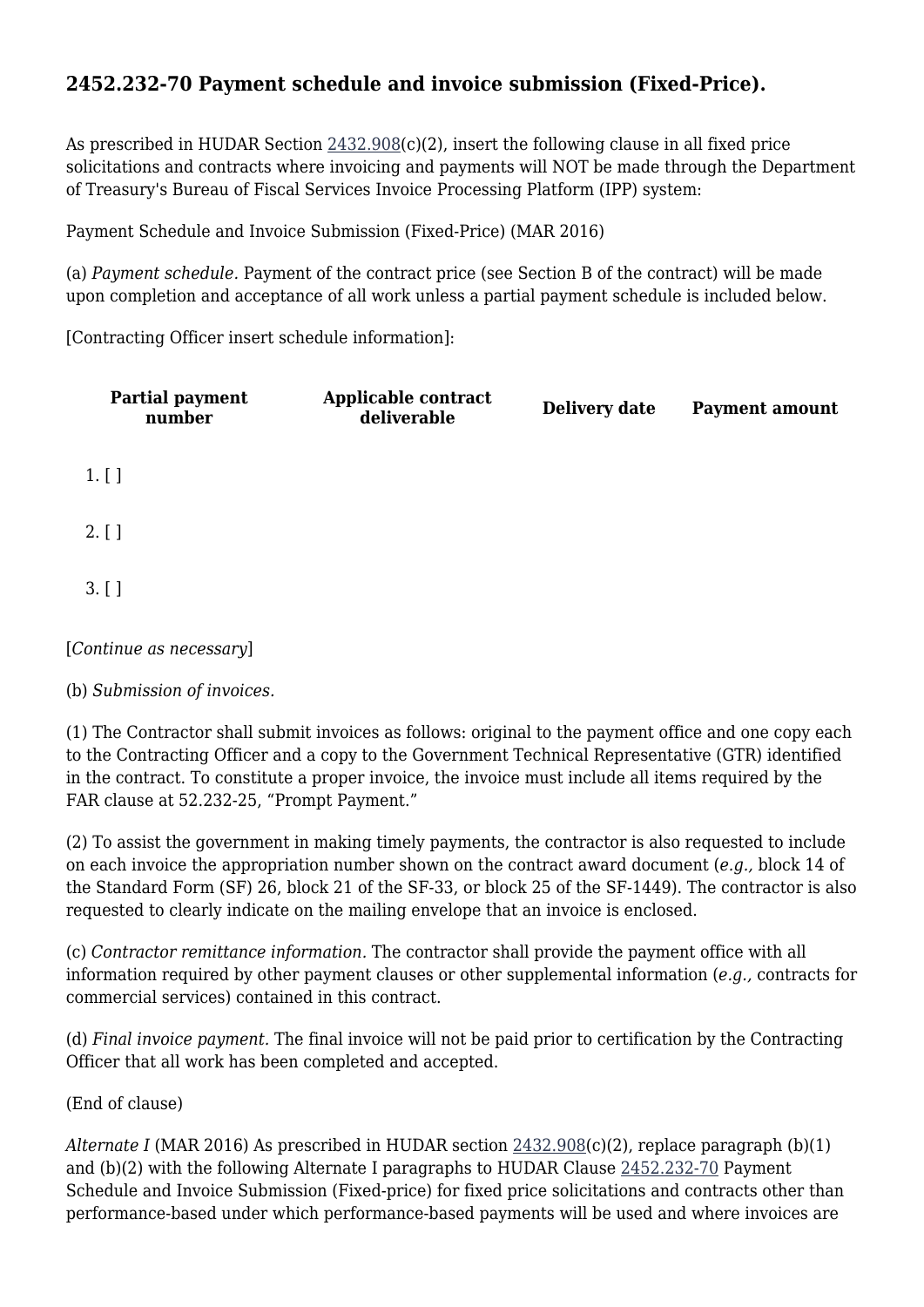to be submitted electronically by email but will not be paid through the Department of Treasury's Bureau of Fiscal Services Invoice Processing Platform (IPP) system:

(b) *Submission of invoices.*

(1) The contractor shall submit invoices electronically via email to the email addresses shown on the contract award document (*e.g.,* block 12 of the Standard Form (SF) 26, block 25 of the SF-33, or block 18a of the SF-1449) and carbon copy the Contracting Officer and the Government Technical Representative (GTR). To constitute a proper invoice, the invoice must include all items required by the FAR clause at 52.232-25, "Prompt Payment." The contractor shall clearly include in the Subject line of the email: INVOICE INCLUDED; CONTRACT/ORDER #: \_\_, INVOICE NUMBER \_\_\_ and Contract Line Item Number(s) .

(2) To assist the government in making timely payments, the contractor is also requested to include on each invoice the appropriation number shown on the contract award document (*e.g.,* block 14 of the Standard Form (SF) 26, block 21 of the SF-33, or block 25 of the SF-1449).

(End of Alternate I)

Alternate II (APR 2019)

As prescribed in HUDAR Section [2432.908](https://origin-www.acquisition.gov/%5Brp:link:hudar-part-2432%5D#Section_2432_908_T48_6095226513)(c)(2), replace paragraphs (b)(1) and (2) of the HUDAR Clause [2452.232-70](https://origin-www.acquisition.gov/%5Brp:link:hudar-part-2452%5D#Section_2452_232_70_T48_60955371130) Payment Schedule and Invoice Submission (Fixed-price) with the following Alternate II language in all fixed-price solicitations and contracts when requiring invoices to be submitted electronically to the Department of Treasury's Bureau of Fiscal Services Invoice Processing Platform (IPP) system:

#### *(b) Submission of invoices.*

(1) The Contractor shall obtain access and submit invoices to the Department of Treasury Bureau of Fiscal Services' Invoice Platform Processing System via the Web at URL: *<https://arc.publicdebt.treas.gov/ipp/fsippqrg.htm>* in accordance with the instructions on the website. To constitute a proper invoice, the invoice must include all items required by the FAR clause at 52.232-25, "Prompt Payment."

(2) To assist the Government in making timely payments, the Contractor is also requested to include on each invoice the appropriation number shown on the contract award document (*e.g.,* block 14 of the Standard Form (SF) 26, block 21 of the SF-33, or block 25 of the SF-1449).

(End of Alternate II)

### **2452.232-71 Voucher submission (cost-reimbursement, time-and-materials, and labor hour).**

As prescribed in HUDAR Section [2432.908](https://origin-www.acquisition.gov/%5Brp:link:hudar-part-2432%5D#Section_2432_908_T48_6095226513)(c)(3), insert the following clause in all cost-reimbursable, time-and-materials, and labor-hour solicitations and contracts where vouchering and payments will NOT be made through the Department of Treasury's Bureau of Fiscal Services Invoice Processing Platform (IPP) system:

[2452.232-71](https://origin-www.acquisition.gov/%5Brp:link:hudar-part-2452%5D#Section_2452_232_71_T48_60955371131) VOUCHER SUBMISSION (COST-REIMBURSEMENT, TIME-AND-MATERIALS, AND LABOR-HOUR) (APR 2019)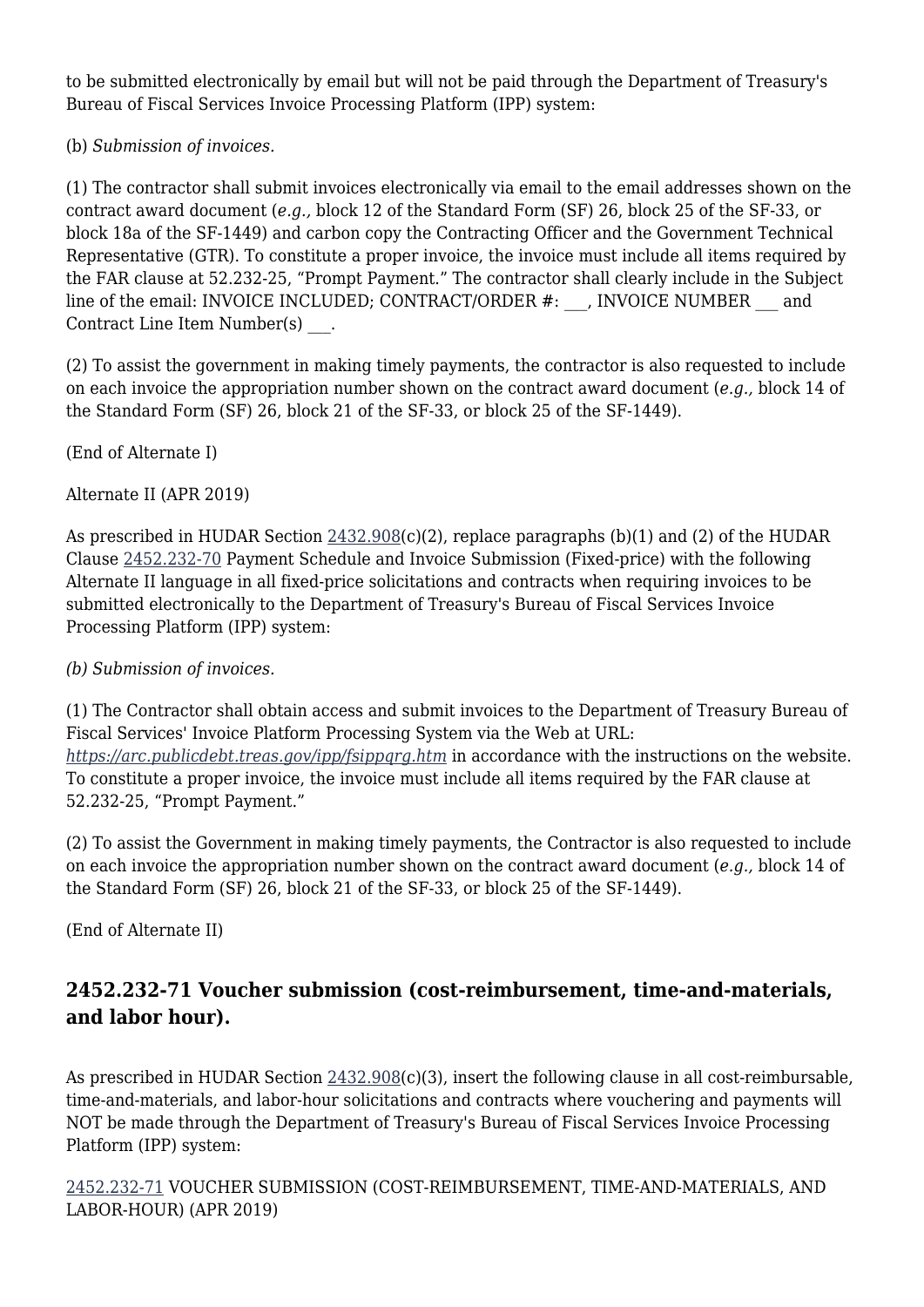#### (a) *Voucher submission.*

(1) The Contractor shall submit \_\_\_ [Contracting Officer insert billing period, *e.g.,* monthly], an original and two copies of each voucher. In addition to the items required by the clause at FAR 52.232-25, Prompt Payment, the voucher shall show the elements of cost for the billing period and the cumulative costs to date. The Contractor shall submit all vouchers, except for the final voucher, as follows: Original to the payment office and one copy each to the Contracting Officer and the Contracting Officer's Representative (COR) identified in the contract. The Contractor shall submit all copies of the final voucher to the Contracting Officer.

(2) To assist the Government in making timely payments, the Contractor is requested to include on each voucher the applicable appropriation number(s) shown on the award or subsequent modification document (*e.g.,* block 14 of the Standard Form (SF) 26, or block 21 of the SF-33). The Contractor is also requested to clearly indicate on the mailing envelope that a payment voucher is enclosed.

(b) *Contractor remittance information.*

(1) The Contractor shall provide the payment office with all information required by other payment clauses contained in this contract.

(2) The Contractor shall submit all necessary supporting documentation with vouchers that adequately demonstrate that costs claimed (1) have been incurred (including time sheets from the prime and subcontractor's automated or manual time tracking records and paid invoices for materials acquired), (2) reflect that they are allocable to the contract tasks, and (3) comply with cost principles in the Federal Acquisition Regulation and HUD Acquisition Regulation. The Contracting Officer may disallow all or part of a claimed cost that is inadequately supported.

(3) For time-and-materials and labor-hour contracts, the Contractor shall aggregate vouchered costs by the individual task for which the costs were incurred and clearly identify the task or job.

(c) *Final payment.* The final payment shall not be made until the Contracting Officer has certified that the Contractor has complied with all terms of the contract.

(End of clause)

Alternate I (APR 2019)

As prescribed in HUDAR Section [2432.908](https://origin-www.acquisition.gov/%5Brp:link:hudar-part-2432%5D#Section_2432_908_T48_6095226513)(c)(3), replace paragraphs (a)(1) and (2) with the following Alternate I paragraphs to HUDAR Clause [2452.232-71,](https://origin-www.acquisition.gov/%5Brp:link:hudar-part-2452%5D#Section_2452_232_71_T48_60955371131) Voucher Submission (Cost Reimbursement, Time-and-Materials, and Labor Hour) in time and material, cost-reimbursable and labor hour solicitations and contracts other than performance-based under which performancebased payments will be used and where invoices are to be submitted electronically by email, but will not be paid through the Department of Treasury's Bureau of Fiscal Services Invoice Processing Platform (IPP) system.

#### (a) *Voucher submission.*

(1) The Contractor shall submit vouchers electronically via email to the email addresses shown on the contract award document (*e.g.,* block 12 of the Standard Form (SF) 26, block 25 of the SF-33, or block 18a of the SF-1449) and carbon copy the Contracting Officer and the Contracting Officer's Representative (COR). In addition to the items required by the clause at FAR 52.232-25, Prompt Payment, the voucher shall show the elements of cost for the billing period and the cumulative costs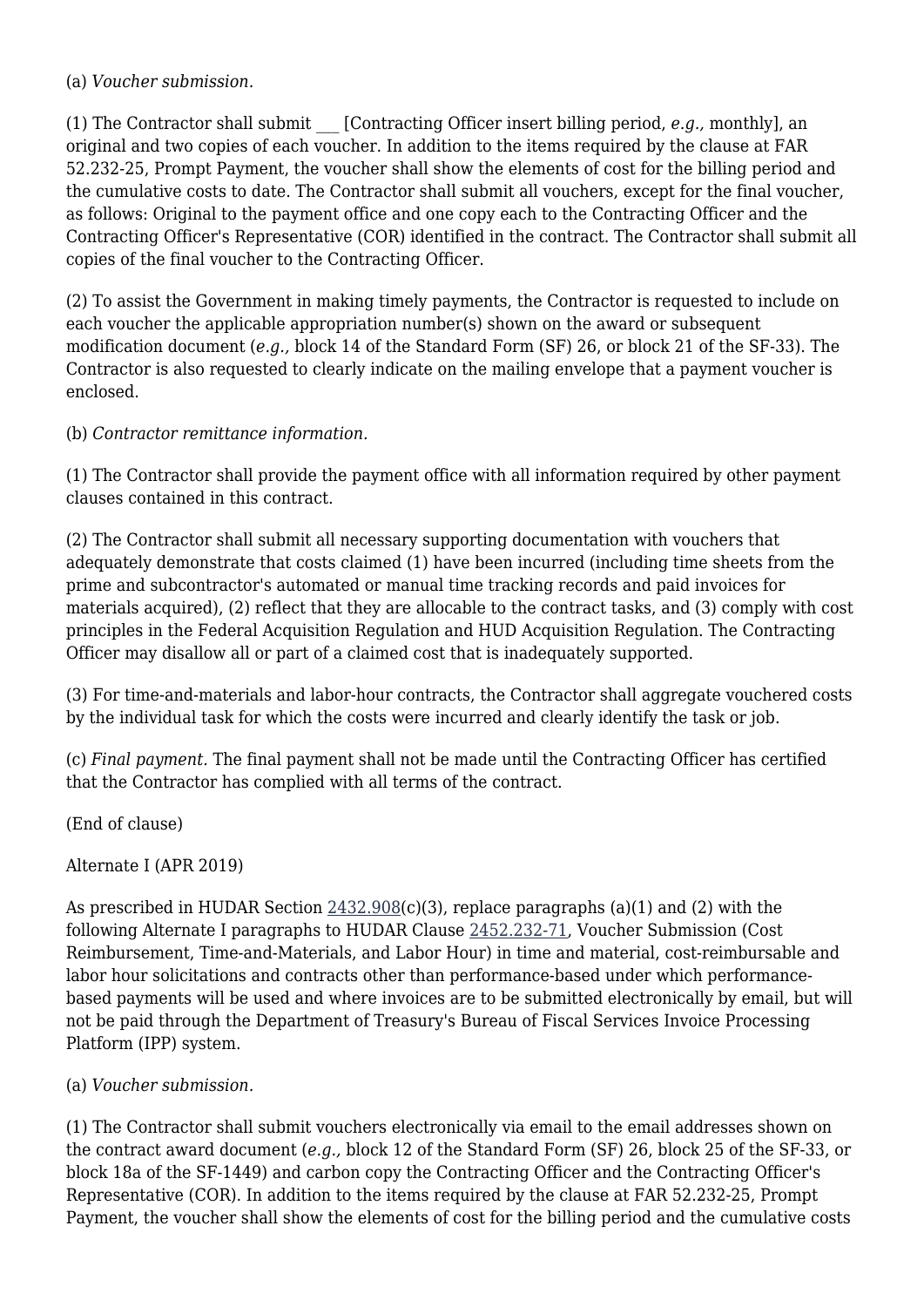to date. The Contractor shall clearly include in the Subject line of the email: VOUCHER INCLUDED; CONTRACT/ORDER #: \_\_\_, VOUCHER NUMBER \_\_\_ and CONTRACT LINE ITEM NUMBER(S) \_\_\_

(2) To assist the Government in making timely payments, the Contractor is requested to include on each voucher the applicable appropriation number(s) shown on the award or subsequent modification document (*e.g.,* block 14 of the Standard Form (SF) 26, or block 21 of the SF-33).

(End of Alternate I)

As prescribed in HUDAR Section [2432.908](https://origin-www.acquisition.gov/%5Brp:link:hudar-part-2432%5D#Section_2432_908_T48_6095226513)(c)(3), replace paragraphs (a)(1) and (2) of the HUDAR Clause [2452.232-71,](https://origin-www.acquisition.gov/%5Brp:link:hudar-part-2452%5D#Section_2452_232_71_T48_60955371131) Voucher Submission (Cost- Reimbursement, Time-And-Materials, And Labor Hour) with the following Alternate II language in all cost-reimbursement, time-and-materials, and labor-hour type solicitations and contracts when requiring vouchers to be submitted electronically to the Department of Treasury's Bureau of Fiscal Services Invoice Processing Platform (IPP) system.

Alternate II (APR 2019)

(a) *Voucher submission.*

(1) The Contractor shall obtain access and submit invoices to the Department of Treasury Bureau of Fiscal Services' Invoice Platform Processing System via the Web at URL: *<https://arc.publicdebt.treas.gov/ipp/fsippqrg.htm>* in accordance with the instructions on the website. To constitute a proper voucher, in addition to the items required by the clause at FAR 52.232-25, Prompt Payment, the voucher shall show the elements of cost for the billing period and the cumulative costs to date.

(2) To assist the Government in making timely payments, the Contractor is requested to include on each voucher the applicable appropriation number(s) shown on the award or subsequent modification document (*e.g.,* block 14 of the Standard Form (SF) 26, or block 21 of the SF-33).

(End of Alternate II)

### **2452.232-72 Limitation of Government's obligation.**

As prescribed in 2432.705-70, use the following clause:

Limitation of Government's Obligation (DEC 2012)

(a) Funds are not available for full funding of all contract line items under this contract. The incrementally funded line items and their anticipated funding schedule are as follows:

**Contract line item number Total price Amount of current funding Anticipated date(s) of future funding**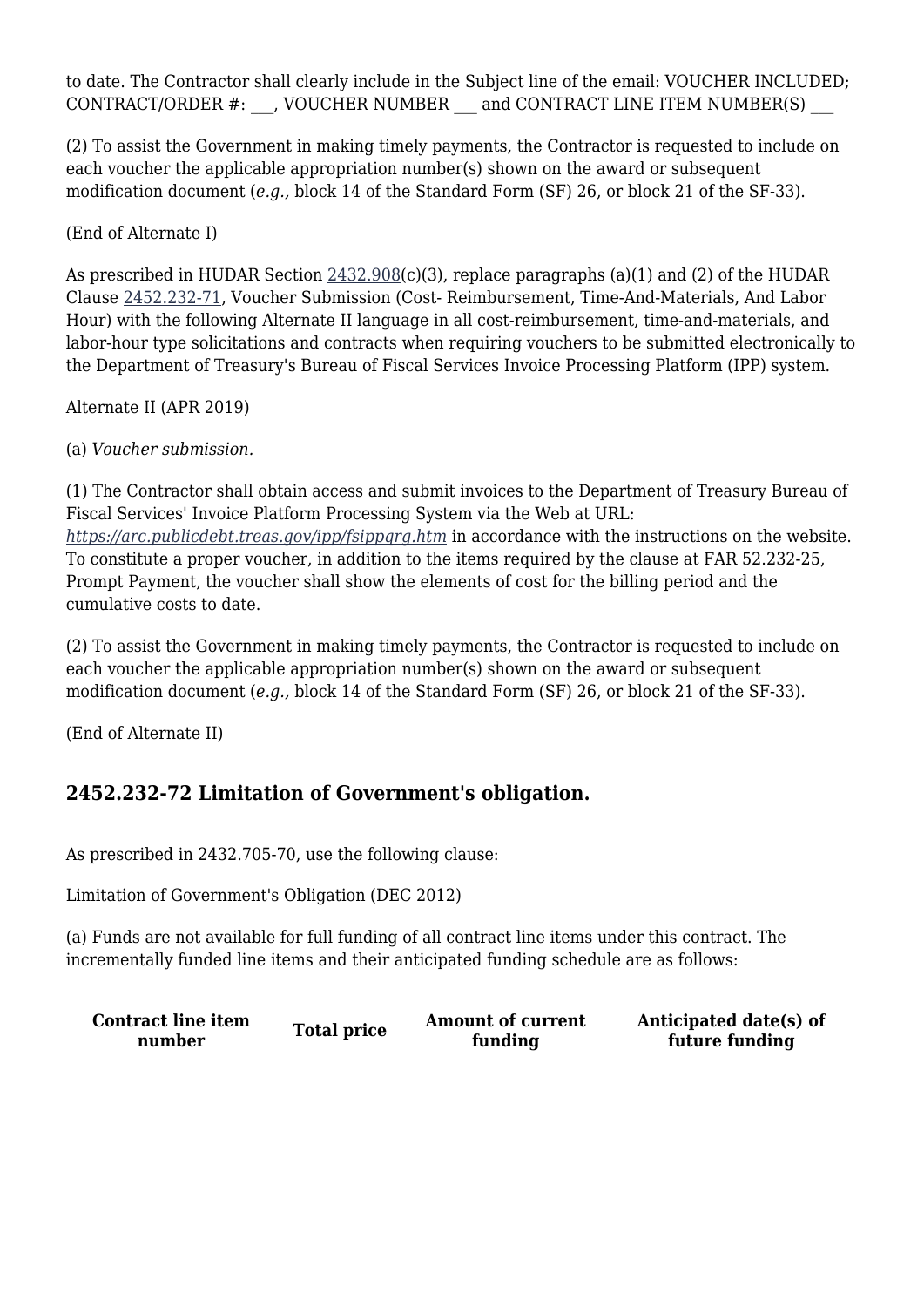**Contract line item number Total price Amount of current**<br>**number CO funding Anticipated date(s) of future funding**

The contracting officer will revise this table as funds are allotted to the contract.

(b) For the incrementally funded line item(s) in paragraph (a) of this clause, the Contractor agrees to perform up to the point at which the total amount payable by the Government, including reimbursement in the event of termination of those item(s) for the Government's convenience, approximates the total amount currently allotted to the contract for these contract line items. The Contractor is not authorized to continue work on the incrementally funded line item(s) beyond that point. The Government will in no event be obligated to reimburse the Contractor in excess of the amount allotted to the contract for the incrementally funded line item(s) regardless of anything to the contrary in the clause entitled "*Termination for Convenience of the Government.*" As used in this clause, the total amount payable by the Government in the event of termination for convenience of applicable line item(s) includes costs, profit, and estimated termination settlement costs for those line item(s).

(c) Notwithstanding the dates specified in the allotment schedule in paragraph (a) of this clause, the Contractor will notify the Contracting Officer in writing at least \_\_ [*90 days unless the Contracting Officer inserts a different number*] days prior to the date when, in the Contractor's best judgment, the work will reach the point at which the total amount payable by the Government, including any cost for termination for convenience, will approximate 85 percent of the total amount then allotted to the contract for performance of the applicable line item(s). This notification will state: the estimated date when that point will be reached; and an estimate of the amount of additional funding, if any, needed to continue performance of the applicable line items up to the next scheduled date for allotment of funds identified in paragraph (a) of this clause (or to another mutually agreed-upon date). The notification will also advise the Contracting Officer of the estimated amount of additional funds that will be required for the timely performance of the line item(s) funded pursuant to this clause, for a subsequent period as may be specified in the allotment schedule in paragraph (a) of this clause or otherwise agreed to by the parties. If after such notification additional funds are not allotted by the date identified in the Contractor's notification, or by an agreed-upon date, the Contracting Officer will terminate any line item(s) for which additional funds have not been allotted, pursuant to the clause of this contract entitled "*Termination for Convenience of the Government.*"

(d) When additional funds are allotted for continued performance of the incrementally funded line item(s), the parties will agree to the period of contract performance covered by the funds. The provisions of paragraphs (b) through (d) of this clause will apply in like manner to the additional allotted funds and agreed-upon date(s), and the contract will be modified accordingly.

(e) If the Contractor incurs additional costs or is delayed in the performance of the work under this contract solely by reason of the failure of the Government to allot additional funds in amounts sufficient for timely performance of the incrementally funded line item(s), and then additional funds are allotted, an equitable adjustment will be made in the line item price(s) or in the time of delivery, or both. Failure to agree to any such equitable adjustment hereunder shall be considered a dispute subject to the "*Disputes*" clause in this contract.

(f) The Government may allot additional funds for the performance of the incrementally-funded line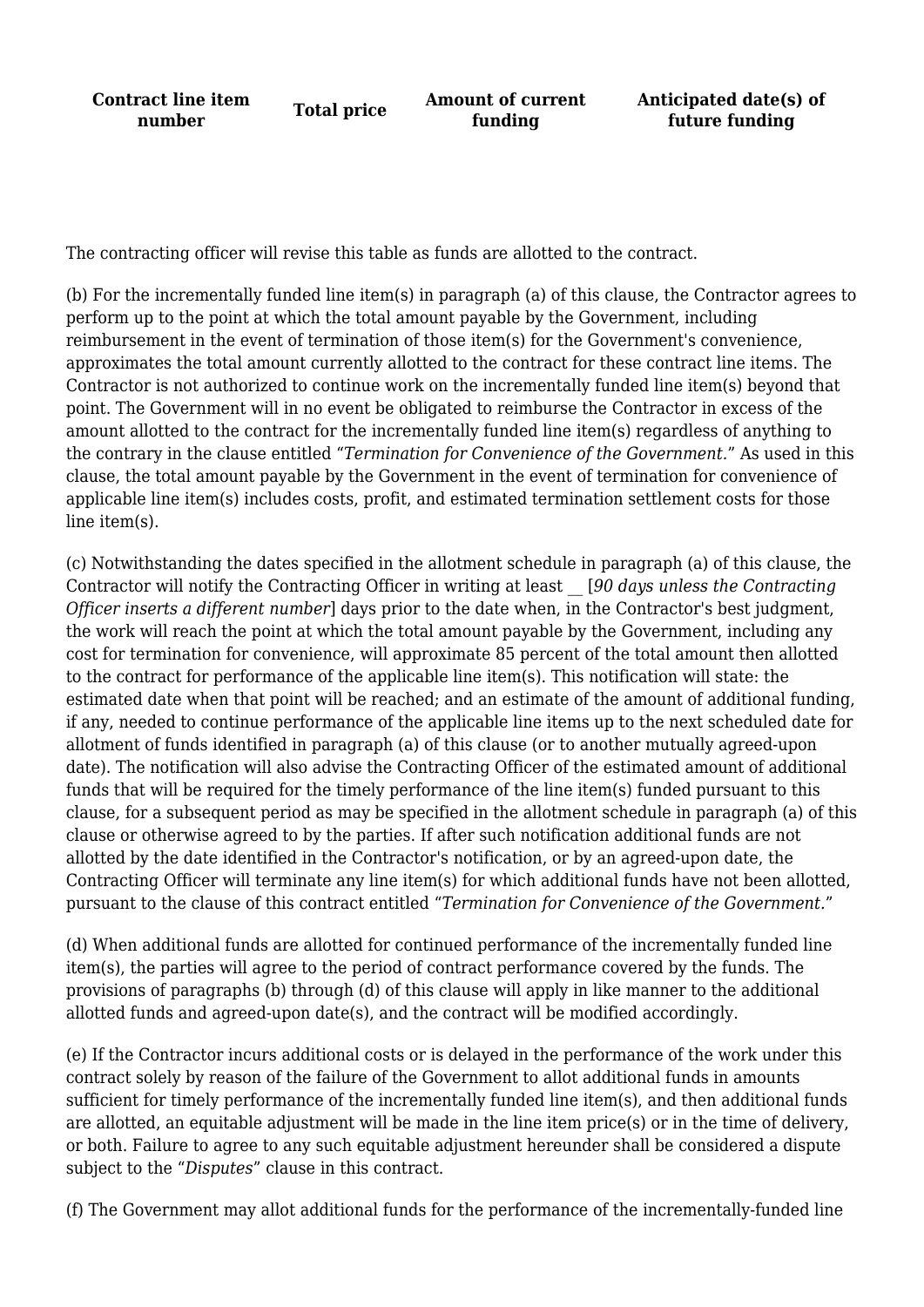item(s) at any time prior to termination.

(g) The termination provisions of this clause do not limit the rights of the Government under the clause entitled "*Default.*" The provisions of this clause are limited to the work and allotment of funds for the incrementally funded line item(s) and will no longer apply once the contract is fully funded except with regard to the rights or obligations of the parties concerning equitable adjustments negotiated under paragraphs (d) and (e) of this clause.

(h) Nothing in this clause affects the right of the Government to terminate this contract pursuant to the clause of this contract entitled "*Termination for Convenience of the Government.*"

(i) Nothing in this clause shall be construed as authorization of voluntary services whose acceptance is otherwise prohibited under 31 U.S.C. 1342.

(End of clause)

### **2452.232-73 Constructive acceptance period.**

As prescribed in [2432.908,](https://origin-www.acquisition.gov/%5Brp:link:hudar-part-2432%5D#Section_2432_908_T48_6095226513) insert the following clause:

Constructive Acceptance Period (DEC 2012)

As authorized by FAR 32.908(c)(1), the constructive acceptance period in paragraph (a)(5)(i) of the clause at FAR 52.232-25, "Prompt Payment," under this contract is \_\_ [*Contracting Officer insert number*] calendar days.

(End of clause)

### **2452.232-74 Not to exceed limitation.**

As prescribed in [2432.705\(](https://origin-www.acquisition.gov/%5Brp:link:hudar-part-2432%5D#Section_2432_705_T48_6095226415)b), insert the following clause in all solicitations and contracts where the total estimated funds needed for the performance of the contract are not yet obligated.

Not To Exceed Limitation (MAR 2016)

(a) The total estimated funds needed for the performance of this contract are not yet obligated. The total obligation of funds available at this time for performance of work or deliveries is [insert amount]. The Government shall not order, nor shall the contractor be authorized or required to accept orders for, or perform work on such orders (or perform any other work on this contract) or make deliveries that exceed the stated funding limit.

(b) When funding is available, the Government may unilaterally increase the amount obligated through contract funding modification(s) until the full contract value has been obligated. If a contract funding modification is not in place by the time the performance of the work or deliveries have reached the stated funding limit, the contractor must stop performing services and deliveries and may not start again until the contractor is notified through a contract funding modification that funds are available to continue services and deliveries.

(End of clause)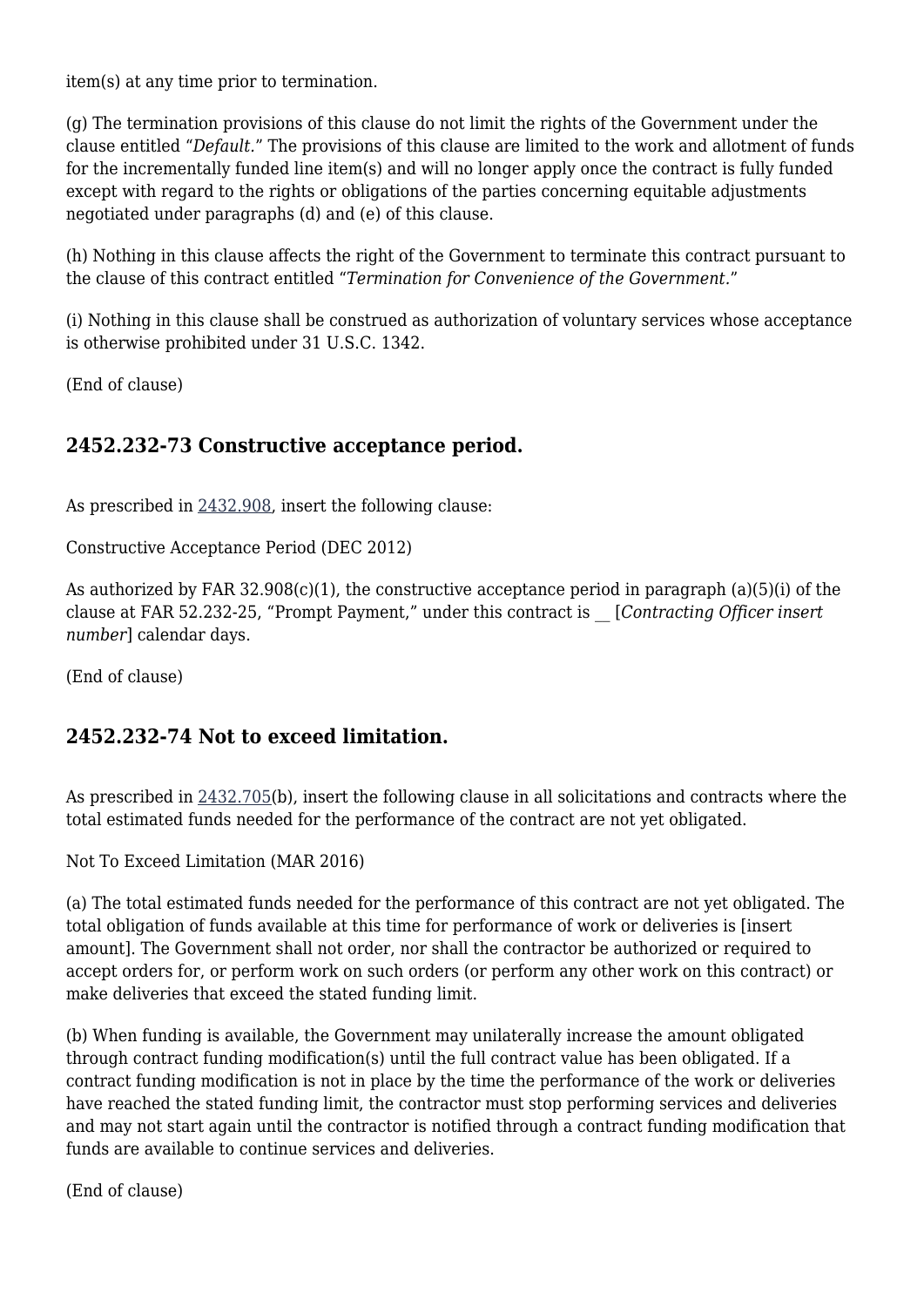### **2452.233-70 Review of contracting officer protest decisions.**

As prescribed in [2433.106,](https://origin-www.acquisition.gov/%5Brp:link:hudar-part-2433%5D#Section_2433_106_T48_6095227115) insert the following provision:

Review of Contracting Officer Protest Decisions (FEB 2006)

(a) In accordance with FAR 33.103 and HUDAR [2433.103,](https://origin-www.acquisition.gov/%5Brp:link:hudar-part-2433%5D#Section_2433_103_T48_6095227113) a protester may request an appeal of the Contracting Officer's decision concerning a protest initially made by the protester to the Contracting Officer. The protestor must submit a written request for an appeal to [*insert name of HCA and address*] not later than 10 days after the protestor's receipt of the Contracting Officer's decision (see FAR 33.101 for the definition of "days").

(b) The HCA shall make an independent review of the Contracting Officer's decision and provide the protester with the HCA's decision on the appeal.

(End of provision)

### **2452.237-70 Key personnel.**

As prescribed in  $2437.110(e)(1)$  $2437.110(e)(1)$ , insert the following clause in solicitations and contracts when it is necessary for contract performance to identify the contractor's key personnel:

Key Personnel (FEB 2006)

(a) *Definition.* "Personnel" means employees of the contractor, or any subcontractor(s), affiliates, joint venture partners, or team members, and consultants engaged by any of those entities.

(b) The personnel specified below are considered to be essential to the work being performed under this contract. Prior to diverting any of the specified individuals to other projects, the contractor shall notify the Contracting Officer reasonably in advance and shall submit justification (including proposed substitutions) in sufficient detail to permit evaluation of the impact on the program. No diversion shall be made by the contractor without the written consent of the Contracting Officer. Key personnel shall perform as follows: [*List Key Personnel and/or positions, and tasks, percentage of effort, number of hours, etc., for which they are responsible, as applicable.*]

(End of clause)

### **2452.237-73 Conduct of work and technical guidance.**

As prescribed in  $2437.110(e)(2)$  $2437.110(e)(2)$ , insert the following clause in all contracts for services:

CONDUCT OF WORK AND TECHNICAL GUIDANCE (APR 2019)

(a) The Contracting Officer will provide the Contractor with the name and contact information of the Contracting Officer's Representative (COR) assigned to this contract. The COR will serve as the Contractor's liaison with the Contracting Officer with regard to the conduct of work. The Contracting Officer will notify the Contractor in writing of any change to the current COR's status or the designation of a successor COR.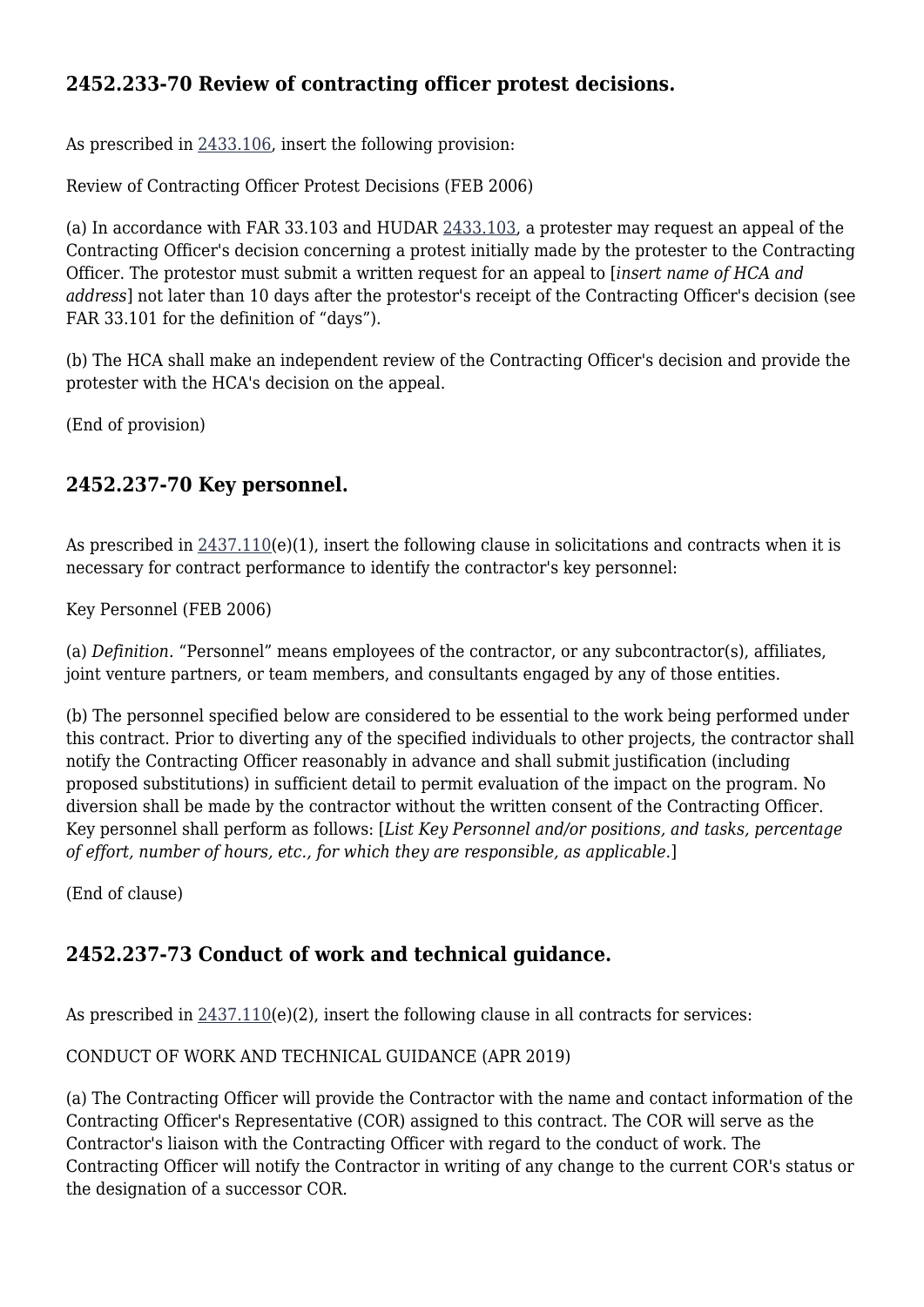(b) The COR for liaison with the Contractor as to the conduct of work is [to be inserted at time of award] or a successor designated by the Contracting Officer.

(c) The COR will provide guidance to the Contractor on the technical performance of the contract. Such guidance shall not be of a nature which:

(1) Causes the Contractor to perform work outside the statement of work or specifications of the contract;

(2) Constitutes a change as defined in FAR 52.243-1;

(3) Causes an increase or decrease in the cost of the contract;

(4) Alters the period of performance or delivery dates; or

(5) Changes any of the other express terms or conditions of the contract.

(d) The COR will issue technical guidance in writing or, if issued orally, he/she will confirm such direction in writing within five (5) calendar days after oral issuance. The COR may issue such guidance via telephone, facsimile (fax), or electronic mail.

(e) Other specific limitations [to be inserted by Contracting Officer]:

(f) The Contractor shall promptly notify the Contracting Officer whenever the Contractor believes that guidance provided by any government personnel, whether or not specifically provided pursuant to this clause, is of a nature described in paragraph (b) of this clause.

(End of clause)

### **2452.237-75 Access to HUD facilities.**

As prescribed in  $2437.110(e)(3)$  $2437.110(e)(3)$ , insert the following clause in solicitations and contracts:

ACCESS TO HUD FACILITIES (APR 2019)

(a) *Definitions.* As used in this clause -

"Access" means physical entry into and, to the extent authorized, mobility within a Government facility.

"Contract" means any authorized contractual instrument, including, but not restricted to, task orders, purchase orders, Blanket Purchase Agreement calls, etc.

"Contractor employee" means an employee of the prime contractor or of any subcontractor, affiliate, partner, joint venture, or team members with which the Contractor is associated. It also includes consultants engaged by any of those entities.

"Facility" and "Government facility" mean buildings, including areas within buildings that are owned, leased, shared, occupied, or otherwise controlled by the Federal Government.

"NACI" means National Agency Check with Inquiries, the minimum background investigation prescribed by the U.S. Office of Personnel Management.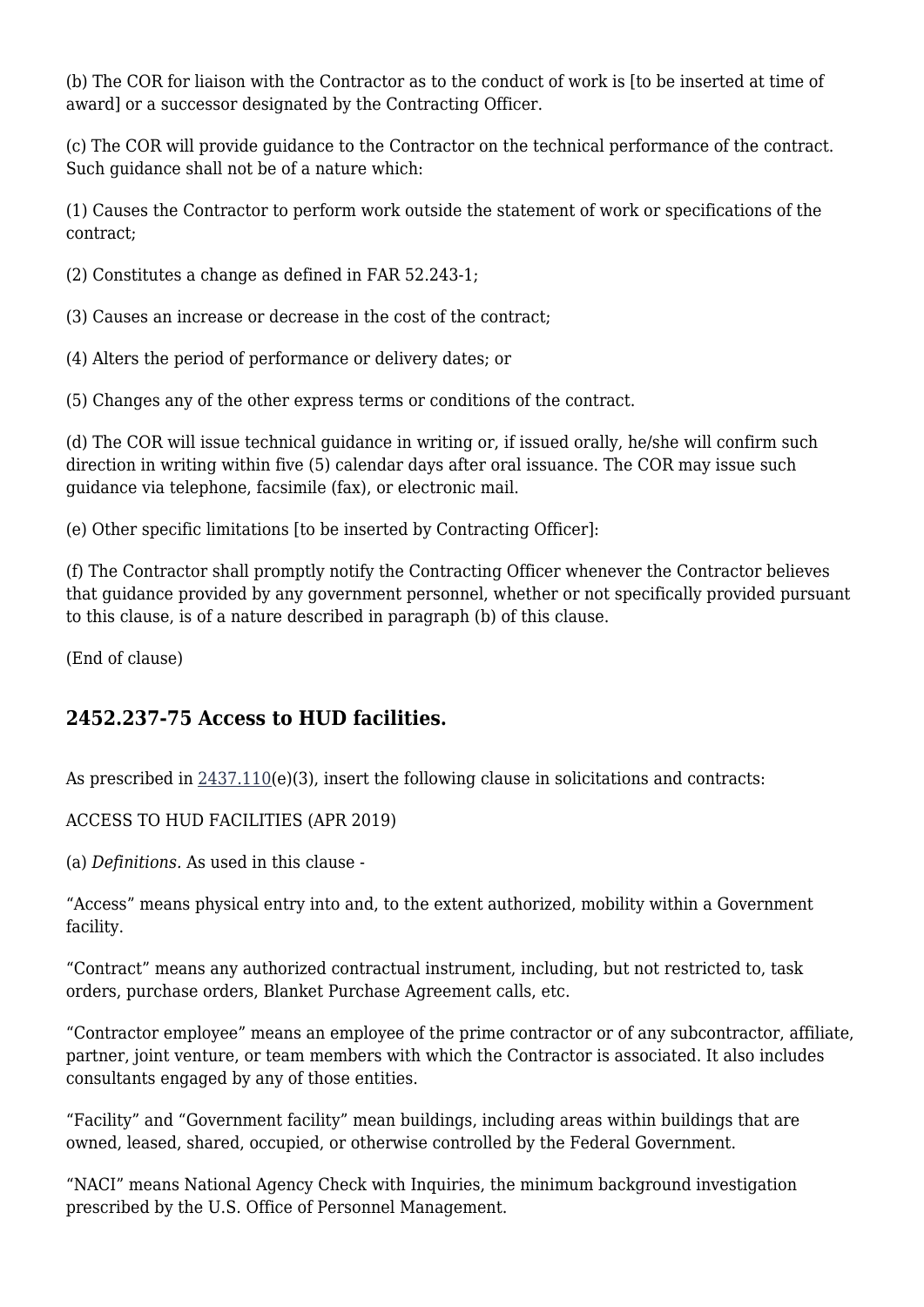"PIV Card" means the Personal Identity Verification (PIV) Card, the Federal Government-issued identification credential (identification badge).

(b) *General.* The performance of this contract requires contractor employees to have access to HUD facilities. All such employees who do not already possess a current PIV Card acceptable to HUD shall be required to provide personal background information, undergo a background investigation (NACI or other OPM-required or approved investigation), including an FBI National Criminal History Fingerprint Check, and obtain a PIV Card prior to being permitted access to any such facility in the performance of this contract.

Unescorted access to any such facility in performance of this contract. HUD may accept a PIV Card issued by another Federal Government agency but shall not be required to do so. No contractor employee will be permitted unescorted access to a HUD facility without a proper PIV Card.

#### (c) *Background information.*

(1) For each contractor employee subject to the requirements of this clause and not in possession of a current PIV Card acceptable to HUD, the Contractor shall submit the following properly completed forms: Electronic Standard Form (SF) 85, "Questionnaire for Non-Sensitive Positions via e-QIP," completed USAccess enrollment (electronic fingerprinting) and Optional Form (OF) 306 (Items 1 through 17). Forms SF-85 and OF-306 are available from OPM's website, *<http://www.opm.gov>*. The electronic questionnaire is available on OPM's e-QIP site,

*<https://www.opm.gov/investigations/e-qip-application/>*. The COR will provide all other forms that are not obtainable via the internet.

(2) The Contractor shall deliver the forms and information required in paragraph (c)(1) of this clause to the COR as secure as possible.

(3) The information provided in accordance with paragraph (c)(1) of this clause will be used to perform a background investigation to determine the suitability of the contractor employees to have access to Government facilities. After completion of the investigation, the COR will notify the Contractor in writing when any contractor employee is determined to be unsuitable for access to a Government facility. The Contractor shall immediately remove such employee(s) from work on this contract that requires physical presence in a Government facility.

(4) Affected contractor employees who have had a Federal background investigation without a subsequent break in Federal employment or Federal contract service exceeding 2 years may be exempt from the investigation requirements of this clause subject to verification of the previous investigation. For each such employee, the Contractor shall submit the following information in lieu of the forms and information listed in paragraph (c)(1) of this clause: completed PIV and Pre-Security Form.

#### (d) *PIV Cards.*

(1) HUD will issue a PIV Card to each contractor employee who is to be given access to HUD facilities and who does not already possess a PIV Card acceptable to HUD (see paragraph (b) of this clause). HUD will not issue the PIV Card until the contractor employee has

(1) successfully cleared the FBI National Criminal History Fingerprint Check, (2) HUD has initiated the background investigation for the contractor employee, and (3) a Security Approval Notice from HUD PSD via *[PSDContractorIn-box@hud.gov](mailto:PSDContractorIn-box@hud.gov)* has been received. Initiation is defined to mean that all background information required in paragraph (c)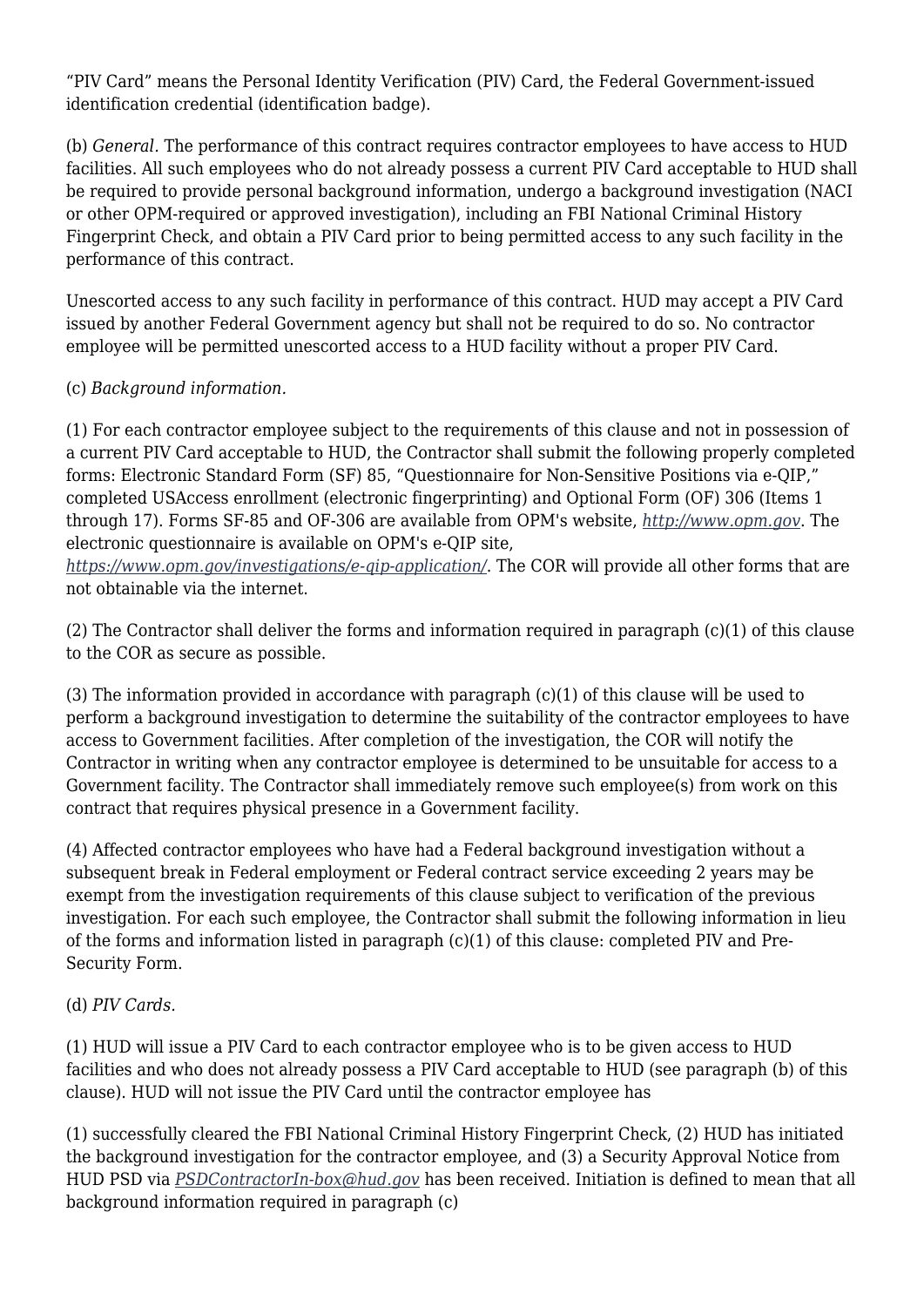(1) of this clause has been delivered to HUD. The employee may not be given access prior to those three events. HUD may issue a PIV Card and grant access pending the completion of the background investigation. HUD will revoke the PIV Card and the employee's access if the background investigation process for the employee, including adjudication of the investigation results, has not been completed within 6 months after the issuance of the PIV Card.

(2) PIV Cards shall identify individuals as contractor employees. Contractor employees shall display their PIV Cards on their persons at all times while working in a HUD facility, and shall present cards for inspection upon request by HUD officials or HUD security personnel.

(3) The Contractor shall be responsible for all PIV Cards issued to the Contractor's employees and shall immediately notify the COR if any PIV Card(s) cannot be accounted for. The Contractor shall promptly return PIV Cards to HUD, as required by the FAR clause at 52.204-9. The Contractor shall notify the COR immediately whenever any contractor employee no longer has a need for his/her HUD-issued PIV Card (*e.g.,* employee terminates employment with the contractor, employee's duties no longer require access to HUD facilities). The COR will instruct the Contractor on how to return the PIV Card, and upon expiration of this contract, the COR will instruct the Contractor on how to return all HUD-issued PIV Cards not previously returned. Unless otherwise directed by the Contracting Officer, the Contractor shall not return PIV Cards to any person other than the COR.

(4) The Contractor shall submit a report to the Contracting Officer and COR no later than five (5) calendar days after the end of each calendar quarter that provides the status of each employee who is required to work in a HUD facility during the performance of the contract. At a minimum, the report shall identify the contractor and the contract number, and list for each employee the following information:

- (i) Employee name;
- (ii) Name of HUD facility where employee works;
- (iii) Date background check submitted;
- (iv) Date PIV Card issued;
- (v) PIV card number;
- (vi) Date employee no longer has need of the HUD PIV Card;

(vii) Date Contracting Officer and COR were notified that employee no longer had need of the HUD PIV Card; and

(viii) Date PIV Card was returned to COR.

(e) *Control of access.* HUD shall have, and exercise, complete control over granting, denying, withholding, and terminating access of contractor employees to HUD facilities. The COR will notify the Contractor immediately when HUD has determined that an employee is unsuitable or unfit to be permitted access to a HUD facility. The Contractor shall immediately notify such employee that he/she no longer has access to any HUD facility, remove the employee from any such facility that he/she may be in, and provide a suitable replacement in accordance with the requirements of this clause.

(f) *Access to HUD information systems.* If this contract requires contractor employees to have access to HUD information system(s), application(s), or information contained in such systems, the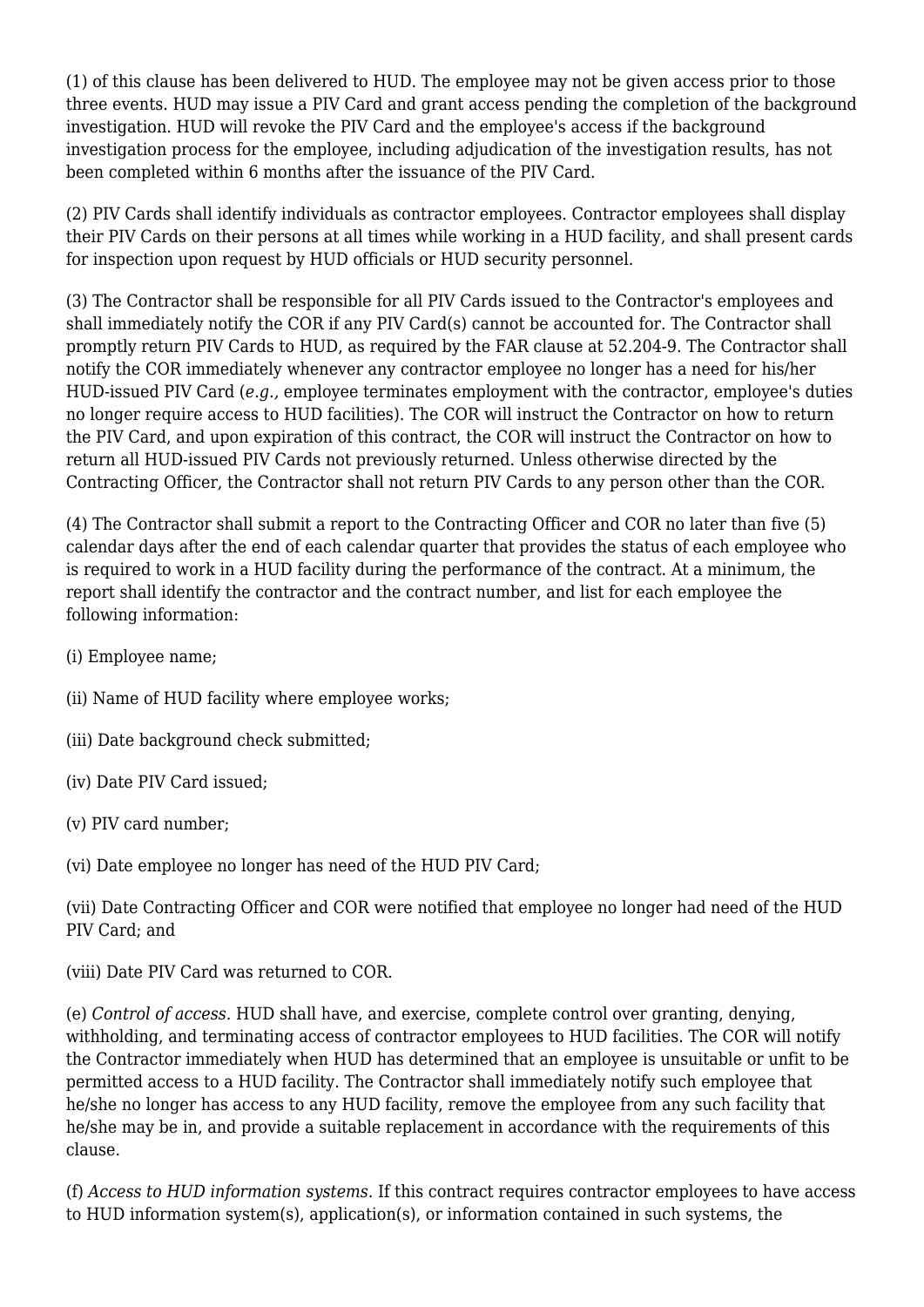Contractor shall comply with all requirements of HUDAR clause [2452.239-70](https://origin-www.acquisition.gov/%5Brp:link:hudar-part-2452%5D#Section_2452_239_70_T48_60955371144), Access to HUD Systems, including providing for each affected employee any additional background investigation forms prescribed in that clause.

(g) *Subcontracts.* The Contractor shall incorporate this clause in all subcontracts where the requirements specified in paragraph (b) of this section are applicable to performance of the subcontract.

(End of clause)

### **2452.237-77 Temporary closure of HUD facilities.**

As prescribed in  $2437.110(e)(4)$  $2437.110(e)(4)$ , insert the following clause:

Temporary Closure of HUD Facilities (MAR 2016)

(a)

(1) The Department of Housing and Urban Development observes the following days as holidays -

New Year's Day

Martin Luther King's Birthday

Washington's Birthday

Memorial Day

Independence Day

Labor Day

Columbus Day

Veterans Day

Thanksgiving Day

Christmas Day

Any other day designated by Federal law, Executive Order or Presidential Proclamation.

(2) When any holiday specified in (a)(1) falls on a Saturday, the preceding Friday shall be observed. When any such holiday falls on a Sunday, the following Monday shall be observed. Observances of such days by Government personnel shall not be cause for additional period of performance or entitlement to compensation except as set forth in the contract. If the contractor's personnel work on a holiday, no form of holiday or other premium compensation will be reimbursed either as a direct or indirect cost, unless authorized pursuant to an overtime clause elsewhere in this contract.

(b)

(1) HUD may close a HUD facility for all or a portion of a business day as a result of -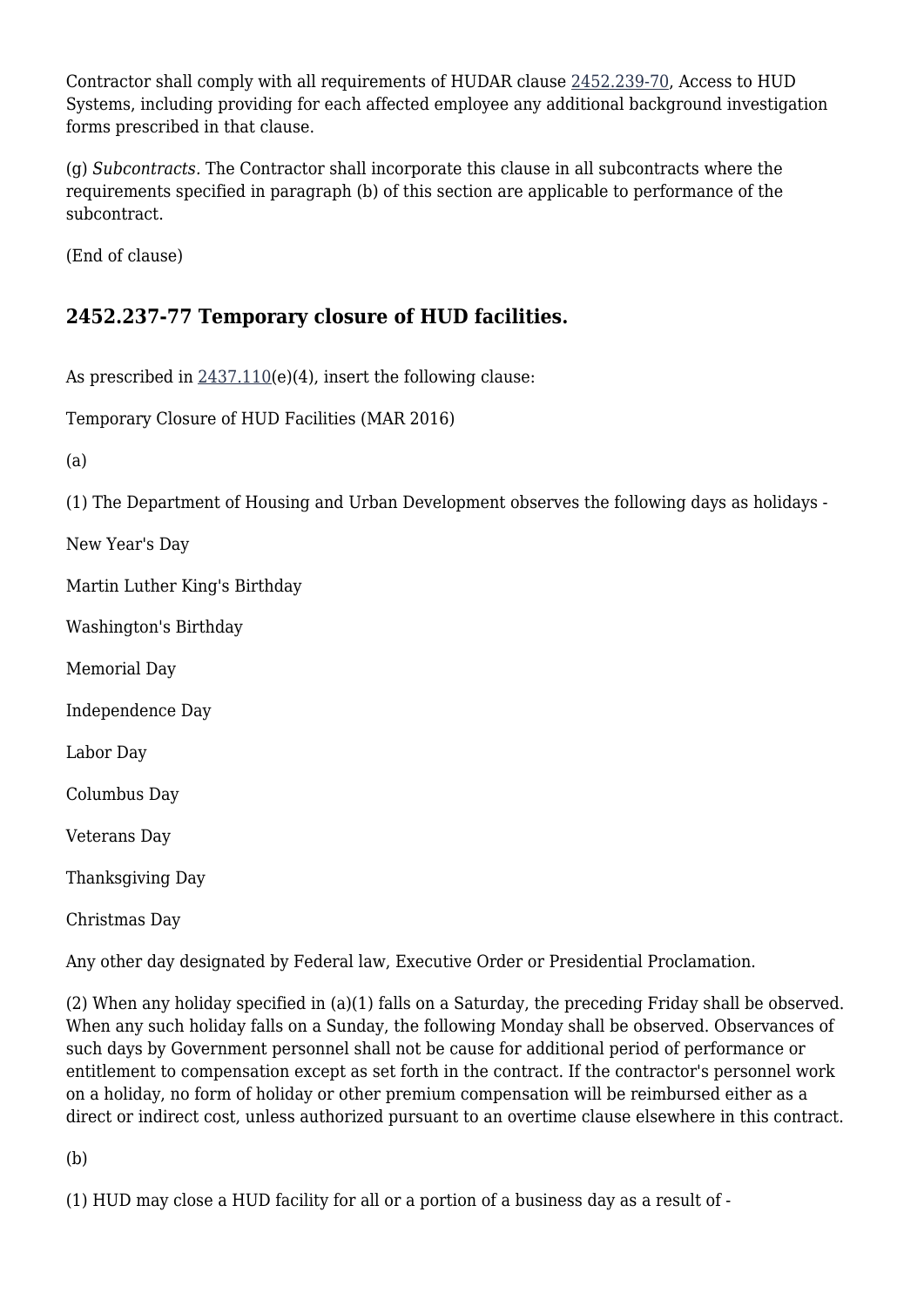(A) Granting administrative leave to non-essential HUD employees (e.g., unanticipated holiday);

(B) Inclement weather;

(C) Failure of Congress to appropriate operational funds;

(D) Or any other reason.

(2) In such cases, contractor personnel not classified as essential, i.e., not performing critical roundthe-clock services or tasks, who are not already on duty at the facility shall not report to the facility. Such contractor personnel already present shall be dismissed and shall leave the facility.

(3) The contractor agrees to continue to provide sufficient personnel to perform round-the-clock requirements of critical tasks already in operation or scheduled for performance during the period in which HUD employees are dismissed, and shall be guided by any specific instructions of the Contracting Officer or his/her duly authorized representative.

(c) When contractor personnel services are not required or provided due to closure of a HUD facility as described in this clause, the contractor shall be compensated as follows -

(1) For fixed-price contracts, deductions in the contractor's price will be computed as follows -

(A) The deduction rate in dollars per day will be equal to the per month contract price divided by the number of business days in each month.

(B) The deduction rate in dollars per day will be multiplied by the number of days services are not required or provided.

If services are provided for portions of days, appropriate adjustment will be made by the Contracting Officer to ensure that the contractor is compensated for services provided.

(2) For cost-reimbursement, time-and-materials and labor-hour type contracts, HUD shall not reimburse as direct costs, the costs of salaries or wages of contractor personnel for the period during which such personnel are dismissed from, or do not have access to, the facility.

(End of clause)

### **2452.237-79 Post award conference.**

As prescribed in  $2437.110(e)(5)$  $2437.110(e)(5)$ , insert the following clause in all contracts for services:

Post Award Conference (MAR 2016)

The Contractor shall be required to attend a post-award conference on DATE — to be held at ADDRESS , unless other arrangements are made. All Contractors must have a valid ID for security clearance into the building.

(End of clause)

*Alternate I* Post Award Conference (MAR 2016) If the conference will be conducted via telephone or video conferencing, substitute the following for the first and second sentences: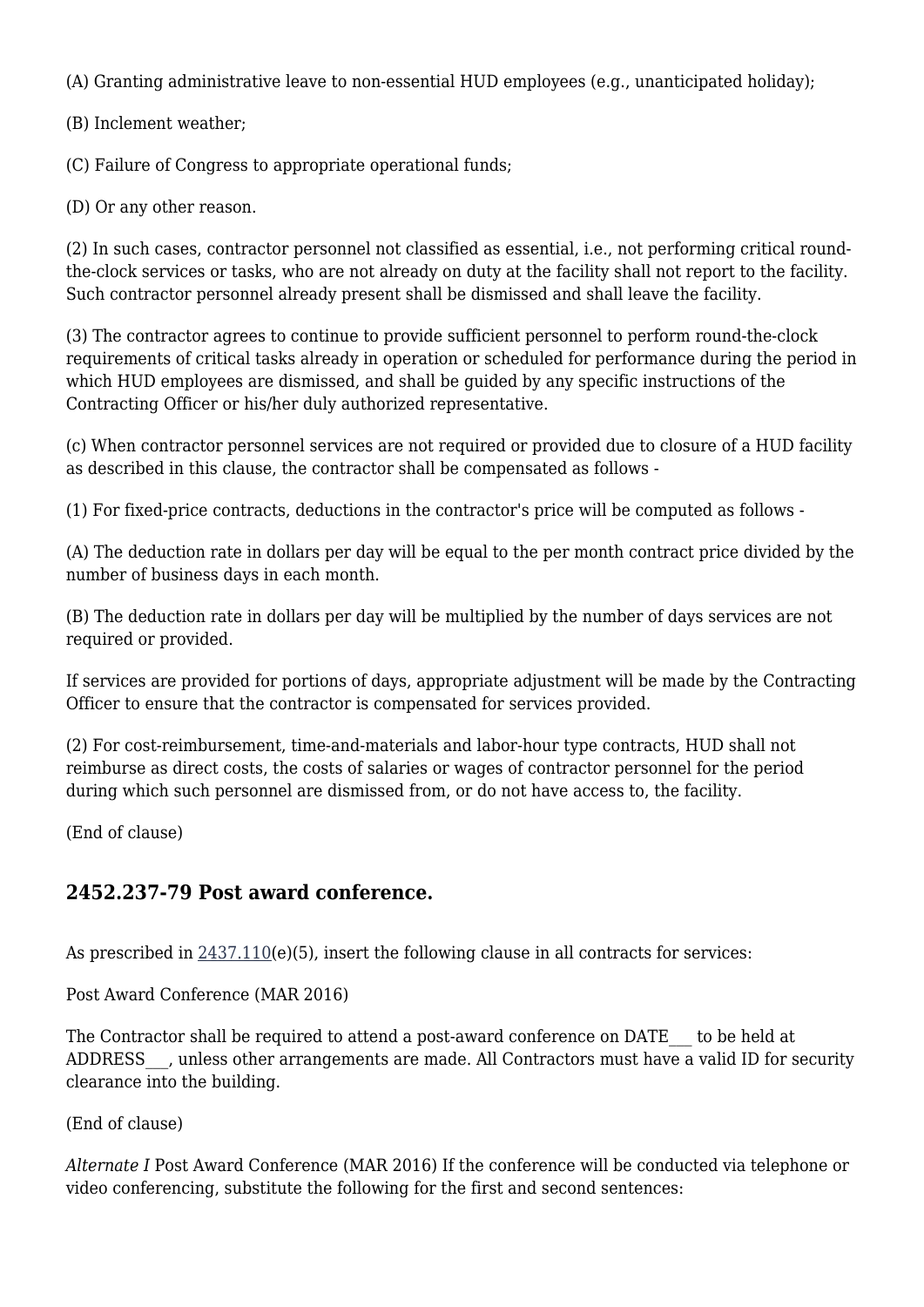The conference will be conducted via [*telephone, video conferencing*]. The Contracting Officer or designee will provide the contractor with the date, time and contact information for the conference.

(End of Alternate I)

### **2452.237-81 Labor categories, unit prices per hour and payment.**

As prescribed in [2437.110\(](https://origin-www.acquisition.gov/%5Brp:link:hudar-part-2437%5D#Section_2437_110_T48_6095330111)e)(6), insert the following clause in all indefinite quantity and requirements solicitations and contracts when level of effort task orders will be issued.

Labor Categories, Unit Prices Per Hour and Payment (MAR 2016)

The contractor shall provide the following types of labor at the corresponding unit price per hour in accordance with the terms of this contract:

The unit price per hour is inclusive of the hourly wage plus any applicable labor overhead, General and Administrative (G&A) expenses, and profit. Payment shall be made to the contractor upon delivery to, and acceptance by, the Government office requesting services. The total amounts billed shall be derived by multiplying the actual number of hours worked per category by the corresponding price per hour.

(End of clause)

### **2452.237-82 Access to controlled unclassified information (CUI).**

As prescribed in HUDAR [2437.110\(](https://origin-www.acquisition.gov/%5Brp:link:hudar-part-2437%5D#Section_2437_110_T48_6095330111)e)(7), the Contracting Officer shall insert provision [2452.237-82](https://origin-www.acquisition.gov/%5Brp:link:hudar-part-2452%5D#Section_2452_237_82_T48_60955371142) in Section L of solicitations when controlled unclassified information (CUI), as defined in the provision, will be provided to potential offerors for the purpose of preparing offers.

ACCESS TO CONTROLLED UNCLASSIFIED INFORMATION (CUI) (APR 2019)

(a) For the sole purpose of preparing an offer in response to this solicitation, HUD may make certain controlled unclassified information (CUI) available to prospective offerors.

(b) CUI:

(1) Is any information which the loss, misuse, or modification of, or unauthorized access to, could adversely affect the national interest or the conduct of Federal programs or the privacy to which individuals are entitled under section 552a of title 5, United States Code (the Privacy Act), but which has not been specifically authorized under criteria established by an Executive Order or an Act of Congress to be kept secret in the interest of national defense or foreign policy;

(2) Is not available to the general public;

(3) May include:

(i) Government acquisition-sensitive information, including source selection information as defined at section 2.101 of the Federal Acquisition Regulation (48 CFR chapter 1); contractor bid or proposal information;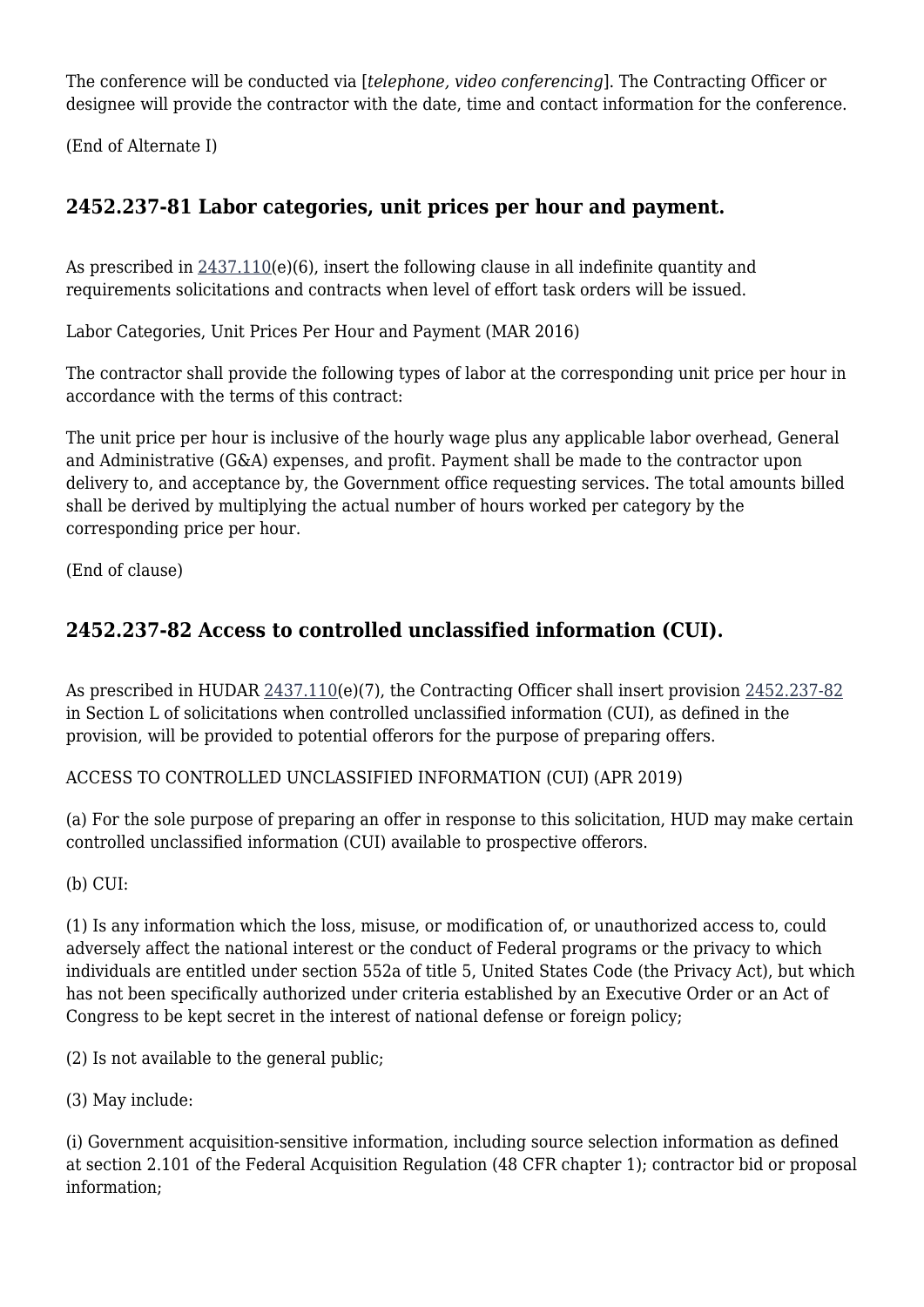(ii) Information contained in individual contracts that is not public information and such contract information that is contained in Government databases; proprietary economic, financial, or business information (*e.g.,* salary information) provided to the Government by other parties (*e.g.,* other contractors) or belonging to HUD;

(iii) Personally identifiable information (PII) that includes, but is not limited to, Social Security numbers, names, dates of birth, places of birth, parents' names, credit card numbers, applications for entitlements, and information relating to a person's private financial, income, employment, and tax records; and

(iv) Other information that the HUD Contracting Officer (CO) or other authorized HUD employee explicitly identifies as CUI.

(4) May exist in various physical media (*e.g.,* paper, electronic file, audio, or video disc), may be transmitted orally, developed under or pre-exist any related contract, and may be in its original form, or a derivative form (*i.e.,* where the information has been included in contractor-generated work, or where it is discernible from materials incorporating or based upon such information).

(c) As a prior condition to being provided access to any CUI, each prospective offeror shall execute the following nondisclosure agreements and deliver the executed agreements to the Contracting Officer:

(1) Nondisclosure Agreement between the Department of Housing and Urban Development ("HUD") and Offeror Granting Conditional Access to Controlled Unclassified Information ("Offeror Agreement") (see Attachment J- [*contracting officer insert attachment number*]). This agreement must be executed by an officer or other representative of the company authorized to bind the firm to the commitments made by the agreement and the individual nondisclosure agreements executed by those offeror employees or representatives to whom the sensitive information will be provided.

(2) Nondisclosure Agreement between the Department of Housing and Urban Development and Offeror Employee or Other External Party Granting Conditional Access to Controlled Unclassified Information ("Nondisclosure Agreement") (see Attachment J-\_ [*contracting officer insert attachment number*]). A separate agreement must be executed by each person to whom access to CUI will be provided, regardless of whether HUD or the Offeror provides such access. The offeror is responsible for ensuring that each individual who is provided access to CUI executes a nondisclosure agreement.

(3) Nondisclosure agreements must be submitted to the CO and COR within ten (10) days after contract award or as otherwise specified by the CO.

(d) CUI will be provided to prospective offerors as follows: [*describe how information will be provided including: The party responsible for providing access to information, the procedure for obtaining access, and the format in which the information is contained; e.g., "by the contracting officer on compact disk (CD) at the pre-proposal meeting*].

(e) The offeror's failure to comply with any part of this provision or with the terms of the required nondisclosure agreements may disqualify the offeror for consideration of any contract awarded under this solicitation.

(End of Provision)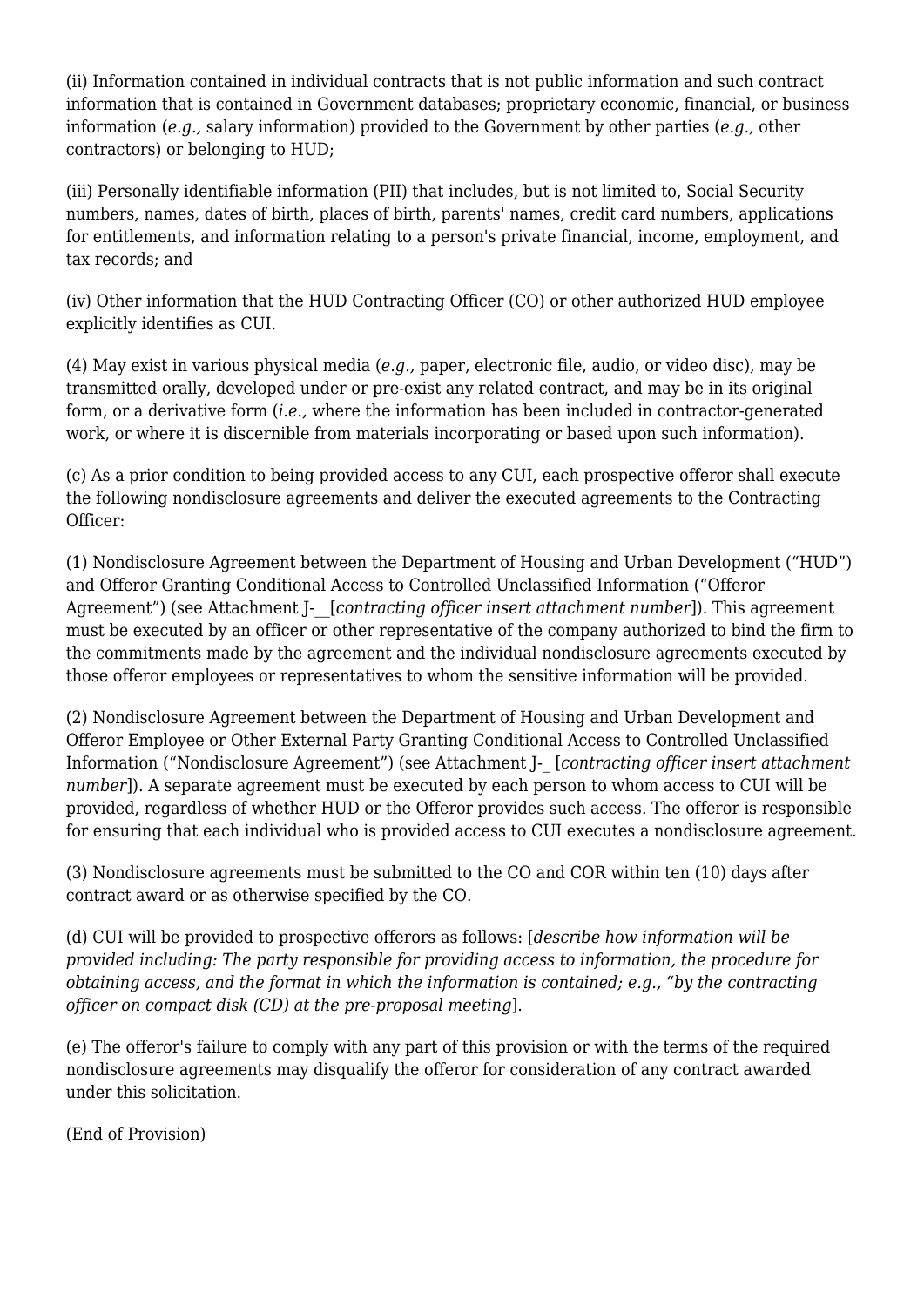### **2452.237-83 Access to controlled unclassified information (CUI).**

As prescribed in HUDAR [2437.110\(](https://origin-www.acquisition.gov/%5Brp:link:hudar-part-2437%5D#Section_2437_110_T48_6095330111)e)(8), the Contracting Officer shall insert clause [2452.237-83](https://origin-www.acquisition.gov/%5Brp:link:hudar-part-2452%5D#Section_2452_237_83_T48_60955371143) in Section H of solicitations and contracts under which contractor and/or subcontractor employees will be granted access to controlled unclassified information as defined in the clause.

ACCESS TO CONTROLLED UNCLASSIFIED INFORMATION (CUI) (APR 2019)

(a) For the sole purpose of performing work required under this contract, the contracting officer may grant the contractor - including contractor employees, subcontractors, and subcontractor employees - access to controlled unclassified information (CUI).

(b) CUI:

(1) Is any information which the loss, misuse, or modification of, or unauthorized access to, could adversely affect the national interest or the conduct of Federal programs or the privacy to which individuals are entitled under section 552a of title 5, United States Code (the Privacy Act), but which has not been specifically authorized under criteria established by an Executive Order or an Act of Congress to be kept secret in the interest of national defense or foreign policy;

(2) Is not available to the general public;

(3) May include:

(i) Government acquisition-sensitive information, including source selection information as defined at section 2.101 of the Federal Acquisition Regulation (48 CFR chapter 1); contractor bid or proposal information;

(ii) Information contained in individual contracts that is not public information and such contract information that is contained in Government databases; proprietary economic, financial, or business information (*e.g.,* salary information) provided to the Government by other parties (*e.g.,* other contractors) or belonging to HUD;

(iii) Personally identifiable information (PII) that includes, but is not limited to social security numbers, names, dates of birth, places of birth, parents' names, credit card numbers, applications for entitlements, and information relating to a person's private financial, income, employment, and tax records; and

(iv) Other information that the HUD contracting officer or other authorized HUD employee explicitly identifies as CUI; and

(4) May exist in various physical media (*e.g.,* paper, electronic file, audio or video disc) or be transmitted orally, may be developed under or pre-exist any related contract, and may be in its original form or a derivative form (*i.e.,* where the information has been included in contractorgenerated work, or where it is discernible from materials incorporating or based upon such information).

(c) As a prior condition to being provided access to any CUI, each contractor or subcontractor employee shall execute the nondisclosure agreement in attachment J.\_ [*contracting officer insert attachment number*] to this contract and deliver the executed agreement to the contracting officer.

(d) The Contractor shall include this clause in all subcontracts.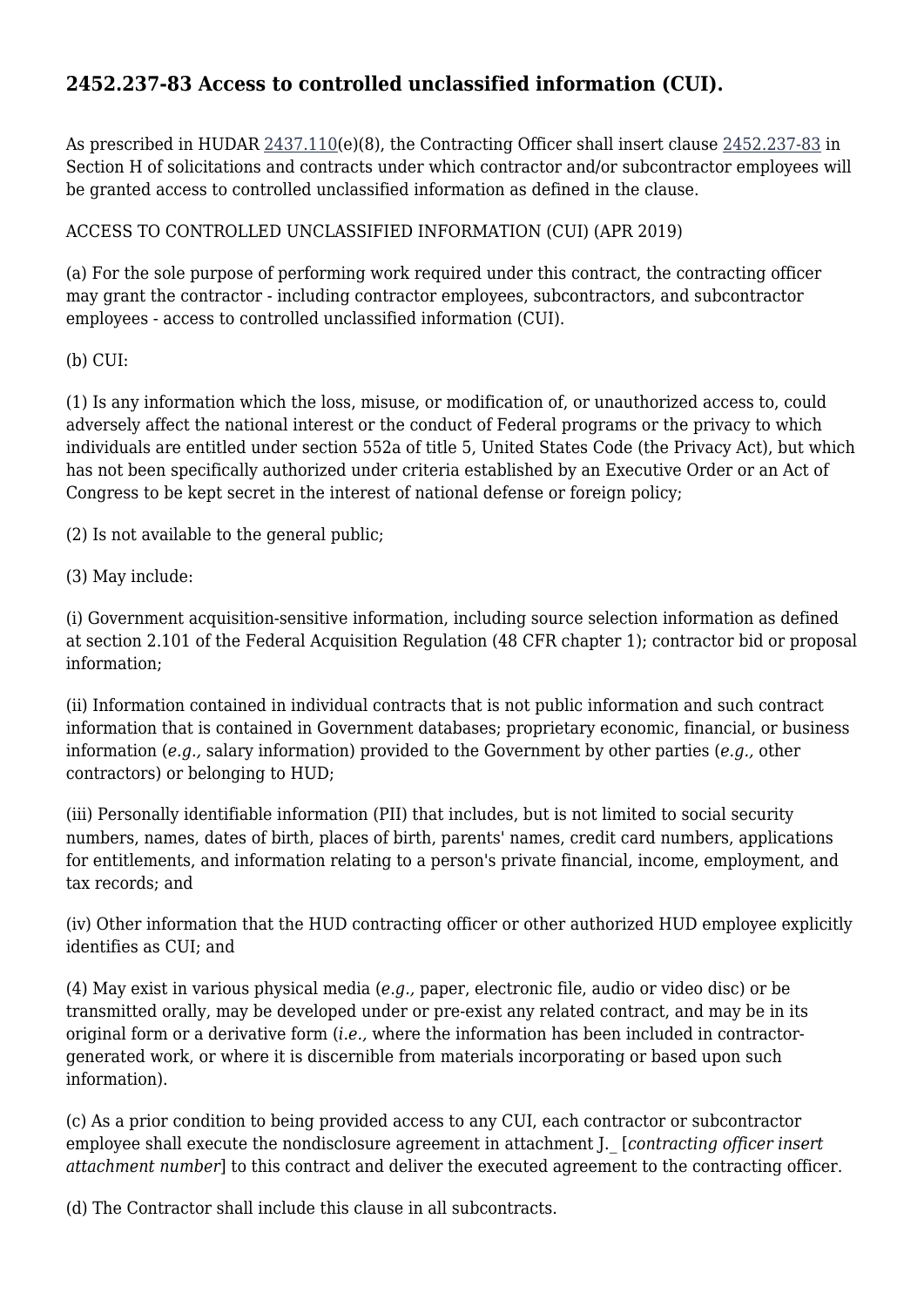(e) The contractor's failure to comply with any part of this clause or with the terms of the required nondisclosure agreements may result in the termination of this contract for default.

(End of Clause)

### **2452.239-70 Access to HUD systems.**

As prescribed in [2439.107\(](https://origin-www.acquisition.gov/%5Brp:link:hudar-part-2437%5D#Section_2439_107_T48_6095330211)a), insert the following clause:

ACCESS TO HUD SYSTEMS (APR 2019)

(a) *Definitions.* As used in this clause -

*Access* means the ability to obtain, view, read, modify, delete, and/or otherwise make use of information resources.

*Application* means the use of information resources (information and information technology) to satisfy a specific set of user requirements (see Office of Management and Budget (OMB) Circular A-130).

*Contract* means any authorized contractual instrument, including, but not restricted to, task orders, purchase orders, Blanket Purchase Agreement calls, etc.

*Contractor employee* means an employee of the prime contractor or of any subcontractor, affiliate, partner, joint venture, or team members with which the Contractor is associated. It also includes consultants engaged by any of those entities.

*Mission-critical system* means an information technology or telecommunications system used or operated by HUD or by a HUD contractor, or organization on behalf of HUD, that processes any information, the loss, misuse, disclosure, or unauthorized access to, or modification of which would have a debilitating impact on the mission of the agency.

*NACI* means a National Agency Check with Inquiries, the minimum background investigation prescribed by the Office of Personnel Management (OPM).

*PIV Card* means the Personal Identity Verification (PIV) Card, the Federal Government-issued identification credential (*i.e.,* identification badge).

*Sensitive information* means any information of which the loss, misuse, or unauthorized access to, or modification of, could adversely affect the national interest, the conduct of Federal programs, or the privacy to which individuals are entitled under section 552a of title 5, United States Code (the Privacy Act), but which has not been specifically authorized under criteria established by an Executive Order or an Act of Congress to be kept secret in the interest of national defense or foreign policy.

*System* means an interconnected set of information resources under the same direct management control, which shares common functionality. A system normally includes hardware, software, information, data, applications, communications, and people (see OMB Circular A-130). System includes any system owned by HUD or owned and operated on HUD's behalf by another party.

(b) *General.*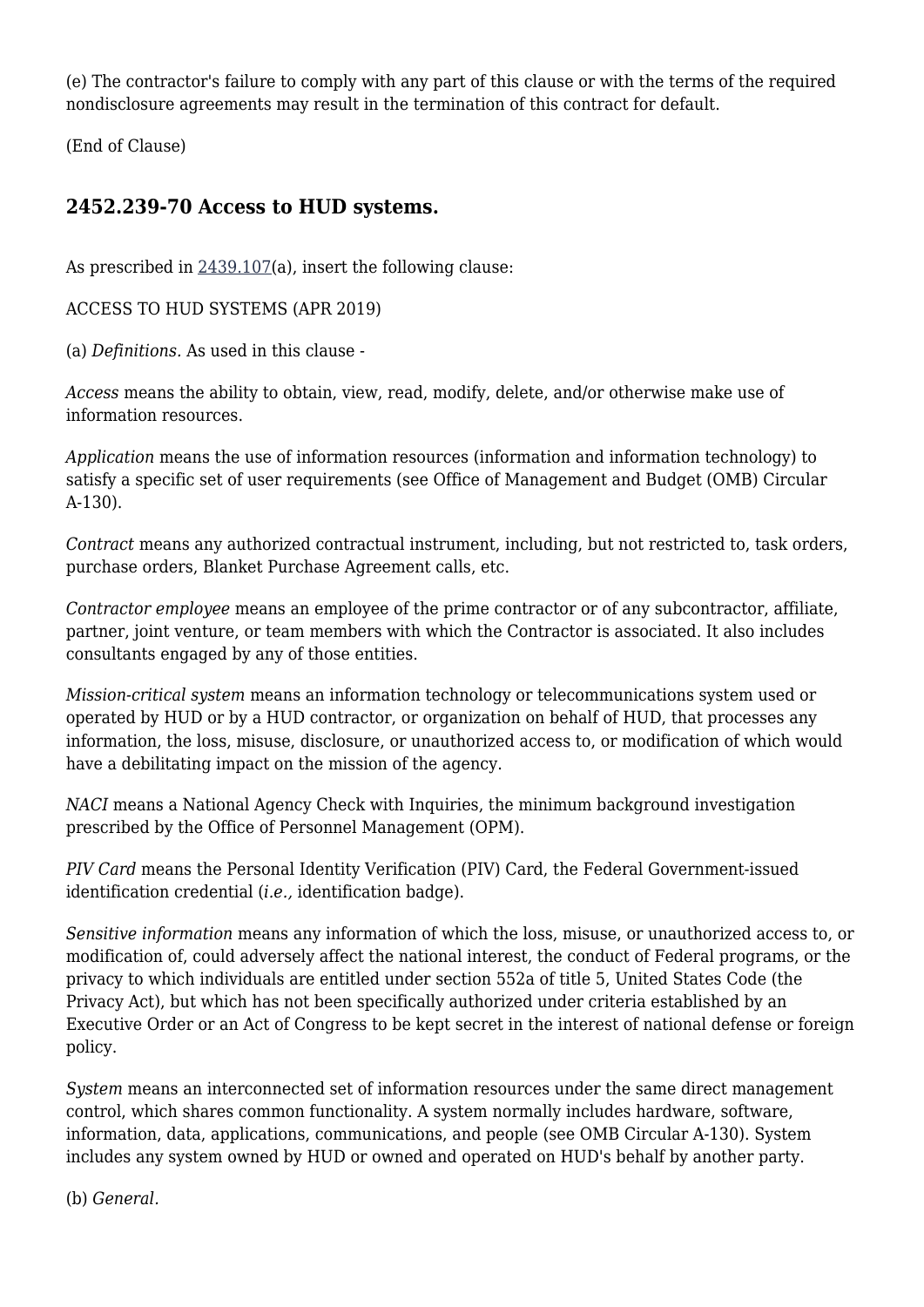(1) The performance of this contract requires contractor employees to have access to a HUD system or systems. All such employees who do not already possess a current PIV Card acceptable to HUD shall be required to provide personal background information, undergo a background investigation (NACI or other OPM-required or approved investigation), including an FBI National Criminal History Fingerprint Check, and obtain a PIV Card prior to being permitted access to any such system in performance of this contract. HUD may accept a PIV Card issued by another Federal Government agency but shall not be required to do so. No contractor employee will be permitted access to any HUD system without a PIV Card.

(2) All contractor employees who require access to mission-critical systems or sensitive information contained within a HUD system or application(s) are required to have a more extensive background investigation. The investigation shall be commensurate with the risk and security controls involved in managing, using, or operating the system or applications(s).

(c) *Citizenship-related requirements.* Each affected contractor employee as described in paragraph (b) of this clause shall be:

(1) A United States (U.S.) citizen; or,

(2) A national of the United States (see 8 U.S.C. 1408); or,

(3) An alien lawfully admitted into, and lawfully permitted to be employed in the United States, provided that for any such individual, the Government is able to obtain sufficient background information to complete the investigation as required by this clause. Failure on the part of the contractor to provide sufficient information to perform a required investigation or the inability of the Government to verify information provided for affected contractor employees will result in denial of their access.

(d) *Background investigation process.*

(1) The Contracting Officer's Representative (COR) shall notify the Contractor of those contractor employee positions requiring background investigations.

(i) For each contractor employee requiring access to HUD information systems, the Contractor shall submit the following properly completed forms: Electronic Standard Form (SF) 85, "Questionnaire for Non-sensitive Positions" via e-QIP, completed USAccess enrollment (electronic fingerprinting) and Optional Form (OF) 306 (Items 1 through 17). The SF-85 and OF-306 are available from the OPM website, *<http://www.opm.gov>*. The electronic questionnaire is available on OPM's e-QIP site, *<https://www.opm.gov/investigations/e-qip-application/>*.

(ii) For each contractor employee requiring access to mission-critical systems and/or sensitive information contained within a HUD system and/or application(s), the Contractor shall submit the following properly completed forms: Electronic SF-85P, "Questionnaire for Public Trust Positions" via e-QIP;" Electronic Standard Form (SF) 85, "Questionnaire for Non-sensitive Positions via e-QIP," completed USAccess enrollment (electronic fingerprinting) and Optional Form (OF) 306 (Items 1 through 17). The SF-85 and OF-306 are available from the OPM website, *<http://www.opm.gov>*. The Electronic questionnaire is available on OPM's e-QIP site,

*<https://www.opm.gov/investigations/e-qip-application/>*; and a Fair Credit Reporting Act form (authorization for the credit-check portion of the investigation). Contractor employees shall complete the Medical Release behind the SF-85P.

(iii) The electronic questionnaires (e-QIP) SF-85, 85P, and OF-306 are available from OPM's websites *<https://www.opm.gov/investigations/e-qip-application/>* and *<http://www.opm.gov>*. The COR will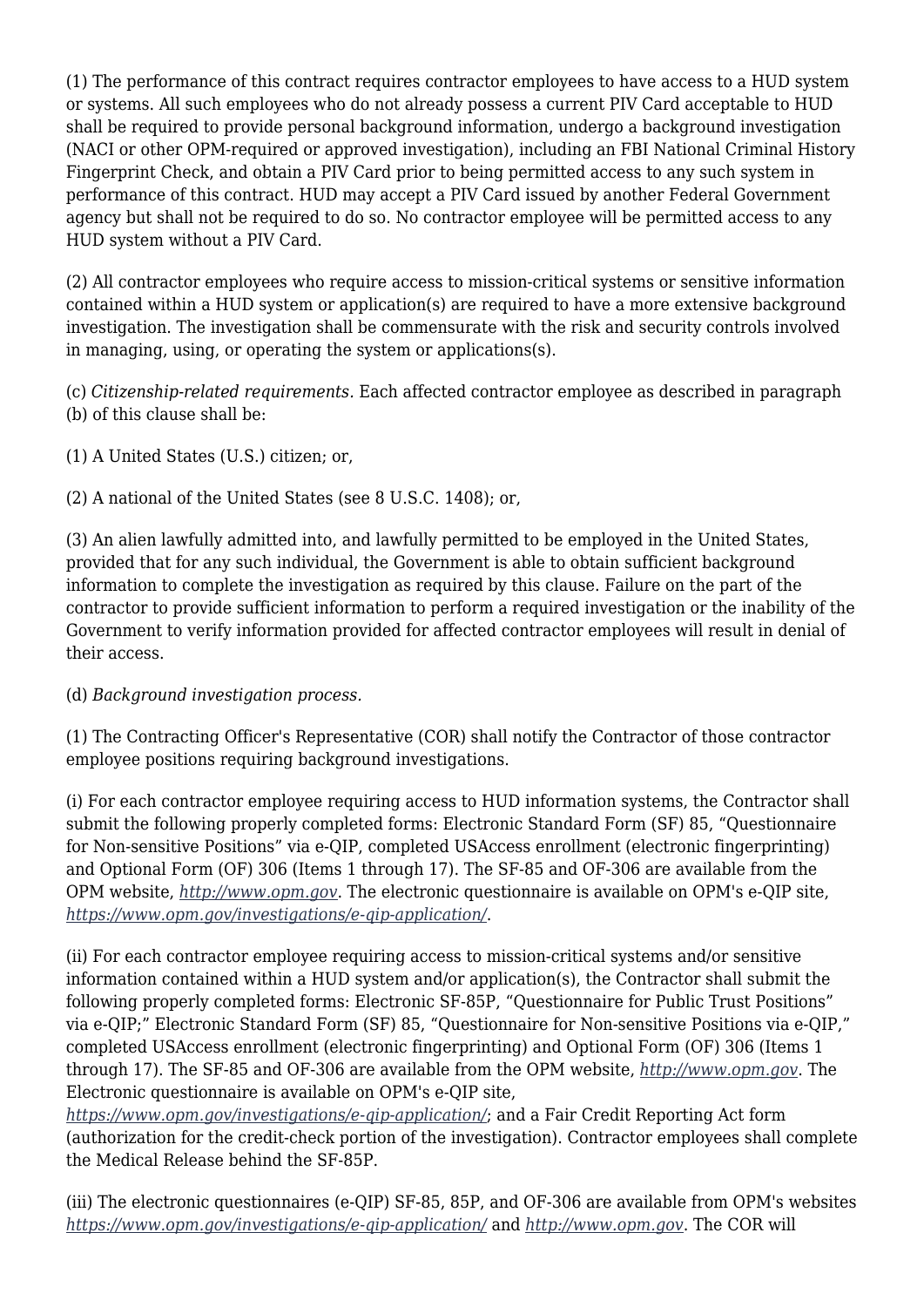provide all other forms that are not obtainable via the internet.

(2) The Contractor shall deliver the forms and information required in paragraph (d)(1) of this clause to the COR as securely as possible.

(3) Affected contractor employees who have had a Federal background investigation without a subsequent break in Federal employment or Federal contract service exceeding 2 years may be exempt from the investigation requirements of this clause, subject to verification of the previous investigation. For each such employee, the Contractor shall submit the following information in lieu of the forms and information listed in paragraph (d)(1) of this clause: PIV and Pre-Security Form.

(4) The investigation process shall consist of a range of personal background inquiries and contacts (written and personal) and verification of the information provided on the investigative forms described in paragraph (d)(1) of this clause.

(5) Upon completion of the investigation process, the COR will notify the Contractor if any contractor employee is determined to be unsuitable to have access to the system(s), application(s), or information. Such an employee may not be given access to those resources. If any such employee has already been given access pending the results of the background investigation, the Contractor shall ensure that the employee's access is revoked immediately upon receipt of the COR's notification.

(6) Failure of the COR to notify the Contractor (see paragraph (d)(1) of this clause) of any employee who should be subject to the requirements of this clause and is known, or should reasonably be known, by the Contractor to be subject to the requirements of this clause, shall not excuse the Contractor from making such employee(s) known to the COR. Any such employee who is identified and is working under the contract, without having had the appropriate background investigation or furnished the required forms for the investigation, shall cease to perform such work immediately and shall not be given access to the system(s)/application(s) described in paragraph (b) of this clause until the Contractor has provided the investigative forms to the COR for the employee, as required in paragraph (d)(1) of this clause.

(7) The Contractor shall notify the COR in writing whenever a contractor employee for whom a background investigation package was required and submitted to HUD, or for whom a background investigation was completed, terminates employment with the Contractor, or otherwise is no longer performing work under this contract that requires access to the system(s), application(s), or information. The Contractor shall provide a copy of the written notice to the Contracting Officer.

#### (e) *PIV Cards.*

(1) HUD will issue a PIV Card to each contractor employee who is to be given access to HUD systems and does not already possess a PIV Card acceptable to HUD (see paragraph (b) of this clause). HUD will not issue the PIV Card until the contractor employee has

(1) successfully cleared an FBI National Criminal History Fingerprint Check, (2) HUD has initiated the background investigation for the contractor employee, and (3) a Security Approval Notice from HUD PSD via *[PSDContractorIn-box@hud.gov](mailto:PSDContractorIn-box@hud.gov)* has been received. Initiation is defined to mean that all background information required in paragraph (d)

(1) of this clause has been delivered to HUD. The employee may not be given access prior to those three events. HUD may issue a PIV Card and grant access pending the completion of the background investigation. HUD will revoke the PIV Card and the employee's access if the background investigation process for the employee, including adjudication of the investigation results, has not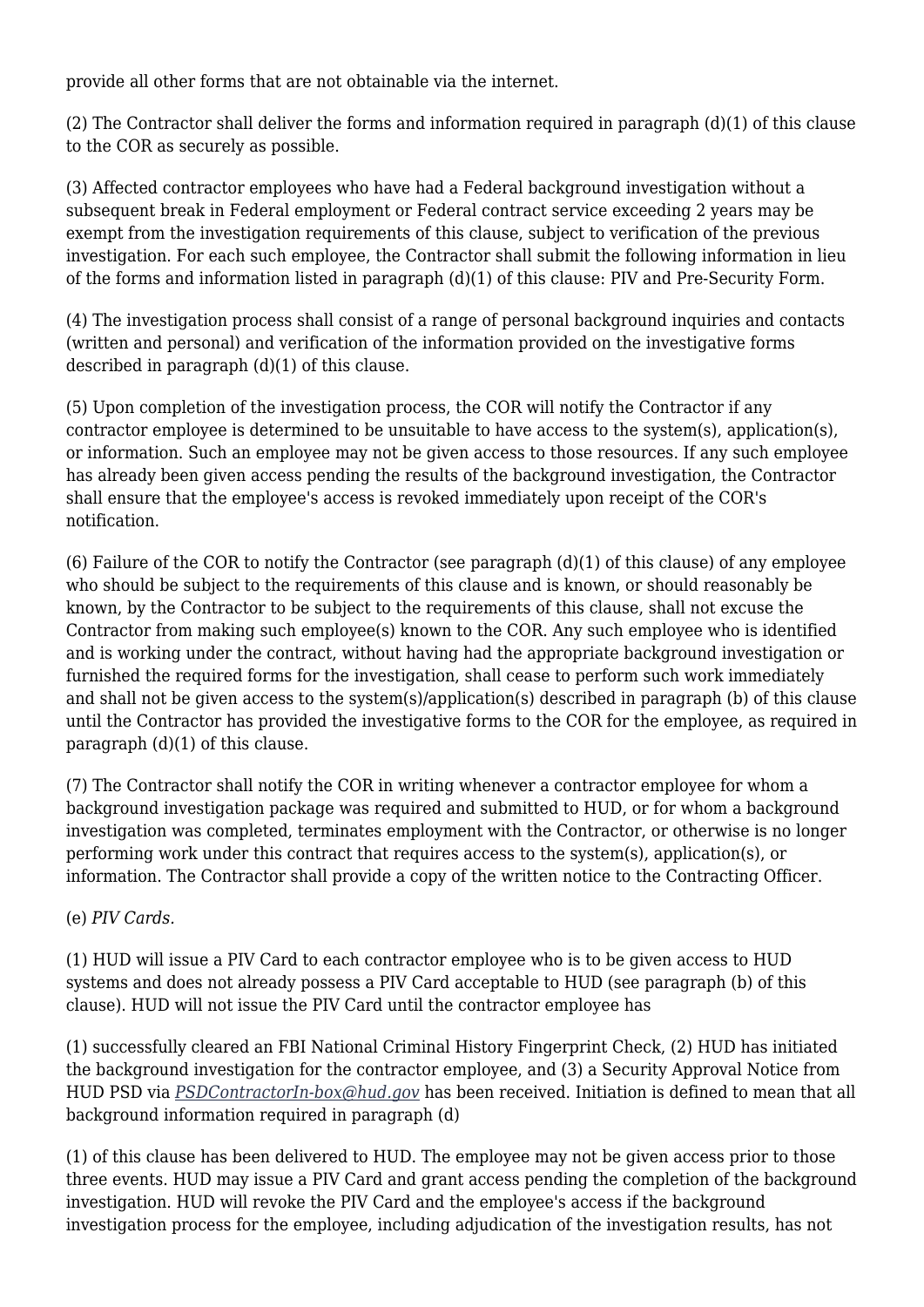been completed within 6 months after the issuance of the PIV Card.

(2) PIV Cards shall identify individuals as contractor employees. Contractor employees shall display their PIV Cards on their persons at all times while working in a HUD facility, and shall present cards for inspection upon request by HUD officials or HUD security personnel.

(3) The Contractor shall be responsible for all PIV Cards issued to the Contractor's employees and shall immediately notify the COR if any PIV Card(s) cannot be accounted for. The Contractor shall promptly return PIV Cards to HUD as required by the FAR clause at 52.204-9. The Contractor shall notify the COR immediately whenever any contractor employee no longer has a need for his/her HUD-issued PIV Card (*e.g.*, the employee terminates employment with the Contractor, the employee's duties no longer require access to HUD systems). The COR will instruct the Contractor as to how to return the PIV Card. Upon expiration of this contract, the COR will instruct the Contractor as to how to return all HUD-issued PIV Cards not previously returned. Unless otherwise directed by the Contracting Officer, the Contractor shall not return PIV Cards to any person other than the COR.

(4) The Contractor shall submit a report to the Contracting Officer and COR no later than five (5) calendar days after the end of each calendar quarter that provides the status of each employee who is required to work in a HUD facility during the performance of the contract. At a minimum, the report shall identify the Contractor and the contract number, and list for each employee the following information:

- (i) Employee name;
- (ii) Name of HUD facility where employee works;
- (iii) Date background check submitted;
- (iv) Date PIV Card issued;
- (v) PIV card number;
- (vi) Date employee no longer has need of the HUD PIV Card;

(vii) Date Contracting Officer and COR were notified that employee no longer has need of the HUD PIV Card; and

(viii) Date PIV Card returned to COR.

(f) *Control of access.* HUD shall have and exercise full and complete control over granting, denying, withholding, and terminating access of contractor employees to HUD systems. The COR will notify the Contractor immediately when HUD has determined that an employee is unsuitable or unfit to be permitted access to a HUD system. The Contractor shall immediately notify such employee that he/she no longer has access to any HUD system, physically retrieve the employee's PIV Card from the employee, and provide a suitable replacement employee in accordance with the requirements of this clause.

(g) *Incident response notification.* An incident is defined as an event, either accidental or deliberate, that results in unauthorized access, loss, disclosure, modification, or destruction of information technology systems, applications, or data. The Contractor shall immediately notify the COR and the Contracting Officer of any known or suspected incident, or any unauthorized disclosure of the information contained in the system(s) to which the Contractor has access.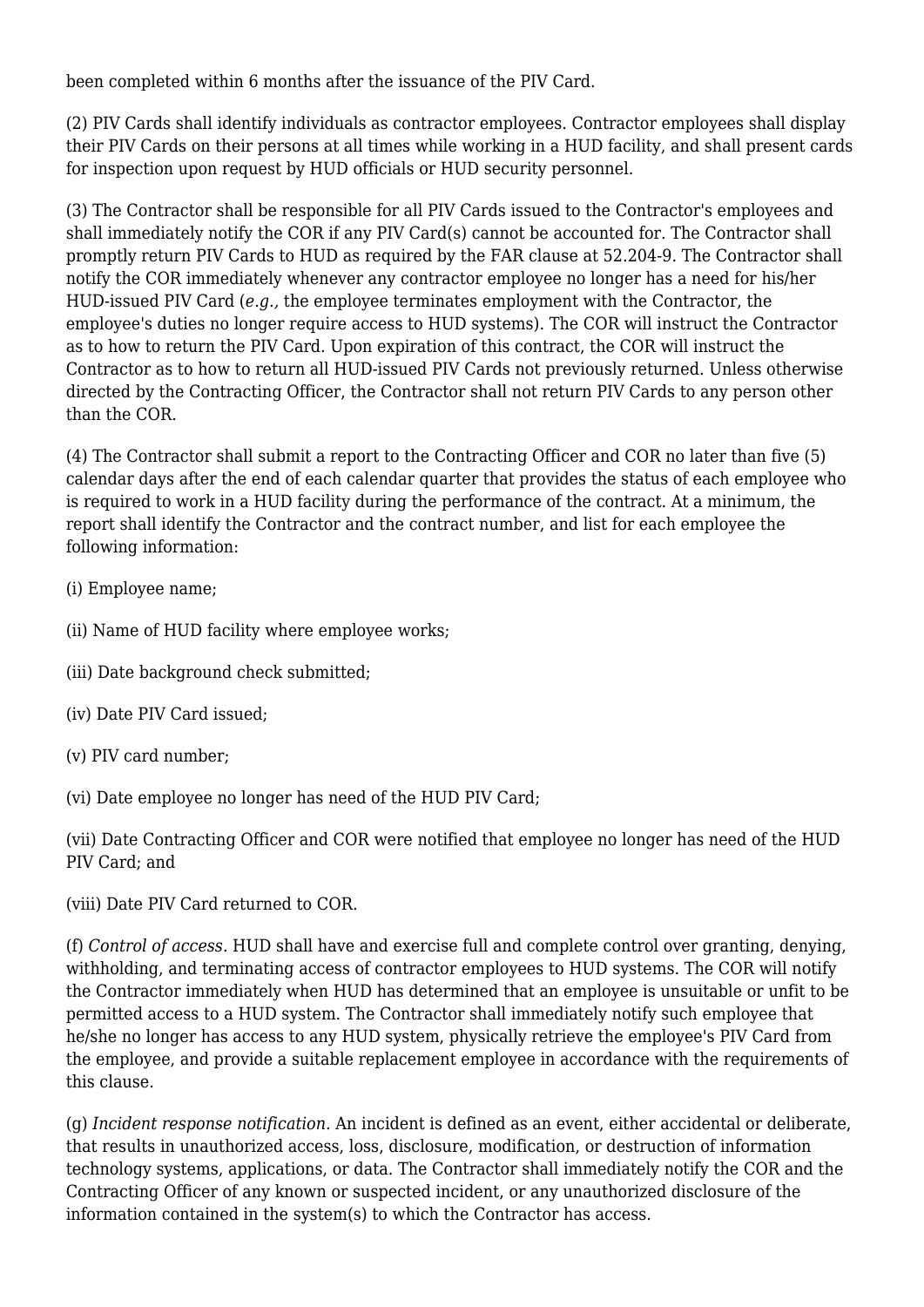#### (h) *Nondisclosure of information.*

(1) Neither the Contractor nor any of its employees shall divulge or release data or information developed or obtained during performance of this contract, except to authorized Government personnel with an established need to know, or upon written approval of the Contracting Officer. Information contained in all source documents and other media provided by HUD is the sole property of HUD.

(2) The Contractor shall require that all employees who may have access to the system(s)/applications(s) identified in paragraph (b) of this clause sign a pledge of nondisclosure of information. The employees shall sign these pledges before they are permitted to perform work under this contract. The Contractor shall maintain the signed pledges for a period of 3 years after final payment under this contract. The Contractor shall provide a copy of these pledges to the COR.

(i) *Security procedures.* (1) The Contractor shall comply with applicable Federal and HUD statutes, regulations, policies, and procedures governing the security of the system(s) to which the Contractor's employees have access including, but not limited to:

*(i)* The Federal Information Security Management Act (FISMA);

(ii) Office of Management and Budget (OMB) Circular A-130, Management of Federal Information Resources, Appendix III, Security of Federal Automated Information Resources;

(iii) HUD Handbook 2400.25, Information Technology Security Policy;

(iv) HUD Handbook 732.3, Personnel Security/Suitability;

(v) Federal Information Processing Standards 201 (FIPS 201), Sections 2.1 and 2.2;

(vi) Homeland Security Presidential Directive 12 (HSPD-12); and

(vii) OMB Memorandum M-05-24, Implementing Guidance for HSPD-12.

The HUD Handbooks are available online at: *<http://www.hud.gov/offices/adm/hudclips/>* or from the COR.

(2) The Contractor shall develop and maintain a compliance matrix that lists each requirement set forth in paragraphs (b), (c), (d), (e), (f), (q), (h), (i)(1), and (m) of this clause with specific actions taken, and/or procedures implemented, to satisfy each requirement. The Contractor shall identify an accountable person for each requirement, the date upon which actions/procedures were initiated/completed, and certify that information contained in this compliance matrix is correct. The Contractor shall ensure that information in this compliance matrix is complete, accurate, and up-todate at all times for the duration of this contract. Upon request, the Contractor shall provide copies of the current matrix to HUD.

(3) The Contractor shall ensure that its employees, in performance of the contract, receive annual training (or once if the contract is for less than one year) in HUD information technology security policies, procedures, computer ethics, and best practices in accordance with HUD Handbook 2400.25.

(j) *Access to Contractor's systems.* The Contractor shall afford HUD, including the Office of Inspector General, access to the Contractor's facilities, installations, operations, documentation (including the compliance matrix required under paragraph (i)(2) of this clause), databases, and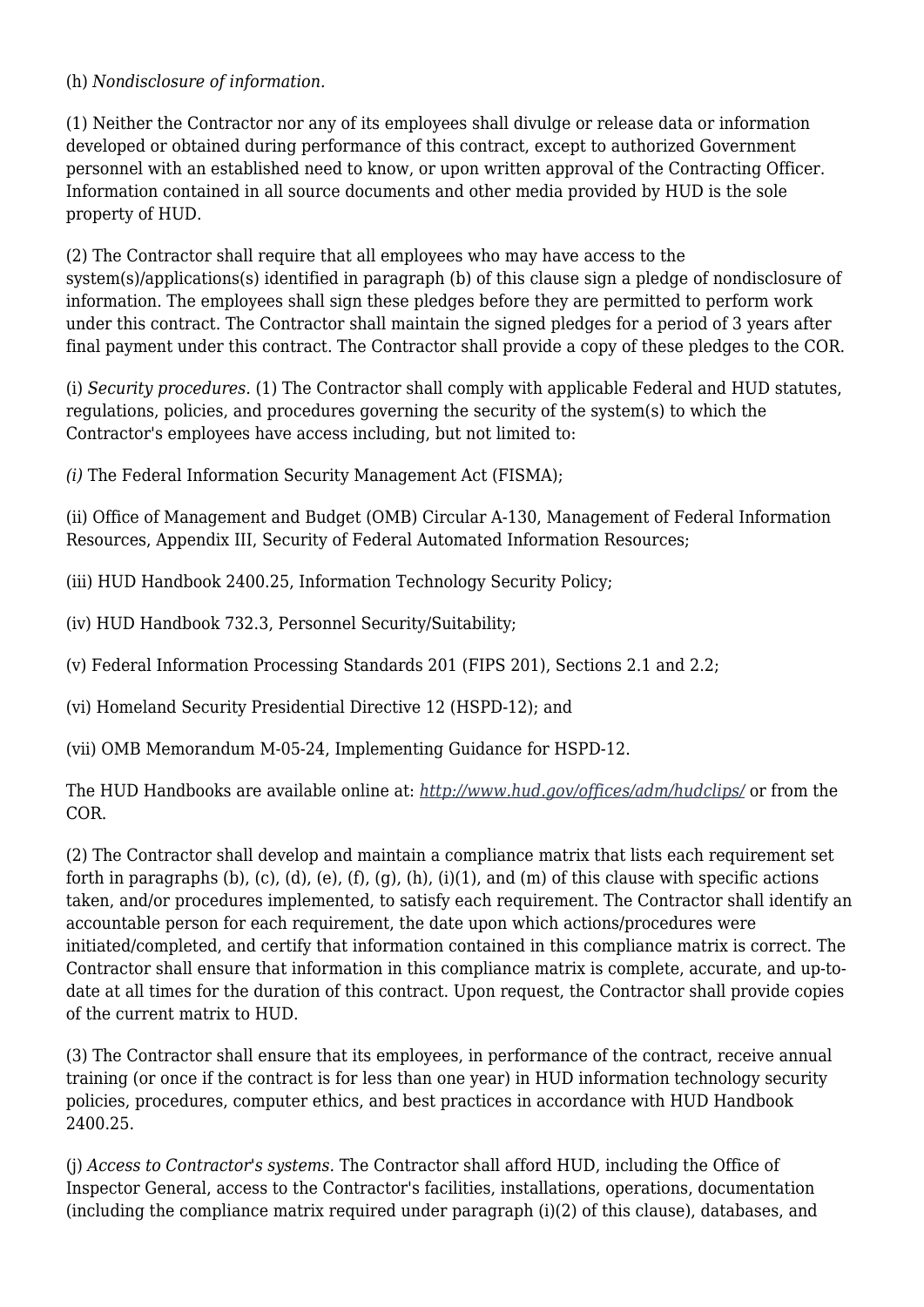personnel used in performance of the contract. Access shall be provided to the extent required to carry out, but not limited to, any information security program activities, investigation, and audit to safeguard against threats and hazards to the integrity, availability, and confidentiality of HUD data and systems, or to the function of information systems operated on behalf of HUD, and to preserve evidence of computer crime.

(k) *Contractor compliance with this clause.* Failure on the part of the Contractor to comply with the terms of this clause may result in termination of this contract for default.

(l) *Physical access to Federal Government facilities.* The Contractor and any subcontractor(s) shall also comply with the requirements of HUDAR clause [2452.237-75](https://origin-www.acquisition.gov/%5Brp:link:hudar-part-2452%5D#Section_2452_237_75_T48_60955371138) when the Contractor's or subcontractor's employees will perform any work under this contract on site in a HUD or other Federal Government facility.

(m) *Subcontracts.* The Contractor shall incorporate this clause in all subcontracts where the requirements specified in paragraph (b) of this clause are applicable to performance of the subcontract.

(End of clause)

### **2452.242-70 Indirect costs.**

As prescribed in [2442.705-70,](https://origin-www.acquisition.gov/%5Brp:link:hudar-part-2442%5D#Section_2442_705_70_T48_6095431212) insert the following clause in cost-reimbursement type solicitations and contracts when it is determined that the Contractor will be compensated for negotiated or provisional indirect cost rates pending establishment of final indirect cost rates.

Indirect Costs (APR 1984)

(a) Pursuant to the provisions of the clause of this contract entitled, "Allowable Cost and Payment" the rates listed below are established. If the column entitled, "Ceiling Rate" has rates listed, the ceiling applies for those rates only. If there are no ceiling rates listed, ceilings do not apply to this contract and the provisions of paragraph (b) of this clause are not applicable.

| <b>Period</b> | Category | <b>Provisional</b><br>rate | Ceiling<br>rate | <b>Base</b> |
|---------------|----------|----------------------------|-----------------|-------------|
|               |          |                            |                 |             |

Effective date until amended: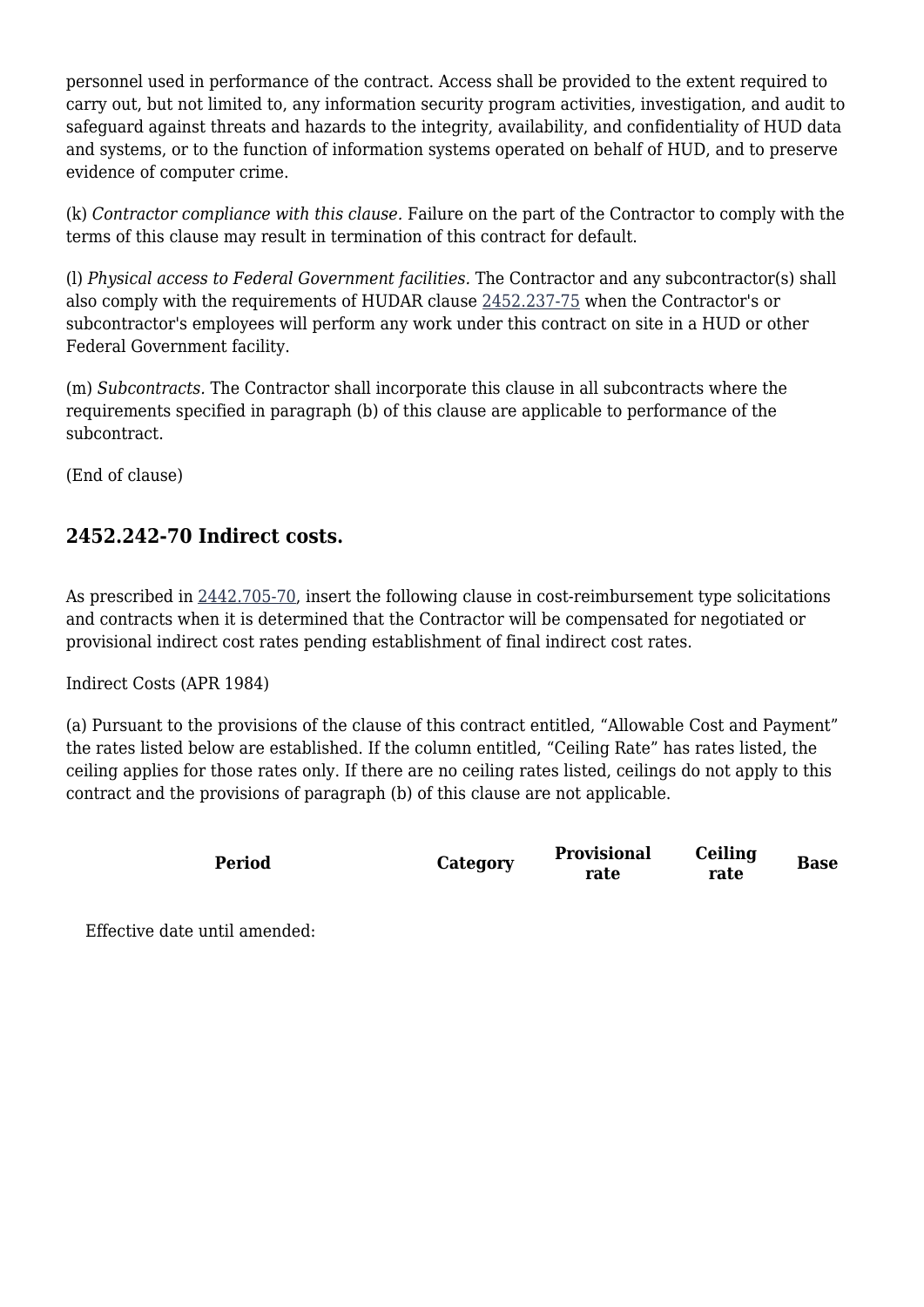| Period |          | <b>Provisional</b> | Ceiling | <b>Base</b> |
|--------|----------|--------------------|---------|-------------|
|        | Category | rate               | rate    |             |

(b) For the term of this contract, the final indirect rates shall not exceed the ceiling rates listed above, if any. However, in the event the indirect rates developed by the cognizant audit activity on the basis of actual allowable costs are less than the ceiling rates agreed to herein, then the rates established by such cognizant audits shall apply (downward adjustment only). The Government shall not be obligated to pay any additional amounts on indirect rates above the ceiling rates set forth for the applicable period

(End of clause)

### **2452.242-71 Contract management system.**

As prescribed in [2442.1107](https://origin-www.acquisition.gov/%5Brp:link:hudar-part-2442%5D#Section_2442_1107_T48_6095431311), insert the following clause:

CONTRACT MANAGEMENT SYSTEM (APR 2019)

(a) The Contractor shall use contract management baseline planning and progress reporting as described herein.

(b) The contract management system shall consist of two parts:

(1) *Baseline plan.* The baseline plan shall consist of:

(i) A narrative portion that:

(A) Identifies each task and significant activity required for completing the contract work, critical path activities, task dependencies, task milestones, and related deliverables;

(B) Describes the contract schedule, including the period of time needed to accomplish each task and activity (see paragraph  $(b)(1)(ii)(B)$  of this clause);

(C) Describes staff (e.g., hours per individual), financial, and other resources allocated to each task and significant activity; and

(D) Provides the rationale for contract work organization and resource allocation.

(ii) A graphic portion showing:

(A) Cumulative planned or budgeted costs of work scheduled for each reporting period over the life of the contract (i.e., the budgeted baseline); and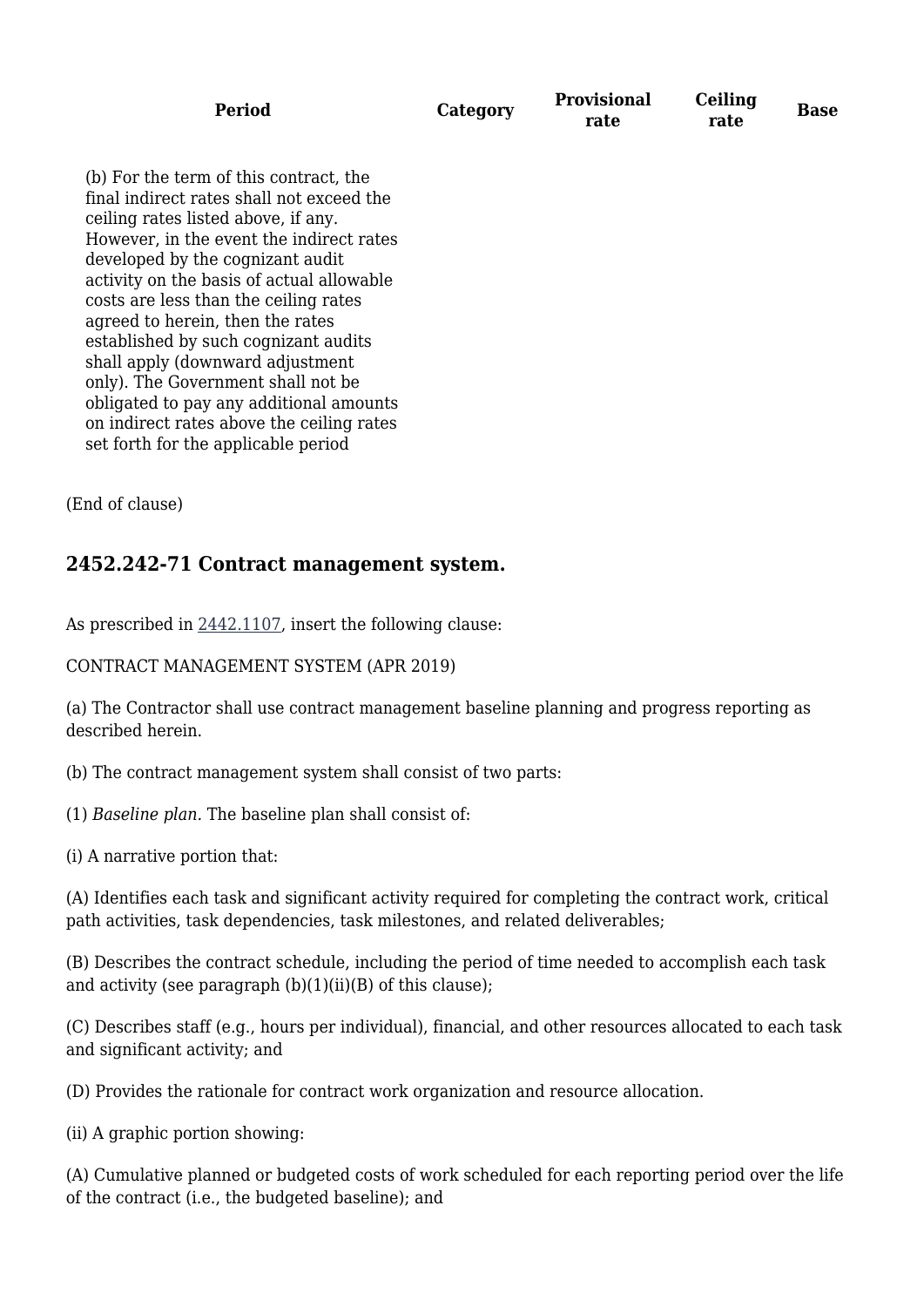(B) The planned start and completion dates of all planned and budgeted tasks and activities.

(2) *Progress reports.* Progress reports shall consist of:

(i) A narrative portion that:

(A) Provides a brief, concise summary of technical progress made and the costs incurred for each task during the reporting period; and

(B) Identifies problems, or potential problems that will affect the contract's cost or schedule, the causes of the problems, and the Contractor's proposed corrective actions.

(ii) A graphic portion showing:

(A) The original time-phased, budgeted baseline;

(B) The schedule status and degree of completion of the tasks, activities, and deliverables shown in the baseline plan for the reporting period, including actual start and completion dates for all tasks and activities in the baseline plan; and

(C) The costs incurred during the reporting period, the current total amount of costs incurred through the end date of the reporting period for budgeted work, and the projected costs required to complete the work under the contract.

(3) *Reporting frequency.* The reports described in paragraph (b)(2) of this clause shall be submitted [insert period, *e.g.,* monthly, quarterly, or schedule based on when payments will be made under the contract].

(c) The formats, forms, and/or software to be used for the contract management system under this contract shall be [Contracting Officer insert appropriate language, such as "as prescribed in the schedule;" "a format, forms and/or software designated by the COR" or, "the Contractor's own format, forms and/or software, subject to the approval of the COR."].

(d) When this clause applies to individual task orders under the contract, the word "contract" shall mean "task order."

(End of clause)

*Alternate I* (FEB 2006). As prescribed in [2442.1107](https://origin-www.acquisition.gov/%5Brp:link:hudar-part-2442%5D#Section_2442_1107_T48_6095431311), replace paragraph (b) with the following:

(b) The contract management system shall consist of two parts:

(1) *Baseline plan.* The baseline plan shall consist of:

(i) A narrative portion that:

(A) Identifies each task and significant activity required for completing the contract work, critical path activities, task dependencies, task milestones, and related deliverables;

(B) Describes the contract work schedule, including the period of time needed to accomplish each task and activity (see paragraph (ii) of this section below);

(C) Describes key personnel allocated to each task and significant activity; and,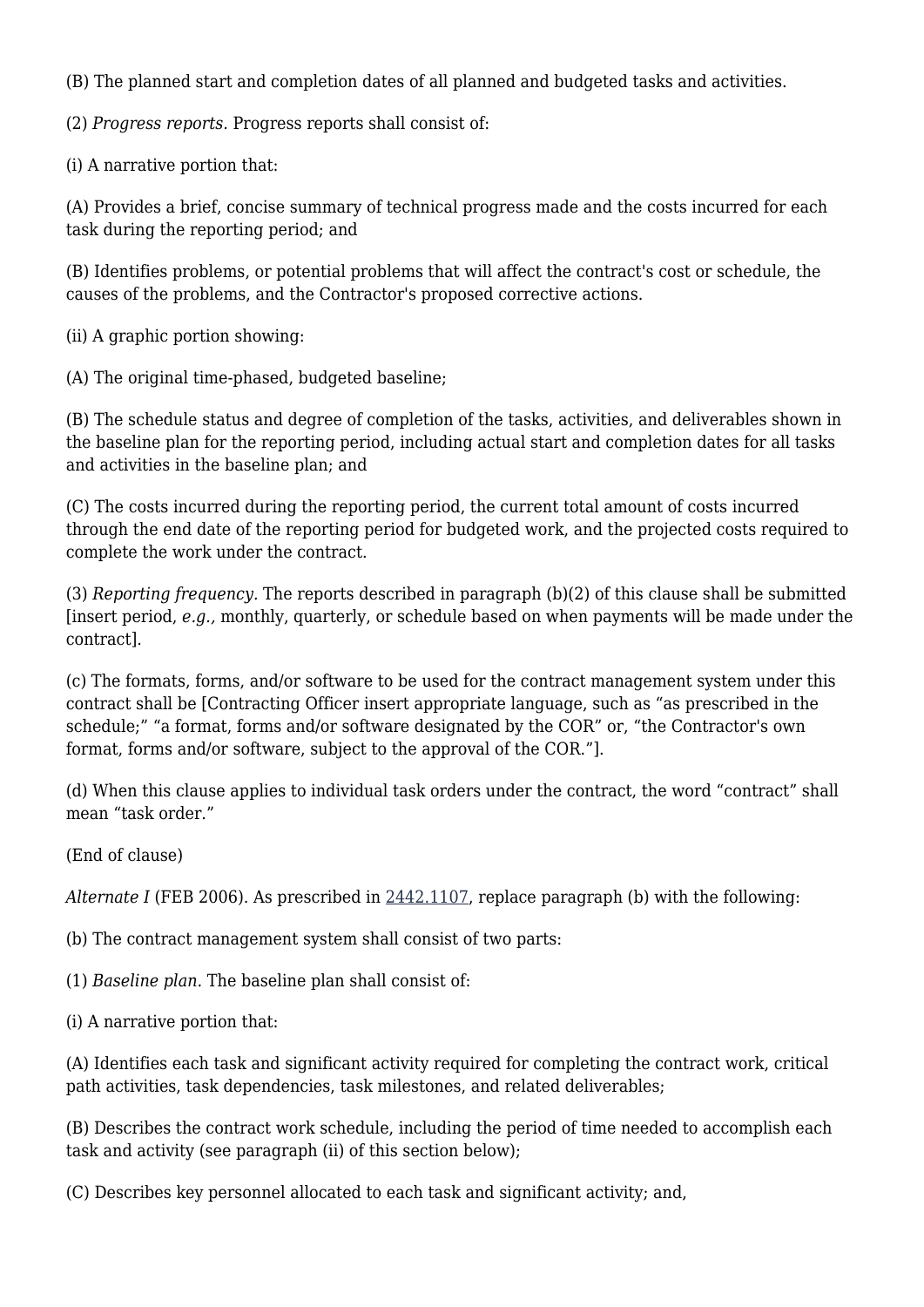(D) Provides the rationale for contract work organization.

(ii) A graphic portion showing the planned start and completion dates of all planned tasks and activities.

(2) *Progress reports.* Progress reports shall consist of:

(i) A narrative portion that:

(A) Provides a brief, concise summary of technical progress made for each task during the reporting period; and

(B) Identifies problems, or potential problems, that will affect the contract's cost or schedule, their causes, and the contractor's proposed corrective actions.

(ii) A graphic portion showing the schedule status and degree of completion of the tasks, activities, and deliverables shown in the baseline plan for the reporting period, including actual start and completion dates for all tasks and activities in the baseline plan.

(3) *Reporting frequency.* The reports described in (b)(2) shall be submitted [*insert period, e.g., monthly, quarterly, or schedule*].

(End of clause)

### **2452.244-70 Consent to subcontract.**

As prescribed in HUDAR Section [2444.204](https://origin-www.acquisition.gov/%5Brp:link:hudar-part-2444%5D#Section_2444_204_T48_6095432111)(a), insert the following clause in contracts and task orders with an estimated value exceeding \$10,000,000.

Consent to Subcontract (Mar 2016)

(a) Due to the substantive nature of subcontracting that may be necessary during performance of this contract, the Contracting Officer has determined that a consent for individual subcontracts is required to adequately protect the Government. Consent is required for -

(1) Cost-reimbursement, time-and-materials, or labor-hour subcontracts, or combination of such, in excess of \$150,000 per year to a single subcontractor or consultant;

(2) Fixed price subcontracts in excess of 25% of the annual contract value to a single subcontractor or consultant.

(b) If subcontracts meeting the above parameters were not provided during the negotiation of the original contract award, the Contractor shall obtain post award consent and provide signed copies of the subcontract agreements within 10 days of consent.

(c) The Contractor shall provide the Contracting Officer with 30 days advance notification prior to changing subcontractors or existing subcontracting agreements, unless precluded due to circumstances beyond the control of the contractor. If advance notification is not feasible, the Contractor shall provide notification to the Contracting Officer no later than 10 days after the Contractor identifies the need to replace a subcontractor. The notification shall include a copy of the proposed new subcontracting agreement. Upon consent and finalization of the final subcontract agreement, the Contractor shall provide a copy of the signed agreement to the Contracting Officer.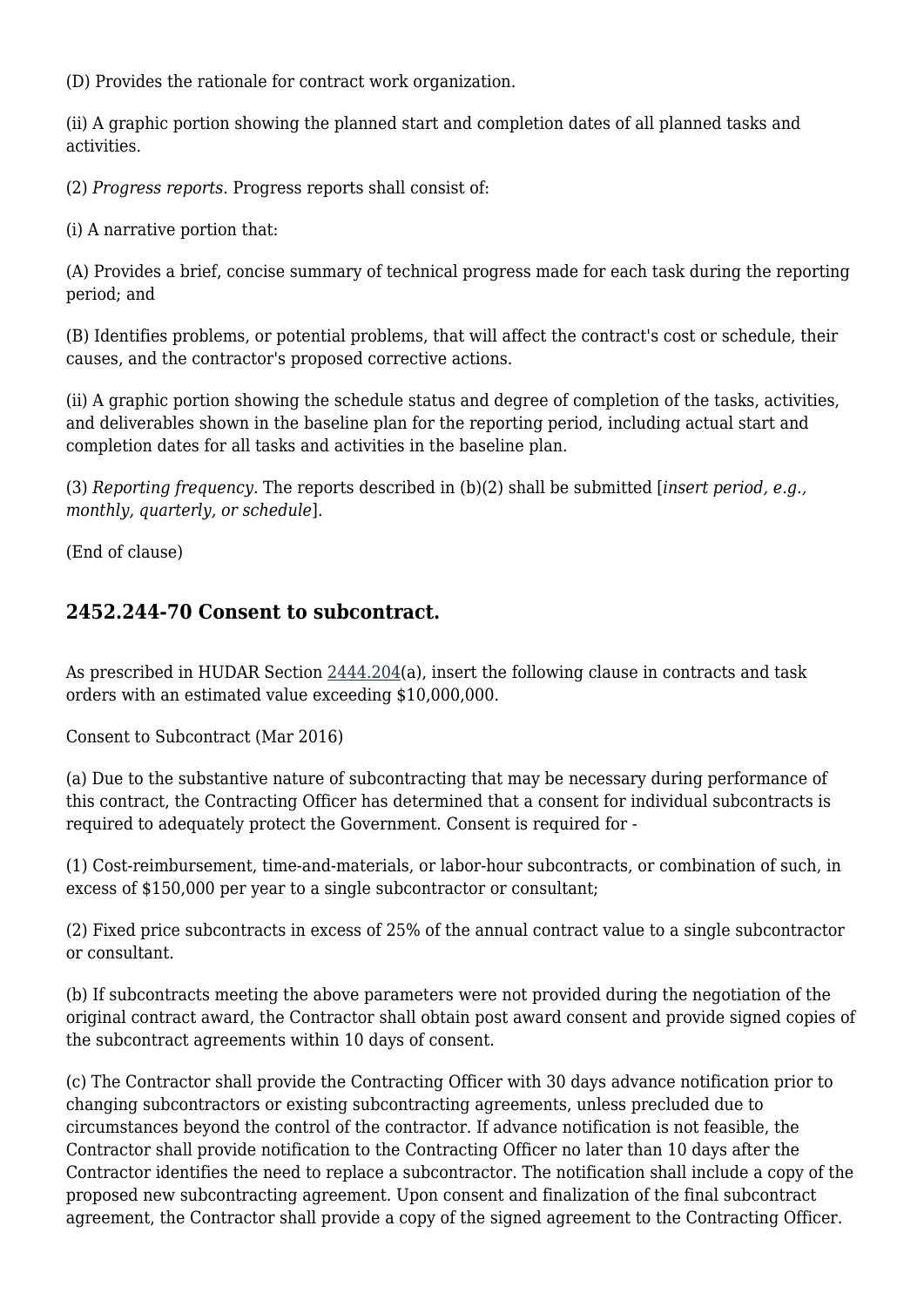(d) The Contracting Officer's consent to a subcontract does not constitute a determination of the acceptability of the subcontract terms or price, or of the allowability of costs.

(e) If not required elsewhere in the contract, no more than 30 calendar days after award, the Contractor shall provide a separate continuity of services plan to the Contracting Officer that will ensure services performed by subcontractors that cost more than 25% of the cost/price of the contract will continue uninterrupted in the event of performance problems or default by the subcontractor.

(End of clause)

### **2452.246-70 Inspection and acceptance.**

As prescribed in [2446.502-70,](https://origin-www.acquisition.gov/%5Brp:link:hudar-part-2446%5D#Section_2446_502_70_T48_6095433112) insert the following clause in all solicitations and contracts:

INSPECTION AND ACCEPTANCE (APR 2019)

Inspection and acceptance of all work required under this contract shall be performed by the Contracting Officer's Representative (COR) or other individual as designated by the Contracting Officer or COR.

(End of clause)

### **2452.251-70 Contractor employee travel.**

As prescribed in [2451.7001](https://origin-www.acquisition.gov/%5Brp:link:hudar-part-2451%5D#Section_2451_7001_T48_6095436111), insert the following clause in all cost-reimbursement solicitations and contracts involving travel:

Contractor Employee Travel (OCT 1999)

(a) To the maximum extent practical, the Contractor shall make use of travel discounts which are available to Federal employees while traveling in the conduct of official Government business. Such discounts may include, but are not limited to, lodging and rental car rates.

(b) The Contractor shall be responsible for obtaining and/or providing to his/her employees written evidence of their status with regard to their performance of Government contract work needed to obtain such discounts.

(End of clause)

## **Subpart 2452.3 - Matrix**

### **2452.3 Provision and clause matrix.**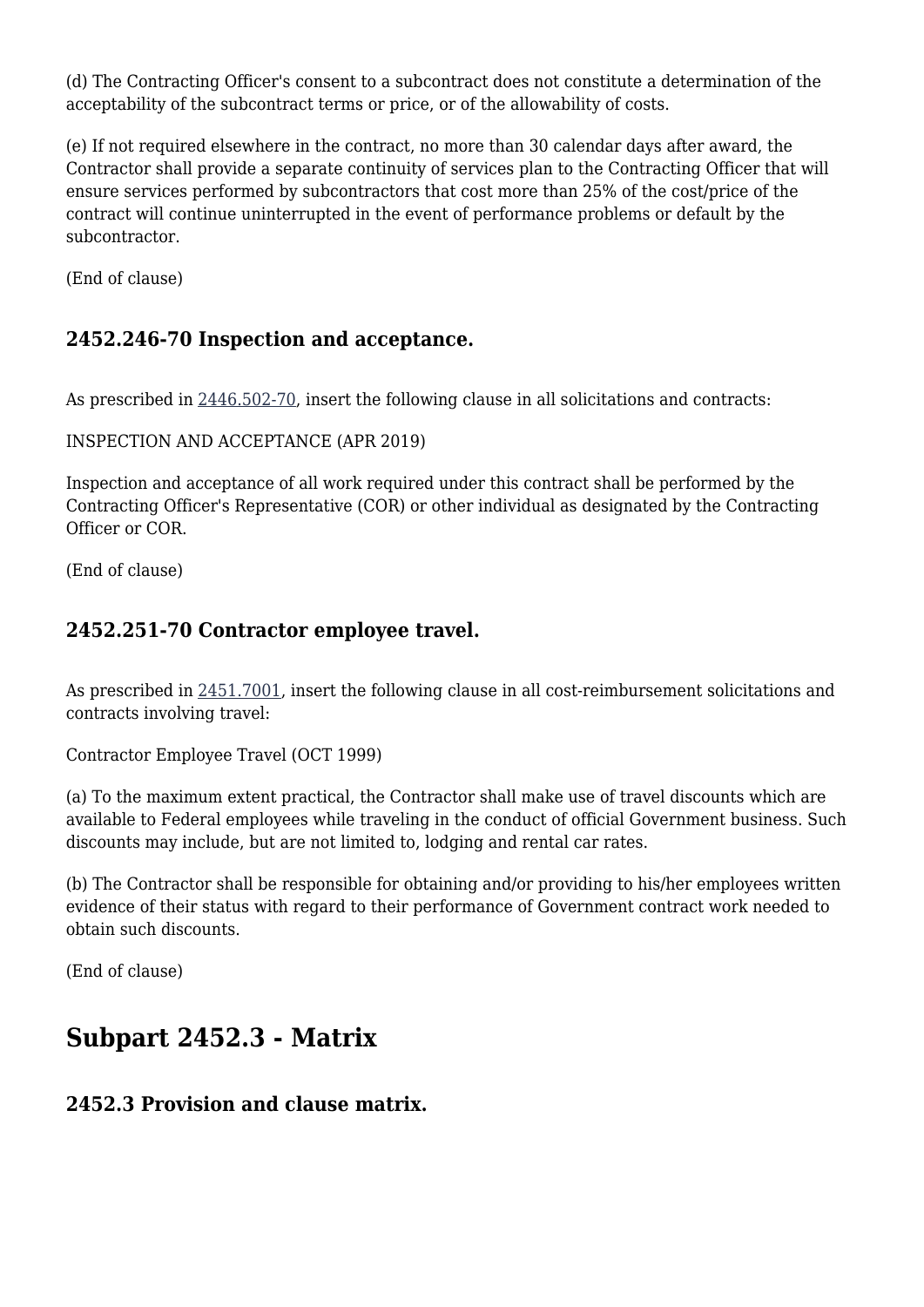| Key:                     |                                                        |                          |                                                               |
|--------------------------|--------------------------------------------------------|--------------------------|---------------------------------------------------------------|
| <b>Type of Contract:</b> |                                                        |                          |                                                               |
| P/C                      | -Provision or Clause                                   | DDR                      | -Dismantling, Demolition, or Removal of Improvements          |
|                          |                                                        | A&E.                     | -Architect-Engineering                                        |
| UCF                      | - Laiform Contract Format Section, when Applicable FAC |                          | -Facilities                                                   |
| <b>FP SUP</b>            | - Fixed-Price Supply                                   |                          | IND DEL. - Indefinite Delivery                                |
| <b>CRSUP</b>             | - Cost-Reimbursement Supply                            | TRN                      | -Transportation                                               |
| <b>FPR&amp;D</b>         | -Hived-Price Research & Development                    | <b>SAP</b>               | -Simplified Acquisition Procedures (excluding micro-purchase) |
| <b>CRR&amp;D</b>         | -Cost Reimbursement Research & Development             |                          | UTL SVC - Utility Services                                    |
| <b>FP SVC</b>            | -Fixed-Price Service                                   | kП                       | -Commercial Items                                             |
| <b>CRSVC</b>             | - Cost Reimbursement Service                           |                          |                                                               |
| <b>FPCON</b>             | -Fixed-Price Construction                              | <b>Contract Parpose:</b> |                                                               |
| <b>CR CON</b>            | -Cost Reimbursement Construction                       | R                        | - Required                                                    |
| <b>T&amp;M LH</b>        | -Time & Material/Labor Hours                           | RA                       | Required when Applicable                                      |
| LMV                      | - Leasing of Motor Vehicles                            | ю                        | -Corional                                                     |
|                          | COM SVC - Communication Services                       | 10 O                     | $-$ <b>Revision</b>                                           |

|                                                                                        | PRINCIPLE TYPE AND/OR PURPOSE OF CONTRACT |  |    |    |           |             |                 |         |                                                                                                             |   |       |   |   |   |              |              |    |  |
|----------------------------------------------------------------------------------------|-------------------------------------------|--|----|----|-----------|-------------|-----------------|---------|-------------------------------------------------------------------------------------------------------------|---|-------|---|---|---|--------------|--------------|----|--|
| PROVISION OR<br><b>CLAISE</b>                                                          | <b>PRESCRIBED</b><br>Iх                   |  |    |    | Irelas re | <b>CRIT</b> | <b>FP CRIPT</b> |         | CR T&M<br>  UCF  SUF  SUF  R&D  R&D  SVC  SVC  CON  CON   LH_  LMV   SVC  DDR  A&E  FAC  DEL  TRN  SAF  SVC |   | Icosi |   |   |   |              |              |    |  |
| 2452.201-70<br>Coordination of<br>Data Collection<br>Activities                        | 2401 106-70                               |  |    |    |           |             |                 |         |                                                                                                             |   |       |   |   |   |              |              |    |  |
| 2452.203-70<br><b>Prohibition</b><br>Against the Use<br>of Federal<br><b>Employees</b> | 2403.670                                  |  | R. | R- | R         | R           | RR              | $R$ $R$ | R                                                                                                           | 及 | R     | R | R | R | $\mathbb{R}$ | $\mathbb{R}$ | RR |  |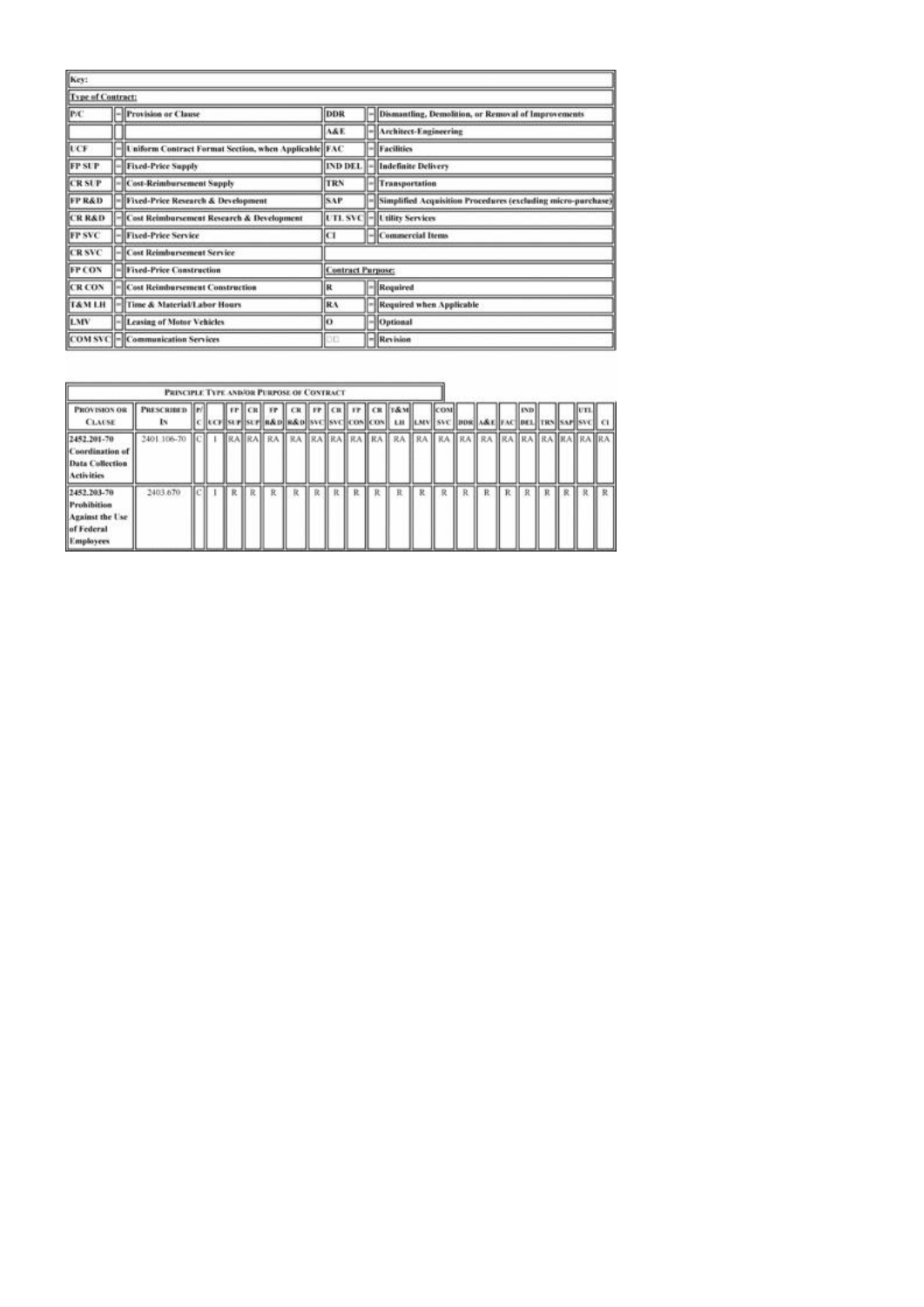| 2452.204-70<br>Preservation of,<br>and Access to,<br>Contract<br>Records<br>(Tangible and<br>Electronically<br>Stored<br>Information<br>(ESI) Formats) | 2404.7001                      |     |              |       |           |           |                                                  |     |                 |                |       |                                  |     |                                            |     |                   |       |              |     |                 |          |
|--------------------------------------------------------------------------------------------------------------------------------------------------------|--------------------------------|-----|--------------|-------|-----------|-----------|--------------------------------------------------|-----|-----------------|----------------|-------|----------------------------------|-----|--------------------------------------------|-----|-------------------|-------|--------------|-----|-----------------|----------|
| Afternate 1                                                                                                                                            | 2404.7001                      | [C] |              |       | R         |           | R                                                |     | R               |                | R     | RA                               |     |                                            | RA: | RA RA             |       | RA.          | RA) | RA.             |          |
| Alternate II                                                                                                                                           | 2404.7001                      | IсI | ×,           | R     |           | R         |                                                  | 民   |                 | ĸ              |       | RA.                              |     | RA                                         | RA  | RA                | RA    | RA           | RA  | RA              | R        |
| 2452.208-71<br><b>Reproduction of</b><br><b>Reports</b>                                                                                                | 2408.802-70                    | IС  | T            |       |           | RABRAH RA |                                                  |     |                 |                |       |                                  |     |                                            |     |                   |       |              |     |                 |          |
| PROVISION OR<br><b>CLAUSE</b>                                                                                                                          | <b>PRESCRIBED</b><br><b>Is</b> | lы  |              |       | $IF$ $CR$ | m         | CR<br>C  CF SUF SUF #&D  #&D  SVC  SVC  COS  COS |     |                 |                |       | <b>FP CR FP CR T&amp;M</b><br>LH |     | COM<br>LMV SVC DDR A&E FAC DEL TRN SAP SVC |     |                   |       | <b>IND</b>   |     | UTL.            | $\Omega$ |
| 2452.209-70<br>Potential<br>Organizational<br><b>Conflicts of</b><br>Interest                                                                          | 2409 507-1                     | PI  | L            |       | RAIRA     | RA        |                                                  |     | <b>RAIRAIRA</b> |                | RA RA | RA                               |     | RA RA                                      | RA  | RA                | RA    | RA)          | RA  | RA.             | RA.      |
| 2452.209-71<br>Limitation on<br>Future<br><b>Contracts</b>                                                                                             | 2409.507-2                     | lсI | 1            |       |           | RA        | RA                                               |     |                 | RA RA RA RA RA |       |                                  |     | RA RA                                      |     | <b>RA</b>         |       | RA           |     |                 | RA       |
| 2452.209-72<br>Organizational<br><b>Conflicts of</b><br>Interest                                                                                       | 2409 507-2                     | IСĮ | I.           |       |           |           | RA RA RAIRA RAIRA RAIRA                          |     |                 |                |       |                                  |     |                                            |     | RA RA RA RA RA RA |       |              |     |                 | RA RA    |
| 2452.215-70<br>Proposal<br>Content                                                                                                                     | 2415.209(a)                    | P.  | L            |       |           | RA        | RA                                               |     | RAHRAI          | RA1            | RA:   | RA.                              | RA: | RA:                                        | RA  |                   | RA RA | <b>RAIRA</b> |     |                 | RA RA    |
| Alternate 1                                                                                                                                            | 2415.209(a)                    | ₽ł  | L            | RAIRA |           |           |                                                  | RA. | 抗人              |                |       | RA                               | RA  | RA                                         | RA  |                   | RA    | RA           | RA  | RA              | RA       |
| Alternate II                                                                                                                                           | 2415.209(a)                    | Þ   | L            |       |           | RA        | RA                                               | RA  | 我人              | RA             | RA.   | RA                               | RA. | RA                                         | RA  | RA                | RA    | RA           | RA  | RA              | RA       |
| Alternate III                                                                                                                                          | 2415.209(a)                    | PI  | L.           | IR۸   | RA        | RA        | RA                                               | RA  | RA              | RA             | RA    | RA                               | RA  | RA                                         | RA  | RA                | RA    | RA           | RA  | RA              | RA       |
| 2452.215-71<br><b>Relative</b><br><b>Importance</b> of<br>Technical<br>Evaluation<br>Factors to Cost<br>or Price                                       | 2415.209(a)(2) P               |     | M            | 求人    | RA        | RA        | RA                                               | RA. | RA.             | RA             | RA    | RA                               | RA  | RΛ                                         | RA  | RA                | RA    | RA.          | RA  | RA              | RA       |
| 2452.215-72<br><b>Evaluation of</b><br><b>Small Business</b><br><b>Participation</b>                                                                   | 2415.370                       | PĬ  | M            |       |           | RABRAH RA | RA RAHRAHRAHRAH                                  |     |                 |                |       | RA                               | RA: | RA                                         | RA. | RA                | RA.   | <b>RA</b> RA |     | RA <sup>1</sup> | RA.      |
| 2452.216-70<br><b>Estimated Cost,</b><br><b>Base Fee and</b><br>Award fee                                                                              | 2416.406(c)(1) C               |     | $\mathbf{I}$ |       | RA.       |           | RΛ                                               |     | RA              |                |       |                                  |     |                                            |     |                   |       |              |     |                 |          |
| 2452.216-71<br><b>Award Fee</b>                                                                                                                        |                                |     |              |       |           | 貨入        |                                                  | RA. |                 | RA             |       |                                  |     |                                            |     |                   |       |              |     |                 |          |
| 2452.216-72                                                                                                                                            |                                |     |              |       |           |           |                                                  |     |                 |                |       |                                  |     |                                            |     |                   |       |              |     |                 |          |
|                                                                                                                                                        |                                |     |              |       |           |           |                                                  |     |                 |                |       |                                  |     |                                            |     |                   |       |              |     |                 |          |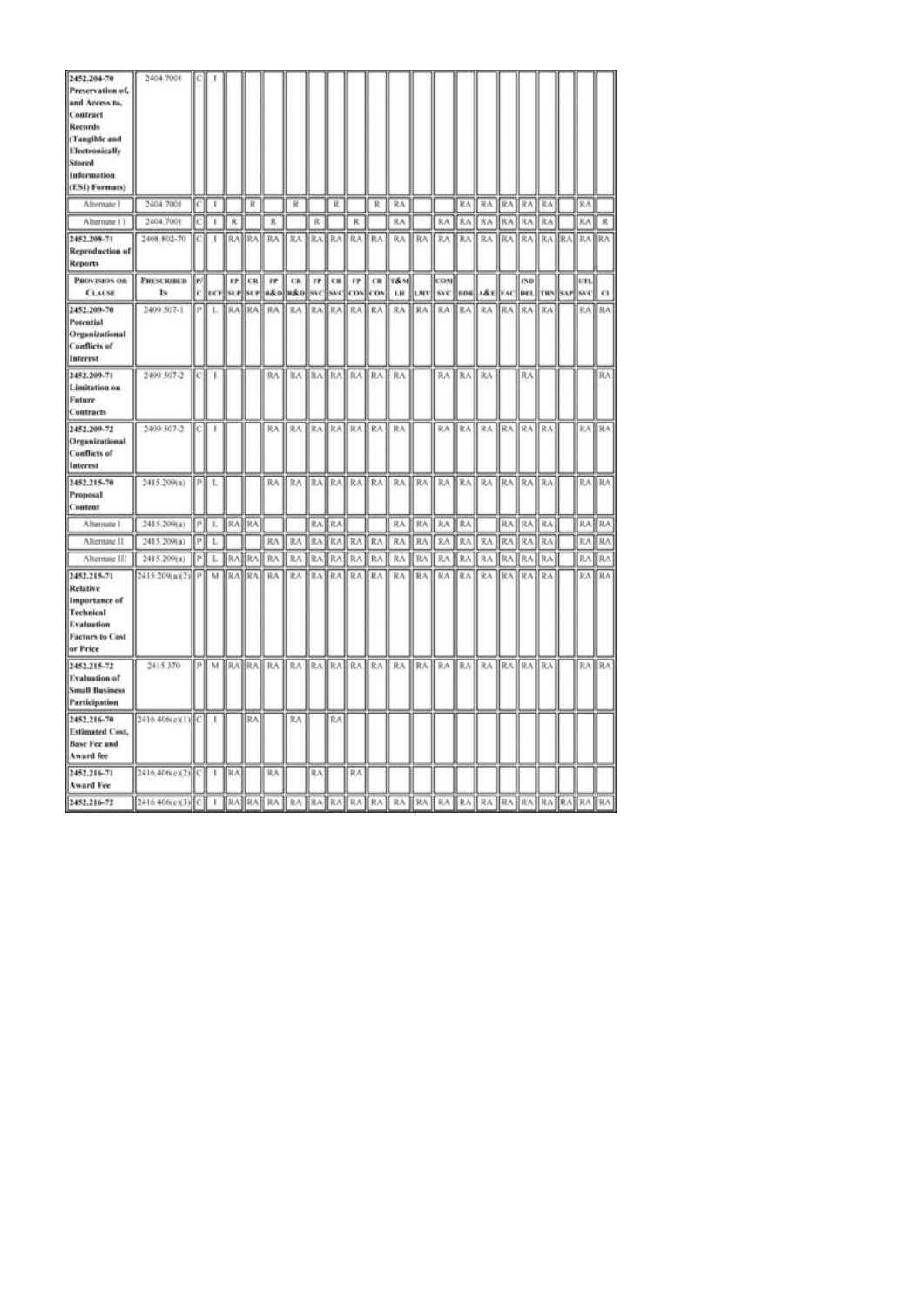| <b>Determination</b><br>of Award Fee<br>Earned                                                |                         |          |    |                               |            |                 |                             |             |                  |                 |                   |                             |            |                   |              |                                   |     |                    |     |           |                      |                |
|-----------------------------------------------------------------------------------------------|-------------------------|----------|----|-------------------------------|------------|-----------------|-----------------------------|-------------|------------------|-----------------|-------------------|-----------------------------|------------|-------------------|--------------|-----------------------------------|-----|--------------------|-----|-----------|----------------------|----------------|
| 2452.216-73<br>Performance<br>evaluation plan                                                 | 2416.406(e)(3) C        |          |    |                               |            | RA RA RA        | RA RAFRABRA RA              |             |                  |                 |                   | RA                          | RA         |                   |              | RA RA RA RA RA RA RA RA RA        |     |                    |     |           |                      |                |
| 2452.216-74<br>Distribution of<br>award fee                                                   | 2416-406(c)(3) C 1      |          |    |                               |            |                 | BRABRAH RA BRAHRAHRAHRAH RA |             |                  |                 |                   |                             |            |                   |              |                                   |     |                    |     |           |                      |                |
| PROVISION OR<br><b>CLAUSE</b>                                                                 | <b>PRESCRIBED</b><br>ΙN | lы<br>c. |    | $_{\rm FP}$<br><b>ECF SUP</b> | CR.<br>SUP | 17              | CR.<br>R&D R&D SVC          | $_{\rm FP}$ | CR<br><b>SVC</b> | FP.<br>CON      | <b>CR</b><br>lcox | <b>T&amp;M</b><br>LH.       | <b>LMV</b> | <b>COM</b><br>SVC |              | DDR A&E FAC                       |     | <b>IND</b><br>DE1. |     | TRN SAP   | UTL<br><b>SVC</b>    | $\alpha$       |
| Alternate I                                                                                   | 2416.406(c)(3)          | c        | F. | RA                            | RA.        | RA              | RA                          | RA.         | RA.              | 我入              | RA                | RA                          | RA         | RA                | RA           | RA                                | RA  | RA                 | RA  | <b>RA</b> | 取入                   | RA <sub></sub> |
| 2452.216-75<br><b>Unpriced Task</b><br>Orders                                                 | 2416;506-70             | lс       | т  |                               | RABRA      | RA              | RA                          | RA)         | RA1              |                 | RA RA             | RA                          | RA         | RA                | RA           | RA                                | RA. | RA.                |     |           | RA RA RA RA          |                |
| 2452.216-76<br>Minimum and<br>Maximum<br><b>Quantities</b> and<br><b>Amounts</b> for<br>Order | 2416.506-<br>70(b)      | [C]      | т  |                               |            |                 |                             |             |                  |                 |                   | RA RA RA RA RA RA RA RA RA  |            |                   |              | RA RA RA RA RA RA RA RA RA RA     |     |                    |     |           |                      |                |
| 2452.216-77<br><b>Estimated</b><br>Quantities -<br>Requirements<br>Contract                   | 2416.506-<br>70(c)      | IСI      | τ  |                               |            |                 |                             |             |                  |                 |                   | RABRAH RAH RAHRAHRAHRAH RAH |            |                   |              | RA RA RA RA RA RA RA RA RA RA RA  |     |                    |     |           |                      |                |
| 2452.216-78<br>Ordering<br><b>Procedures</b>                                                  | 2416.506-<br>70(d)      | IсI      | т  |                               |            |                 | RAIRA RAIRAIRAIRAIRAIRAIRA  |             |                  |                 |                   |                             |            |                   |              | RA KA KRA KA KA KA KA KA KA KA KA |     |                    |     |           |                      |                |
| Alternate 1                                                                                   | 2416.506-<br>70(d)      | C.       | t. |                               |            | RA RA RA        |                             |             |                  | RA BRABRABRA RA |                   | RA                          | RA         | RA                | RA           | RA                                |     |                    |     |           | RA RAIRA RAIRA RA    |                |
| Alternate II                                                                                  | 2416.506-<br>70(d)      | C)       | 1  |                               |            | <b>RABRABRA</b> | RA                          | RA          | RA1              |                 | RA RA             | RA                          | RA         | RA                | RA           | RA                                | RA1 | RA.                | RA1 |           | <b>RAIRAIRA</b>      |                |
| 2452.216-79<br><b>Estimated Cost</b><br>(No Fee)                                              | 2416.307(b)             | ЮI       | T  |                               | RA         |                 | RA                          |             | RA               |                 | RA                |                             |            |                   |              |                                   |     |                    |     |           |                      |                |
| 2452.216-80<br><b>Estimated Cost</b><br>and Fixed-Fee                                         | 2416.307(b)             | IСI      | H. |                               | RA         |                 | RA                          |             | RA               |                 | RA                |                             |            |                   |              |                                   |     |                    |     |           |                      |                |
| 2452.216-81<br>Level of Effort<br>and Fee<br>Payment                                          | 2416.506-70(f) C        |          |    |                               |            |                 | RA RA RA RA RA RA RA        |             |                  |                 |                   | RA                          |            |                   |              | RA RA RA RA RA RA RA RA RA RA     |     |                    |     |           |                      |                |
| 2452.216-82<br>Labor<br>Categories,<br>Requirements,<br>and Estimated<br>Level of Effort      | 2416.506-<br>70(g)      | P        | л. |                               |            | <b>RA</b>       |                             |             |                  | RA RAHRAHRA RA  |                   | RA                          |            |                   |              | RA RA RA                          |     |                    |     |           | RA RA RA RA RA RA RA |                |
| 2452.219-70<br><b>Small Business</b><br>Subcontracting<br>Plan<br>Compliance                  | 2419.708(d)             | P)       | ı. |                               |            | RA RA RA        | RA.                         |             | RA RA            |                 | RA RA             | RA                          |            | RA RA             | <b>RA RA</b> |                                   | RA. | RA RA              |     |           | RA RA                |                |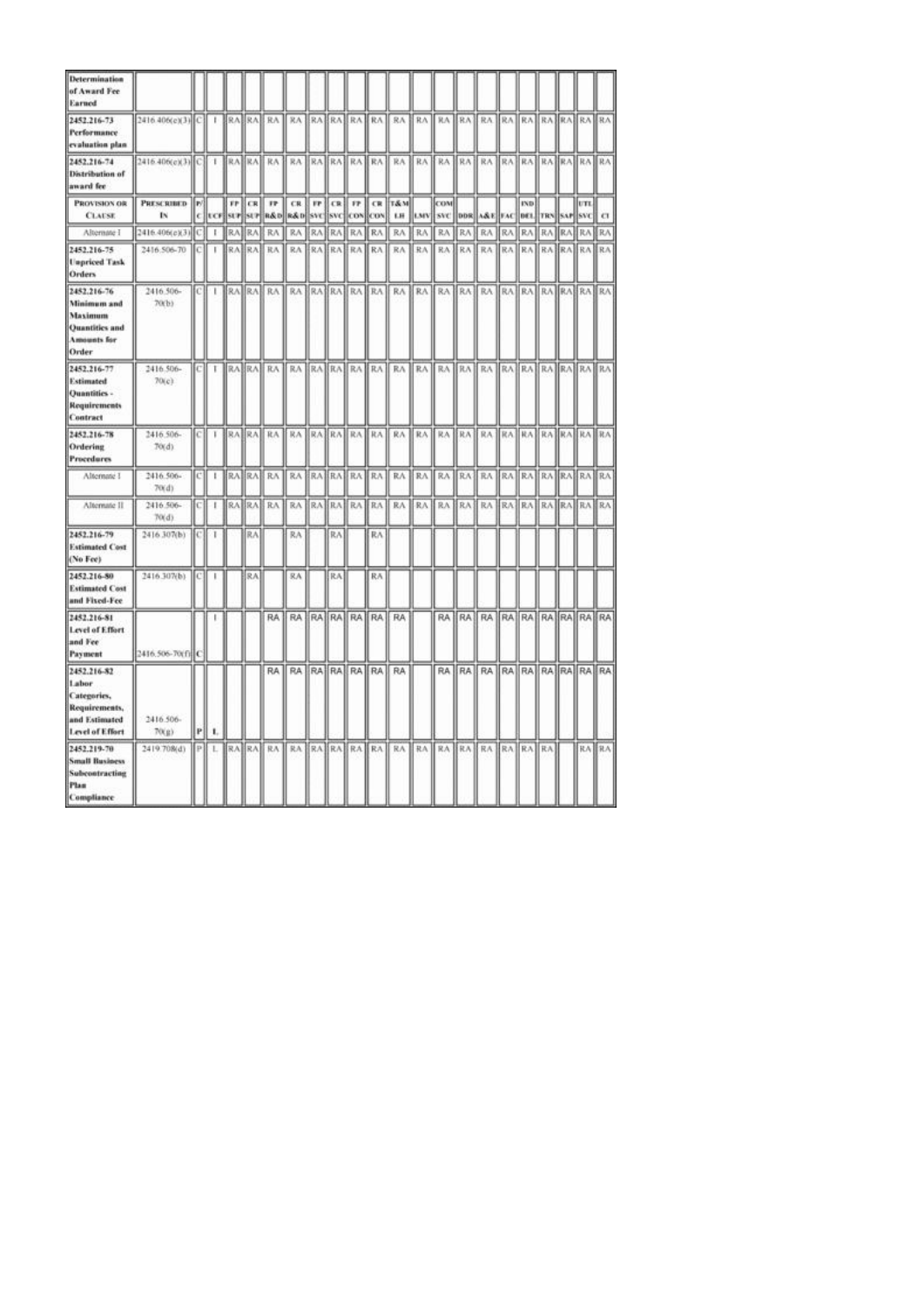| 2452.219-71<br>Notification of<br>competition<br>limited to<br>eligible 8(a)<br>concerns -<br>Alternate III to<br>FAR 52.219-18 | 2419.811-<br>3(d)(3)                  |      |            |            |           |                            |                                  |    |     |             |   |                                                                                                                               |                      |                               |     |                            |     |            |          |     |       |
|---------------------------------------------------------------------------------------------------------------------------------|---------------------------------------|------|------------|------------|-----------|----------------------------|----------------------------------|----|-----|-------------|---|-------------------------------------------------------------------------------------------------------------------------------|----------------------|-------------------------------|-----|----------------------------|-----|------------|----------|-----|-------|
| 2452.219-72<br>Section 8(a)<br><b>Direct Awards</b><br>(Deviation)                                                              | 2419.811-3(f) C 1                     |      |            |            |           |                            |                                  |    |     |             |   |                                                                                                                               |                      |                               |     |                            |     |            |          |     |       |
| 2452.219-73<br>Incorporation of<br>Subcontracting<br>Plan                                                                       | 2419.708(b)                           |      | $ C   + 1$ |            |           |                            |                                  |    |     |             |   | RA RA RA RA RA RA RA RA RA                                                                                                    | RA RA RA RA RA RA RA |                               |     |                            |     |            |          |     | RA RA |
| 2452.219-74<br><b>Small Business</b><br>Subcontracting<br>Goals                                                                 | 2419.708(b) PL                        |      |            | $\alpha$   | $0$   $0$ |                            | $\Omega$                         |    |     | 0 1 0 1 0 1 |   | - O                                                                                                                           | $\alpha$ 0           |                               | LO. | 0.                         | LO. | ю          | $\Omega$ | 0.  | LO.   |
| <b>PROVISION OR</b><br><b>CLAUSE</b>                                                                                            | <b>PRESCRIBED</b><br>IN.              | le/l |            |            |           | FP CR FP                   |                                  |    |     |             |   | CR FF CR FF CR T&M<br> c  ver  str  str  s&o  s&o  svc  svc  cov  cov   Lu   tMV  svc  dos  A&t  rAc  det  TRS  svr  svc   Cl |                      | COM                           |     |                            |     | <b>IND</b> |          | vn. |       |
| 2452.222-70<br>Accessibility of<br>meetings.<br>conferences, and<br>seminars to<br>persons with<br>disabilities                 | 2422.1408(c)                          | lС   | п          |            |           | RA                         | RA RAIRA RAIRA                   |    |     |             |   | RA                                                                                                                            |                      | RA                            | RA  | RA                         | RA  | RA         |          |     | RA RA |
| 2452.227-70<br>Government<br>Information                                                                                        | 2427.470                              | ЮJ   | -          |            |           |                            | RA   RA   RA   RA   RA   RA   RA |    |     |             |   |                                                                                                                               |                      |                               |     | RA RA RA RA RA RA RA RA RA |     |            |          |     |       |
| Alternate 1                                                                                                                     | 2427,470                              | C)   | т          |            |           |                            | RA RA RATRATRATRAT               |    |     |             |   | RA.                                                                                                                           |                      |                               |     | RA RA RA RA RA RA RA RA RA |     |            |          |     |       |
| 2452.232-70<br>Payment<br><b>Schedule</b> and<br>Invoice<br>Submission<br>(Fixed-Price)                                         | 2432.908(c)(2) C                      |      | -          | R          |           | R                          |                                  | R  |     | R.          |   |                                                                                                                               |                      |                               |     |                            |     |            |          |     |       |
|                                                                                                                                 | Alternate 1 2432 908(c)(2) C   1   RA |      |            |            |           | RA                         |                                  | RA |     | RA          |   |                                                                                                                               |                      |                               |     |                            |     |            |          |     |       |
| 2452.232-71<br>Voucher<br>Submission<br>(Cost-<br>Reimbursement)                                                                | 2432.908(c)(3) C                      |      | 1          |            | R         |                            | R                                |    | R   |             | R | R                                                                                                                             |                      |                               |     |                            |     |            |          |     |       |
|                                                                                                                                 | Alternate 1 2432 908(c)(3) C 1        |      |            |            | RA.       |                            | RA                               |    | RA. |             |   | RA RA                                                                                                                         |                      |                               |     |                            |     |            |          |     |       |
| 2452.232-72<br>Limitation of<br>Government's<br>Obligation                                                                      | 2432.705-70 [C]                       |      | 1          | <b>BRA</b> |           | RA                         |                                  | RA |     | RA          |   |                                                                                                                               |                      |                               |     |                            |     |            |          |     |       |
| 2452.232-73<br>Constructive<br>Acceptance<br><b>Period</b>                                                                      | 2432.908(c)(1) C 1                    |      |            |            |           | RA RA RA RA RA RA RA RA RA |                                  |    |     |             |   |                                                                                                                               |                      | RA RA RA RA RA RA RA RA RA RA |     |                            |     |            |          |     |       |
|                                                                                                                                 |                                       |      |            |            |           |                            |                                  |    |     |             |   |                                                                                                                               |                      |                               |     |                            |     |            |          |     |       |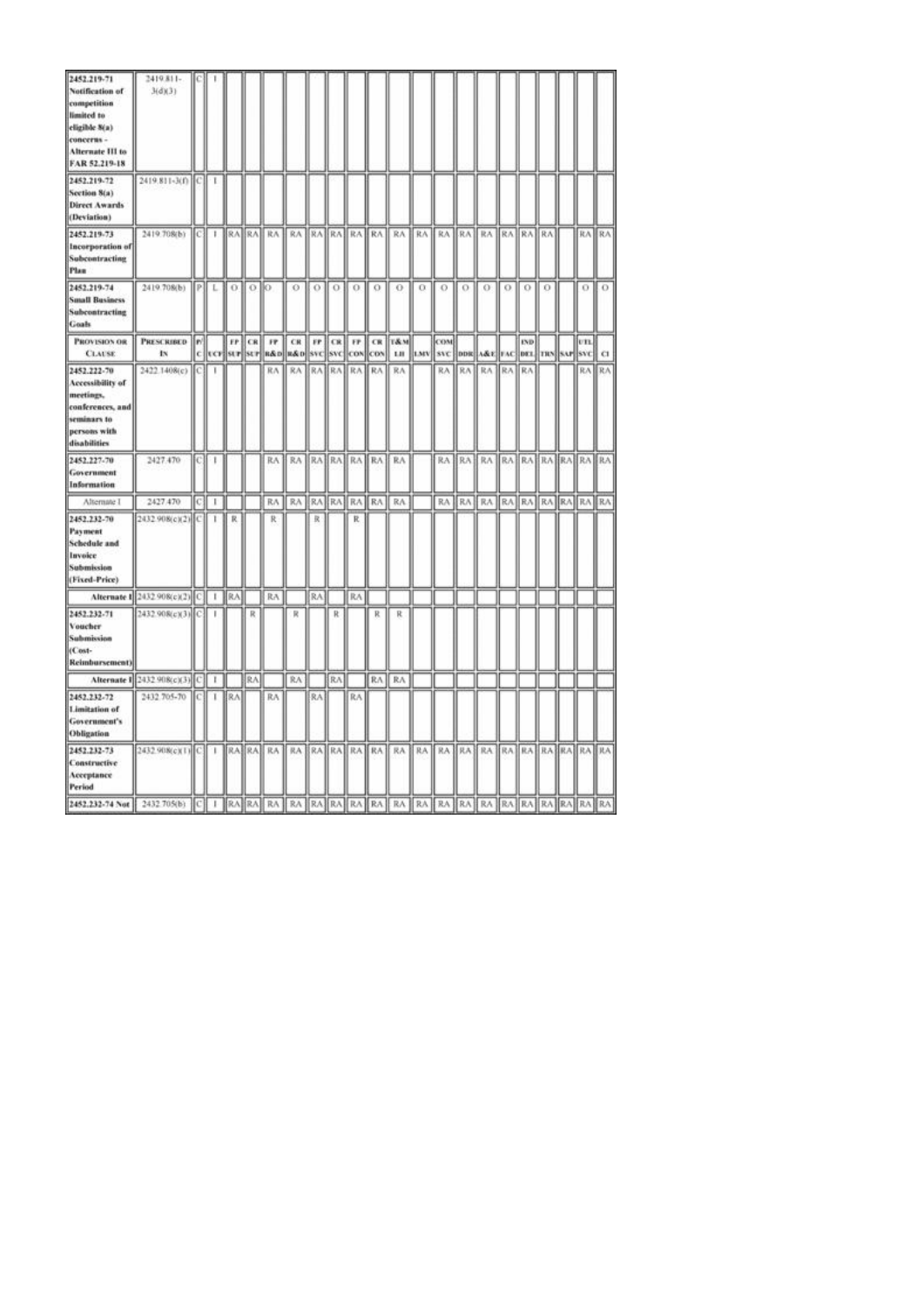| to Exceed<br>Limitation                                                                                   |                                 |   |              |                 |    |                  |                                  |    |                 |    |                   |                                                                                                                                                 |       |            |                 |                                  |                 |            |       |     |           |                     |
|-----------------------------------------------------------------------------------------------------------|---------------------------------|---|--------------|-----------------|----|------------------|----------------------------------|----|-----------------|----|-------------------|-------------------------------------------------------------------------------------------------------------------------------------------------|-------|------------|-----------------|----------------------------------|-----------------|------------|-------|-----|-----------|---------------------|
| 2452.233-70<br>Review of<br>Contracting<br><b>Officer Protest</b><br>Decisions                            | 2433.106                        |   | PIL          | R.I             | R  | К                | R                                |    | 民日氏             | R. | R                 | ĸ                                                                                                                                               | R.    | 求          | R               | R                                | К.              | К          | к     |     | я.        | R                   |
| 2452.237-70 Key 2437.110(e)(1) C 1<br>Personnel                                                           |                                 |   |              |                 |    | RAE RA           | RA ERA RAERA RAI RA              |    |                 |    |                   |                                                                                                                                                 |       |            |                 | RA RA RA RA RA RA                |                 |            |       |     |           | RA RAI              |
| 2452.237-73<br><b>Conduct of</b><br>Work and<br>Technical<br>Guidance                                     | 2437.110(e)(2) <sup>[C]</sup> 1 |   |              |                 |    |                  | RA    RA    R    R    R    R     |    |                 |    |                   | R                                                                                                                                               |       |            | R R             | R R RAIRAIRA R RAI               |                 |            |       |     |           |                     |
| 2452.237-75<br>Access to HUD<br><b>Facilities</b>                                                         |                                 |   |              |                 |    |                  |                                  |    |                 |    |                   |                                                                                                                                                 |       |            |                 |                                  |                 |            |       |     |           |                     |
| 2452.237-77<br>Temporary<br><b>Closure of HUD</b><br><b>Facilities</b>                                    | 2437.110(e)(4)(C) 1             |   |              |                 |    |                  | RA RA RAHRA RAHRA RA             |    |                 |    |                   |                                                                                                                                                 |       |            |                 | RA RA RA RA RA RA RA RAHRAHRA    |                 |            |       |     |           |                     |
| 2452.237-79-<br>Post-Award<br>Canference                                                                  | 2437.110(e)(5) C   1            |   |              |                 |    | 我永               | RABRARABRA RA RA                 |    |                 |    |                   |                                                                                                                                                 |       |            |                 | RA RAIRA RAIRA RAIRA RAIRA       |                 |            |       |     |           |                     |
| Alternate 1                                                                                               | 2437.110(e)(5) C                |   | $\mathbf{I}$ |                 |    | RA J             | RA BRA RA RA RA                  |    |                 |    |                   | RA                                                                                                                                              |       |            |                 | RA KA KA KA KA KA KA KA KA KA    |                 |            |       |     |           |                     |
| 2452.237-81<br><b>LABOR</b><br><b>CATEGORIES</b><br><b>UNIT PRICES</b><br>PER HOUR, AND<br><b>PAYMENT</b> | 2437.110(e)(6) C                |   | -            |                 |    | RA <sub>I</sub>  | RA                               |    | <b>RAIRAIRA</b> |    | RA II             |                                                                                                                                                 | RA RA | RA         |                 | RA RA RA RA                      |                 |            | RA RA |     | <b>RA</b> |                     |
| 2452.237-82<br>Access to<br><b>Controlled</b><br><b>Unclassified</b><br>Information<br>(CUI)              | 2437.110(e)(7) P                |   | ۰.           |                 |    |                  | RA   RA   RA   RA   RA   RA   RA |    |                 |    |                   |                                                                                                                                                 |       |            |                 | RA RA RA RA RA RA RA RA RA RA RA |                 |            |       |     |           |                     |
| 2452.237-83<br>Access to<br>Controlled<br><b>Unclassified</b><br>Information<br>(CUI)                     | 2437.110(e)(8) C H              |   |              |                 |    | RA               |                                  |    |                 |    | RA RAIRAIRAIRA RA | RA <sub></sub>                                                                                                                                  |       |            |                 | RA RA RA RA RA RA RA RA RA RA RA |                 |            |       |     |           |                     |
| <b>PROVISION OR</b><br><b>CLAUSE</b>                                                                      | PRESCRIBED   P/<br><b>IN</b>    |   |              |                 |    |                  |                                  |    |                 |    |                   | <b>FF CR FF CR FF CR FF CR T&amp;M</b><br>C [ UCF[ SUF  SUF  R&D  R&D  SVC  COS  COS  COS   LIE   LMV   SVC   DDR  A&E  FAC  DEL  TRN  SAF  SVC |       | <b>CON</b> |                 |                                  |                 | <b>IND</b> |       |     | UTL]      | $\alpha$            |
| 2452.239-70<br>Access to HUD<br><b>Systems</b>                                                            | 2439.107(a)                     |   |              |                 |    | RA               | RA                               |    |                 |    |                   | RA RA RA RA RA                                                                                                                                  |       |            |                 | RA RABRA RA                      |                 |            |       |     |           | RA RAJRAJRAJ RAJ    |
| 2452.239-71<br><b>Information</b><br>Technology<br><b>Virus Security</b>                                  | 2439.107(b)                     |   |              |                 |    | C   I  RA RA  RA | <b>RA</b> ■                      |    | RA JRA          |    |                   | RA                                                                                                                                              |       | RA:        |                 |                                  |                 | RA         |       | BAJ |           | RA.                 |
|                                                                                                           |                                 |   |              |                 |    |                  |                                  |    |                 |    |                   |                                                                                                                                                 |       |            |                 |                                  |                 |            |       |     |           |                     |
| 2452.242-70<br>Indirect costs                                                                             | 2442.705-70                     | с | ı            |                 | RA |                  | 民汽                               |    | R.A             |    | RA.               | RA                                                                                                                                              |       |            |                 |                                  |                 |            |       |     |           |                     |
| 2452.242-71<br>Contract<br>Management<br>System                                                           | 2442.1107                       | с | F            |                 |    |                  | 抗凡                               |    | RΛ              |    |                   | RA IRA                                                                                                                                          |       |            | RA RAJ          | RA                               |                 | RA:        |       |     |           | O RAIRA             |
| Alternate 1                                                                                               | 2442.1107                       | c | F.           |                 |    | RA               |                                  | RA |                 | RA |                   | RA.                                                                                                                                             |       | RA         | ∦RA.            | <b>RA</b>                        |                 | RA         |       |     | O RAIRA   |                     |
| 2452.244-70                                                                                               | 2444 204(a)                     | с |              | $ $ $ RA$ $ RA$ |    | RA               | RA                               |    |                 |    |                   | RA RAIRA RAIRAIRA RAIRAIRA                                                                                                                      |       |            |                 |                                  | RA <sub>1</sub> |            |       |     |           | <b>RA RARARAIRA</b> |
| Consent to<br>Subcontract                                                                                 |                                 |   |              |                 |    |                  |                                  |    |                 |    |                   |                                                                                                                                                 |       |            |                 |                                  |                 |            |       |     |           |                     |
| 2452.246-70<br>Inspection and<br>acceptance                                                               | 2446.502-70                     | с | Е            | R               | К  | R                | R                                | R  | R               | R  | R                 | R                                                                                                                                               | R     | R          | R               | R                                | R               | R          | R     | R   | R.        | R                   |
| 2452.251-70<br>Contractor<br>Employee<br><b>Travel</b>                                                    | 2451.7001                       | с | 1            |                 |    |                  | RA                               |    | ∥RA             |    |                   | RA RA                                                                                                                                           |       |            | <b>RABRABRA</b> |                                  |                 | RA:        |       |     | RA.       |                     |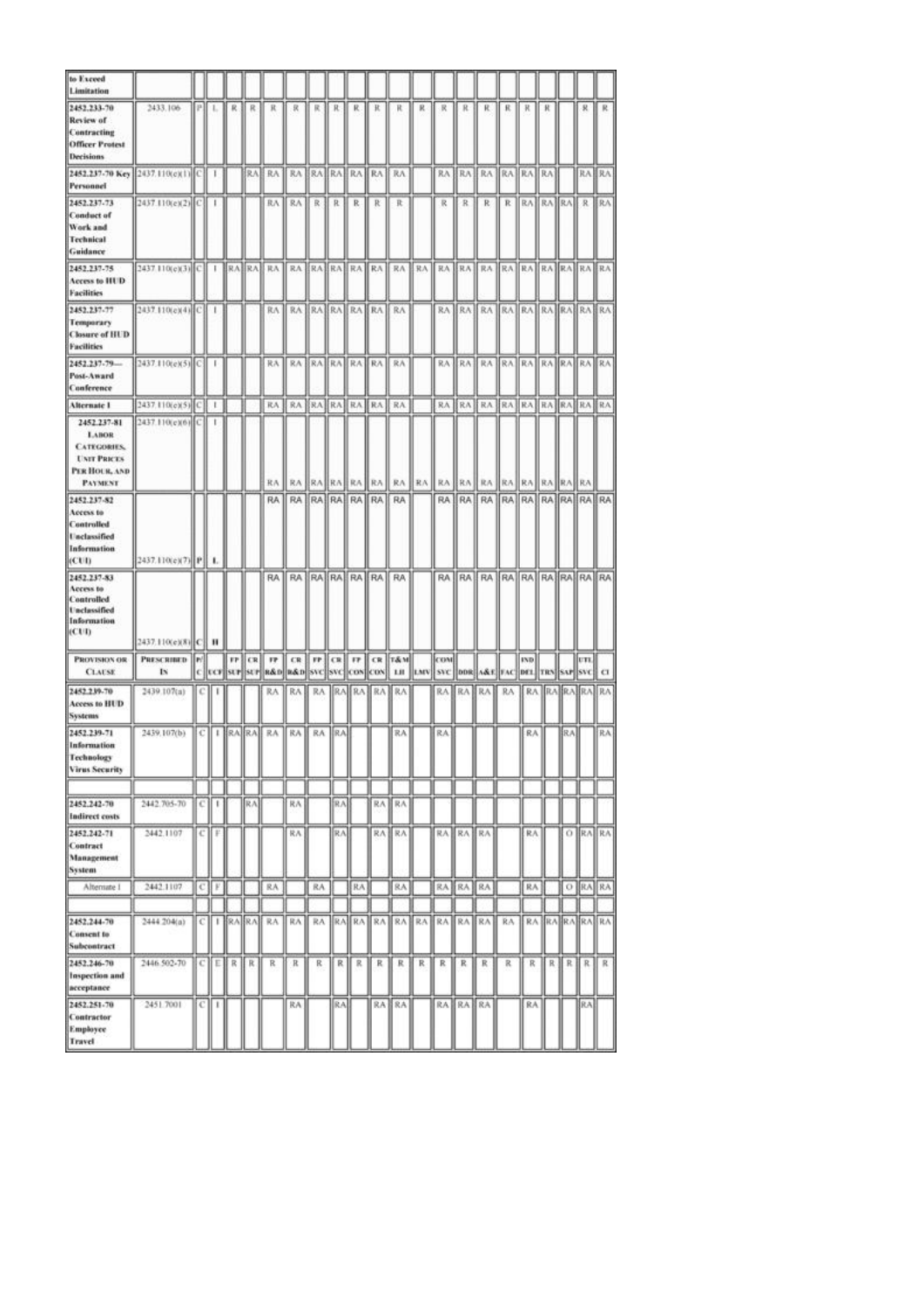| 2452.204-70<br>Preservation of,<br>and Access to,<br>Contract<br>Records<br>(Tangible and<br>Electronically<br>Stored<br>Information<br>(ESI) Formats) | 2404.7001                      |     |              |       |           |           |                                                  |     |                 |                |       |                                  |     |                                            |     |                   |       |              |     |                 |          |
|--------------------------------------------------------------------------------------------------------------------------------------------------------|--------------------------------|-----|--------------|-------|-----------|-----------|--------------------------------------------------|-----|-----------------|----------------|-------|----------------------------------|-----|--------------------------------------------|-----|-------------------|-------|--------------|-----|-----------------|----------|
| Afternate 1                                                                                                                                            | 2404.7001                      | [C] |              |       | R         |           | R                                                |     | R               |                | R     | RA                               |     |                                            | RA: | RA RA             |       | RA.          | RA) | RA.             |          |
| Alternate II                                                                                                                                           | 2404.7001                      | IсI | ×,           | R     |           | R         |                                                  | 民   |                 | ĸ              |       | RA.                              |     | RA                                         | RA  | RA                | RA    | RA           | RA  | RA              | R        |
| 2452.208-71<br><b>Reproduction of</b><br><b>Reports</b>                                                                                                | 2408.802-70                    | IС  | T            |       |           | RABRAH RA |                                                  |     |                 |                |       |                                  |     |                                            |     |                   |       |              |     |                 |          |
| PROVISION OR<br><b>CLAUSE</b>                                                                                                                          | <b>PRESCRIBED</b><br><b>Is</b> | lы  |              |       | $IF$ $CR$ | m         | CR<br>C  CF SUF SUF #&D  #&D  SVC  SVC  COS  COS |     |                 |                |       | <b>FP CR FP CR T&amp;M</b><br>LH |     | COM<br>LMV SVC DDR A&E FAC DEL TRN SAP SVC |     |                   |       | <b>IND</b>   |     | UTL.            | $\Omega$ |
| 2452.209-70<br>Potential<br>Organizational<br><b>Conflicts of</b><br>Interest                                                                          | 2409 507-1                     | PI  | L            |       | RAIRA     | RA        |                                                  |     | <b>RAIRAIRA</b> |                | RA RA | RA                               |     | RA RA                                      | RA  | RA                | RA    | RA)          | RA  | RA.             | RA.      |
| 2452.209-71<br>Limitation on<br>Future<br><b>Contracts</b>                                                                                             | 2409.507-2                     | lсI | 1            |       |           | RA        | RA                                               |     |                 | RA RA RA RA RA |       |                                  |     | RA RA                                      |     | <b>RA</b>         |       | RA           |     |                 | RA       |
| 2452.209-72<br>Organizational<br><b>Conflicts of</b><br>Interest                                                                                       | 2409 507-2                     | IСĮ | I.           |       |           |           | RA RA RAIRA RAIRA RAIRA                          |     |                 |                |       |                                  |     |                                            |     | RA RA RA RA RA RA |       |              |     |                 | RA RA    |
| 2452.215-70<br>Proposal<br>Content                                                                                                                     | 2415.209(a)                    | P.  | L            |       |           | RA        | RA                                               |     | RAHRAI          | RA1            | RA:   | RA.                              | RA: | RA:                                        | RA  |                   | RA RA | <b>RAIRA</b> |     |                 | RA RA    |
| Alternate 1                                                                                                                                            | 2415.209(a)                    | ₽ł  | L            | RAIRA |           |           |                                                  | RA. | 抗人              |                |       | RA                               | RA  | RA                                         | RA  |                   | RA    | RA           | RA  | RA              | RA       |
| Alternate II                                                                                                                                           | 2415.209(a)                    | Þ   | L            |       |           | RA        | RA                                               | RA  | 我人              | RA             | RA.   | RA                               | RA. | RA                                         | RA  | RA                | RA    | RA           | RA  | RA              | RA       |
| Alternate III                                                                                                                                          | 2415.209(a)                    | PI  | L.           | IR۸   | RA        | RA        | RA                                               | RA  | RA              | RA             | RA    | RA                               | RA  | RA                                         | RA  | RA                | RA    | RA           | RA  | RA              | RA       |
| 2452.215-71<br><b>Relative</b><br><b>Importance</b> of<br>Technical<br>Evaluation<br>Factors to Cost<br>or Price                                       | 2415.209(a)(2) P               |     | M            | 求人    | RA        | RA        | RA                                               | RA. | RA.             | RA             | RA    | RA                               | RA  | RΛ                                         | RA  | RA                | RA    | RA.          | RA  | RA              | RA       |
| 2452.215-72<br><b>Evaluation of</b><br><b>Small Business</b><br><b>Participation</b>                                                                   | 2415.370                       | PĬ  | M            |       |           | RABRAH RA | RA RAHRAHRAHRAH                                  |     |                 |                |       | RA                               | RA: | RA                                         | RA. | RA                | RA.   | <b>RA</b> RA |     | RA <sup>1</sup> | RA.      |
| 2452.216-70<br><b>Estimated Cost,</b><br><b>Base Fee and</b><br>Award fee                                                                              | 2416.406(c)(1) C               |     | $\mathbf{I}$ |       | RA.       |           | RΛ                                               |     | RA              |                |       |                                  |     |                                            |     |                   |       |              |     |                 |          |
| 2452.216-71<br><b>Award Fee</b>                                                                                                                        |                                |     |              |       |           | 貨入        |                                                  | RA, |                 | RA             |       |                                  |     |                                            |     |                   |       |              |     |                 |          |
| 2452.216-72                                                                                                                                            |                                |     |              |       |           |           |                                                  |     |                 |                |       |                                  |     |                                            |     |                   |       |              |     |                 |          |
|                                                                                                                                                        |                                |     |              |       |           |           |                                                  |     |                 |                |       |                                  |     |                                            |     |                   |       |              |     |                 |          |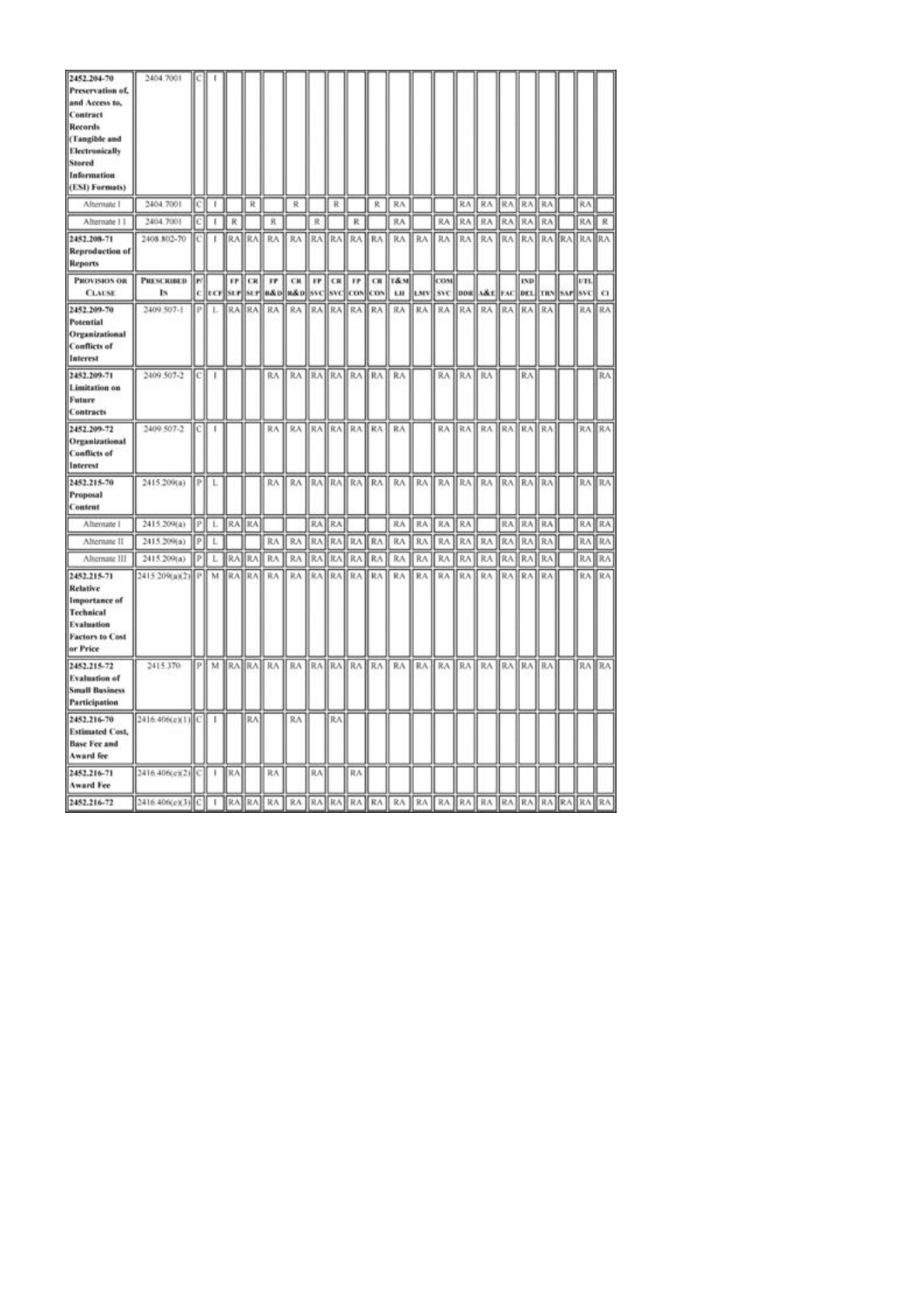| <b>Determination</b><br>of Award Fee<br>Earned                                                |                         |          |    |                               |            |                 |                             |             |                  |                 |                   |                             |            |                   |              |                                   |     |                    |     |           |                      |                |
|-----------------------------------------------------------------------------------------------|-------------------------|----------|----|-------------------------------|------------|-----------------|-----------------------------|-------------|------------------|-----------------|-------------------|-----------------------------|------------|-------------------|--------------|-----------------------------------|-----|--------------------|-----|-----------|----------------------|----------------|
| 2452.216-73<br>Performance<br>evaluation plan                                                 | 2416.406(e)(3) C        |          |    |                               |            | RA RA RA        | RA RAFRABRA RA              |             |                  |                 |                   | 8A                          | RA         |                   |              | RA RA RA RA RA RA RA RA RA        |     |                    |     |           |                      |                |
| 2452.216-74<br>Distribution of<br>award fee                                                   | 2416-406(c)(3) C 1      |          |    |                               |            |                 | BRABRAH RA BRAHRAHRAHRAH RA |             |                  |                 |                   |                             |            |                   |              |                                   |     |                    |     |           |                      |                |
| PROVISION OR<br><b>CLAUSE</b>                                                                 | <b>PRESCRIBED</b><br>ΙN | lы<br>c. |    | $_{\rm FP}$<br><b>ECF SUP</b> | CR.<br>SUP | 17              | CR.<br>R&D R&D SVC          | $_{\rm FP}$ | CR<br><b>SVC</b> | FP.<br>CON      | <b>CR</b><br>lcox | <b>T&amp;M</b><br>LH.       | <b>LMV</b> | <b>COM</b><br>SVC |              | DDR A&E FAC                       |     | <b>IND</b><br>DE1. |     | TRN SAP   | UTL<br><b>SVC</b>    | $\alpha$       |
| Alternate I                                                                                   | 2416.406(c)(3)          | c        | F. | RA                            | RA.        | RA              | RA                          | RA.         | RA.              | 我入              | RA                | RA                          | RA         | RA                | RA           | RA                                | RA  | RA                 | RA  | <b>RA</b> | 取入                   | RA <sub></sub> |
| 2452.216-75<br><b>Unpriced Task</b><br>Orders                                                 | 2416;506-70             | lс       | т  |                               | RABRA      | RA              | RA                          | RA)         | RA1              |                 | RA RA             | RA                          | RA         | RA                | RA           | RA                                | RA. | RA.                |     |           | RA RA RA RA          |                |
| 2452.216-76<br>Minimum and<br>Maximum<br><b>Quantities and</b><br><b>Amounts</b> for<br>Order | 2416.506-<br>70(b)      | [C]      | т  |                               |            |                 |                             |             |                  |                 |                   | RA RA RA RA RA RA RA RA RA  |            |                   |              | RA RA RA RA RA RA RA RA RA RA     |     |                    |     |           |                      |                |
| 2452.216-77<br><b>Estimated</b><br>Quantities -<br>Requirements<br>Contract                   | 2416.506-<br>70(c)      | IСI      | τ  |                               |            |                 |                             |             |                  |                 |                   | RABRAH RAH RAHRAHRAHRAH RAH |            |                   |              | RA RA RA RA RA RA RA RA RA RA RA  |     |                    |     |           |                      |                |
| 2452.216-78<br>Ordering<br><b>Procedures</b>                                                  | 2416.506-<br>70(d)      | IсI      | т  |                               |            |                 | RAIRA RAIRAIRAIRAIRAIRAIRA  |             |                  |                 |                   |                             |            |                   |              | RA KA KRA KA KA KA KA KA KA KA KA |     |                    |     |           |                      |                |
| Alternate 1                                                                                   | 2416.506-<br>70(d)      | C.       | t. |                               |            | RA RA RA        |                             |             |                  | RA BRABRABRA RA |                   | RA                          | RA         | RA                | RA           | RA                                |     |                    |     |           | RA RAIRA RAIRA RA    |                |
| Alternate II                                                                                  | 2416.506-<br>70(d)      | C)       | 1  |                               |            | <b>RABRABRA</b> | RA                          | RA          | RA1              |                 | RA RA             | RA                          | RA         | RA                | RA           | RA                                | RA1 | RA.                | RA1 |           | <b>RAIRAIRA</b>      |                |
| 2452.216-79<br><b>Estimated Cost</b><br>(No Fee)                                              | 2416.307(b)             | ЮI       | T  |                               | RA         |                 | RA                          |             | RA               |                 | RA                |                             |            |                   |              |                                   |     |                    |     |           |                      |                |
| 2452.216-80<br><b>Estimated Cost</b><br>and Fixed-Fee                                         | 2416.307(b)             | IСI      | H. |                               | RA         |                 | RA                          |             | RA               |                 | RA                |                             |            |                   |              |                                   |     |                    |     |           |                      |                |
| 2452.216-81<br>Level of Effort<br>and Fee<br>Payment                                          | 2416.506-70(f) C        |          |    |                               |            |                 | RA RA RA RA RA RA RA        |             |                  |                 |                   | RA                          |            |                   |              | RA RA RA RA RA RA RA RA RA RA     |     |                    |     |           |                      |                |
| 2452.216-82<br>Labor<br>Categories,<br>Requirements,<br>and Estimated<br>Level of Effort      | 2416.506-<br>70(g)      | P        | л. |                               |            | <b>RA</b>       |                             |             |                  | RA RAHRAHRA RA  |                   | RA                          |            |                   |              | RA RA RA                          |     |                    |     |           | RA RA RA RA RA RA RA |                |
| 2452.219-70<br><b>Small Business</b><br>Subcontracting<br>Plan<br>Compliance                  | 2419.708(d)             | P)       | ı. |                               |            | RA RA RA        | RA.                         |             | RA RA            |                 | RA RA             | RA                          |            | RA RA             | <b>RA RA</b> |                                   | RA. | RA RA              |     |           | RA RA                |                |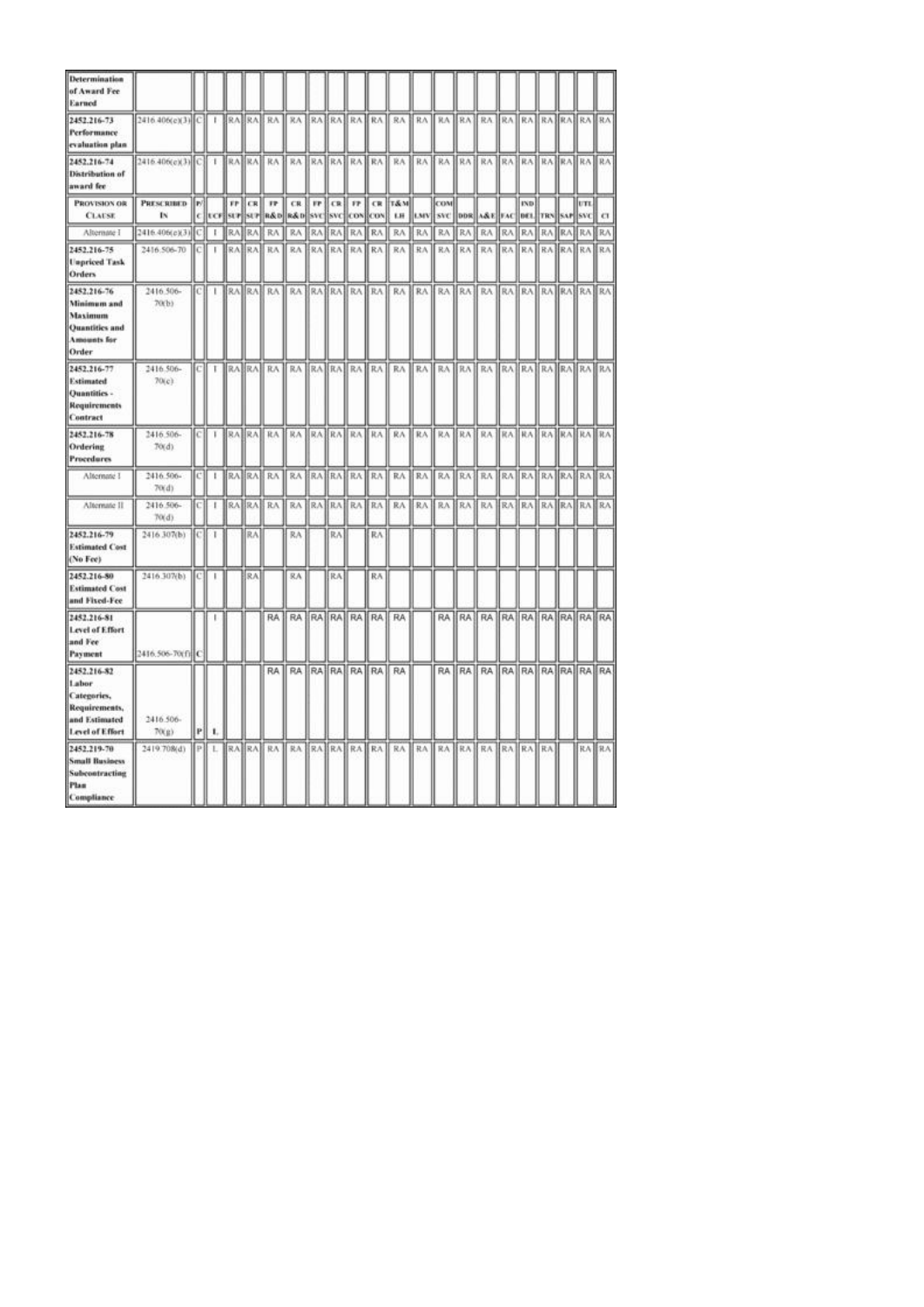| 2452.219-71<br>Notification of<br>competition<br>limited to<br>eligible 8(a)<br>concerns -<br>Alternate III to<br>FAR 52.219-18 | 2419.811-<br>3(d)(3)                  |      |            |            |           |                            |                                  |    |     |             |   |                                                                                                                               |                      |                               |     |                            |     |            |          |     |       |
|---------------------------------------------------------------------------------------------------------------------------------|---------------------------------------|------|------------|------------|-----------|----------------------------|----------------------------------|----|-----|-------------|---|-------------------------------------------------------------------------------------------------------------------------------|----------------------|-------------------------------|-----|----------------------------|-----|------------|----------|-----|-------|
| 2452.219-72<br>Section 8(a)<br><b>Direct Awards</b><br>(Deviation)                                                              | 2419.811-3(f) C 1                     |      |            |            |           |                            |                                  |    |     |             |   |                                                                                                                               |                      |                               |     |                            |     |            |          |     |       |
| 2452.219-73<br>Incorporation of<br>Subcontracting<br>Plan                                                                       | 2419.708(b)                           |      | $ C   + 1$ |            |           |                            |                                  |    |     |             |   | RA RA RA RA RA RA RA RA RA                                                                                                    | RA RA RA RA RA RA RA |                               |     |                            |     |            |          |     | RA RA |
| 2452.219-74<br><b>Small Business</b><br>Subcontracting<br>Goals                                                                 | 2419.708(b) PL                        |      |            | $\alpha$   | $0$   $0$ |                            | $\Omega$                         |    |     | 0 1 0 1 0 1 |   | - O                                                                                                                           | $\alpha$ 0           |                               | LO. | 0.                         | LO. | ю          | $\Omega$ | 0.  | LO.   |
| <b>PROVISION OR</b><br><b>CLAUSE</b>                                                                                            | <b>PRESCRIBED</b><br>IN.              | le/l |            |            |           | FP CR FP                   |                                  |    |     |             |   | CR FF CR FF CR T&M<br> c  ver  str  str  s&o  s&o  svc  svc  cov  cov   Lu   tMV  svc  dos  A&t  rAc  det  TRS  svr  svc   Cl |                      | COM                           |     |                            |     | <b>IND</b> |          | vn. |       |
| 2452.222-70<br>Accessibility of<br>meetings.<br>conferences, and<br>seminars to<br>persons with<br>disabilities                 | 2422.1408(c)                          | IС   | п          |            |           | RA                         | RA RAIRA RAIRA                   |    |     |             |   | RA                                                                                                                            |                      | RA                            | RA  | RA                         | RA  | RA         |          |     | RA RA |
| 2452.227-70<br>Government<br>Information                                                                                        | 2427.470                              | ЮJ   | -1         |            |           |                            | RA   RA   RA   RA   RA   RA   RA |    |     |             |   |                                                                                                                               |                      |                               |     | RA RA RA RA RA RA RA RA RA |     |            |          |     |       |
| Alternate 1                                                                                                                     | 2427,470                              | C)   | T          |            |           |                            | RA RA RATRATRATRAT               |    |     |             |   | RA.                                                                                                                           |                      |                               |     | RA RA RA RA RA RA RA RA RA |     |            |          |     |       |
| 2452.232-70<br>Payment<br><b>Schedule</b> and<br>Invoice<br>Submission<br>(Fixed-Price)                                         | 2432.908(c)(2) C                      |      | -          | R          |           | R                          |                                  | R  |     | R.          |   |                                                                                                                               |                      |                               |     |                            |     |            |          |     |       |
|                                                                                                                                 | Alternate 1 2432 908(c)(2) C   1   RA |      |            |            |           | RA                         |                                  | RA |     | RA          |   |                                                                                                                               |                      |                               |     |                            |     |            |          |     |       |
| 2452.232-71<br>Voucher<br>Submission<br>(Cost-<br>Reimbursement)                                                                | 2432.908(c)(3) C                      |      | 1          |            | R         |                            | R                                |    | R   |             | R | R                                                                                                                             |                      |                               |     |                            |     |            |          |     |       |
|                                                                                                                                 | Alternate 1 2432 908(c)(3) C 1        |      |            |            | RA.       |                            | RA                               |    | RA. |             |   | RA RA                                                                                                                         |                      |                               |     |                            |     |            |          |     |       |
| 2452.232-72<br>Limitation of<br>Government's<br>Obligation                                                                      | 2432.705-70 [C]                       |      | 1          | <b>BRA</b> |           | RA                         |                                  | RA |     | RA          |   |                                                                                                                               |                      |                               |     |                            |     |            |          |     |       |
| 2452.232-73<br>Constructive<br>Acceptance<br><b>Period</b>                                                                      | 2432.908(c)(1) C 1                    |      |            |            |           | RA RA RA RA RA RA RA RA RA |                                  |    |     |             |   |                                                                                                                               |                      | RA RA RA RA RA RA RA RA RA RA |     |                            |     |            |          |     |       |
|                                                                                                                                 |                                       |      |            |            |           |                            |                                  |    |     |             |   |                                                                                                                               |                      |                               |     |                            |     |            |          |     |       |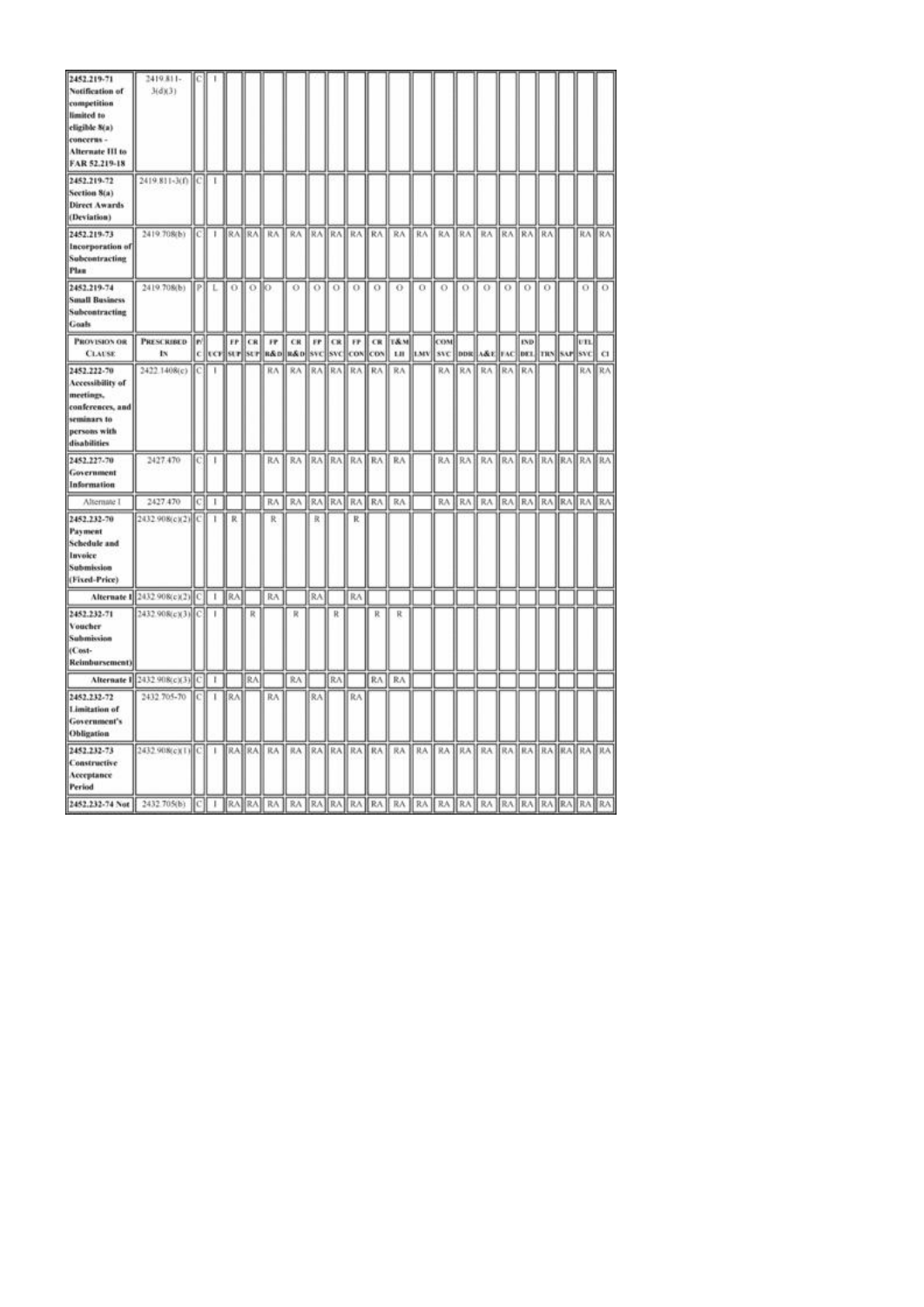| to Exceed<br>Limitation                                                                                   |                                 |   |              |                 |    |                  |                              |    |                 |    |                   |                                                                                                                                                 |       |            |                 |                                  |    |            |       |     |           |                     |
|-----------------------------------------------------------------------------------------------------------|---------------------------------|---|--------------|-----------------|----|------------------|------------------------------|----|-----------------|----|-------------------|-------------------------------------------------------------------------------------------------------------------------------------------------|-------|------------|-----------------|----------------------------------|----|------------|-------|-----|-----------|---------------------|
| 2452.233-70<br>Review of<br>Contracting<br><b>Officer Protest</b><br>Decisions                            | 2433.106                        |   | PIL          | R.I             | R  | К                | R                            |    | 民日氏             | R. | R                 | ĸ                                                                                                                                               | R.    | 求          | R               | R                                | К. | К          | к     |     | я.        | R                   |
| 2452.237-70 Key 2437.110(e)(1) C 1<br>Personnel                                                           |                                 |   |              |                 |    | RAE RA           | RA ERA RAERA RAILRA          |    |                 |    |                   |                                                                                                                                                 |       |            |                 | RA RA RA RA RA RA                |    |            |       |     |           | RA RAI              |
| 2452.237-73<br><b>Conduct of</b><br>Work and<br>Technical<br>Guidance                                     | 2437.110(e)(2) <sup>[C]</sup> 1 |   |              |                 |    |                  | RA    RA    R    R    R    R |    |                 |    |                   | R                                                                                                                                               |       |            | R R             | R R RAIRAIRA R RAI               |    |            |       |     |           |                     |
| 2452.237-75<br>Access to HUD<br><b>Facilities</b>                                                         |                                 |   |              |                 |    |                  |                              |    |                 |    |                   |                                                                                                                                                 |       |            |                 |                                  |    |            |       |     |           |                     |
| 2452.237-77<br>Temporary<br><b>Closure of HUD</b><br><b>Facilities</b>                                    | 2437.110(e)(4)(C) 1             |   |              |                 |    |                  | RA RA RAHRA RAHRA RA         |    |                 |    |                   |                                                                                                                                                 |       |            |                 | RA RA RA RA RA RA RA RAHRAHRA    |    |            |       |     |           |                     |
| 2452.237-79-<br>Post-Award<br>Canference                                                                  | 2437.110(e)(5) C   1            |   |              |                 |    | 我永               | RABRARABRA RA RA             |    |                 |    |                   |                                                                                                                                                 |       |            |                 | RA RAIRA RAIRA RAIRA RAIRA       |    |            |       |     |           |                     |
| Alternate 1                                                                                               | 2437.110(e)(5) C                |   | $\mathbf{I}$ |                 |    | RA J             | RA BRA RA RA RA              |    |                 |    |                   | RA                                                                                                                                              |       |            |                 | RA KA KA KA KA KA KA KA KA KA    |    |            |       |     |           |                     |
| 2452.237-81<br><b>LABOR</b><br><b>CATEGORIES</b><br><b>UNIT PRICES</b><br>PER HOUR, AND<br><b>PAYMENT</b> | 2437.110(e)(6) C                |   | -            |                 |    | RA <sub>I</sub>  | RA                           |    | <b>RAIRAIRA</b> |    | RA II             |                                                                                                                                                 | RA RA | RA         |                 | RA RA RA RA                      |    |            | RA RA |     | <b>RA</b> |                     |
| 2452.237-82<br>Access to<br><b>Controlled</b><br><b>Unclassified</b><br>Information<br>(CUI)              | 2437.110(e)(7) P                |   | ۰.           |                 |    |                  |                              |    |                 |    |                   | RA   RA   RA   RA   RA   RA   RA                                                                                                                |       |            |                 | RA RA RA RA RA RA RA RA RA RA RA |    |            |       |     |           |                     |
| 2452.237-83<br>Access to<br>Controlled<br><b>Unclassified</b><br>Information<br>(CUI)                     | 2437.110(e)(8) C H              |   |              |                 |    | <b>RA</b>        |                              |    |                 |    | RA RAIRAIRAIRA RA | RA <sub></sub>                                                                                                                                  |       |            |                 | RA RA RA RA RA RA RA RA RA RA RA |    |            |       |     |           |                     |
| <b>PROVISION OR</b><br><b>CLAUSE</b>                                                                      | PRESCRIBED   P/<br>18           |   |              |                 |    |                  |                              |    |                 |    |                   | <b>FF CR FF CR FF CR FF CR T&amp;M</b><br>C [ UCF[ SUF  SUF  R&D  R&D  SVC  COS  COS  COS   LIE   LMV   SVC   DDR  A&E  FAC  DEL  TRN  SAF  SVC |       | <b>CON</b> |                 |                                  |    | <b>IND</b> |       |     | UTL]      | $\alpha$            |
| 2452.239-70<br>Access to HUD<br><b>Systems</b>                                                            | 2439.107(a)                     |   |              |                 |    | RA               | RA                           |    |                 |    |                   | RA RA RA RA RA                                                                                                                                  |       |            |                 | RA RABRA RA                      |    |            |       |     |           | RA RAJRAJRAJ RAJ    |
| 2452.239-71<br><b>Information</b><br>Technology<br><b>Virus Security</b>                                  | 2439.107(b)                     |   |              |                 |    | C   I  RA RA  RA | <b>RA</b> ■                  |    | RA JRA          |    |                   | RA                                                                                                                                              |       | RA:        |                 |                                  |    | RA         |       | BAJ |           | RA.                 |
|                                                                                                           |                                 |   |              |                 |    |                  |                              |    |                 |    |                   |                                                                                                                                                 |       |            |                 |                                  |    |            |       |     |           |                     |
| 2452.242-70<br>Indirect costs                                                                             | 2442.705-70                     | с | ı            |                 | RA |                  | 民汽                           |    | R.A             |    | RA.               | RA                                                                                                                                              |       |            |                 |                                  |    |            |       |     |           |                     |
| 2452.242-71<br>Contract<br>Management<br>System                                                           | 2442.1107                       | с | F            |                 |    |                  | 抗凡                           |    | RΛ              |    |                   | RA IRA                                                                                                                                          |       |            | RA RAJ          | RA                               |    | RA:        |       |     |           | O RAIRA             |
| Alternate 1                                                                                               | 2442.1107                       | c | F.           |                 |    | RA               |                              | RA |                 | RA |                   | RA.                                                                                                                                             |       | RA         | ∦RA.            | <b>RA</b>                        |    | RA         |       |     | O RAIRA   |                     |
| 2452.244-70                                                                                               | 2444 204(a)                     | с |              | $ $ $ RA$ $ RA$ |    | RA               | RA                           |    |                 |    |                   | RA RAIRA RAIRAIRA RAIRAIRA                                                                                                                      |       |            |                 |                                  | RA |            |       |     |           | <b>RA RARARAIRA</b> |
| Consent to<br>Subcontract                                                                                 |                                 |   |              |                 |    |                  |                              |    |                 |    |                   |                                                                                                                                                 |       |            |                 |                                  |    |            |       |     |           |                     |
| 2452.246-70<br>Inspection and<br>acceptance                                                               | 2446.502-70                     | с | Е            | R               | К  | R                | R                            | R  | R               | R  | R                 | R                                                                                                                                               | R     | R          | R               | R                                | R  | R          | R     | R   | R.        | R                   |
| 2452.251-70<br>Contractor<br>Employee<br><b>Travel</b>                                                    | 2451.7001                       | с | 1            |                 |    |                  | RA                           |    | ∥RA             |    |                   | RA RA                                                                                                                                           |       |            | <b>RABRABRA</b> |                                  |    | RA:        |       |     | RA.       |                     |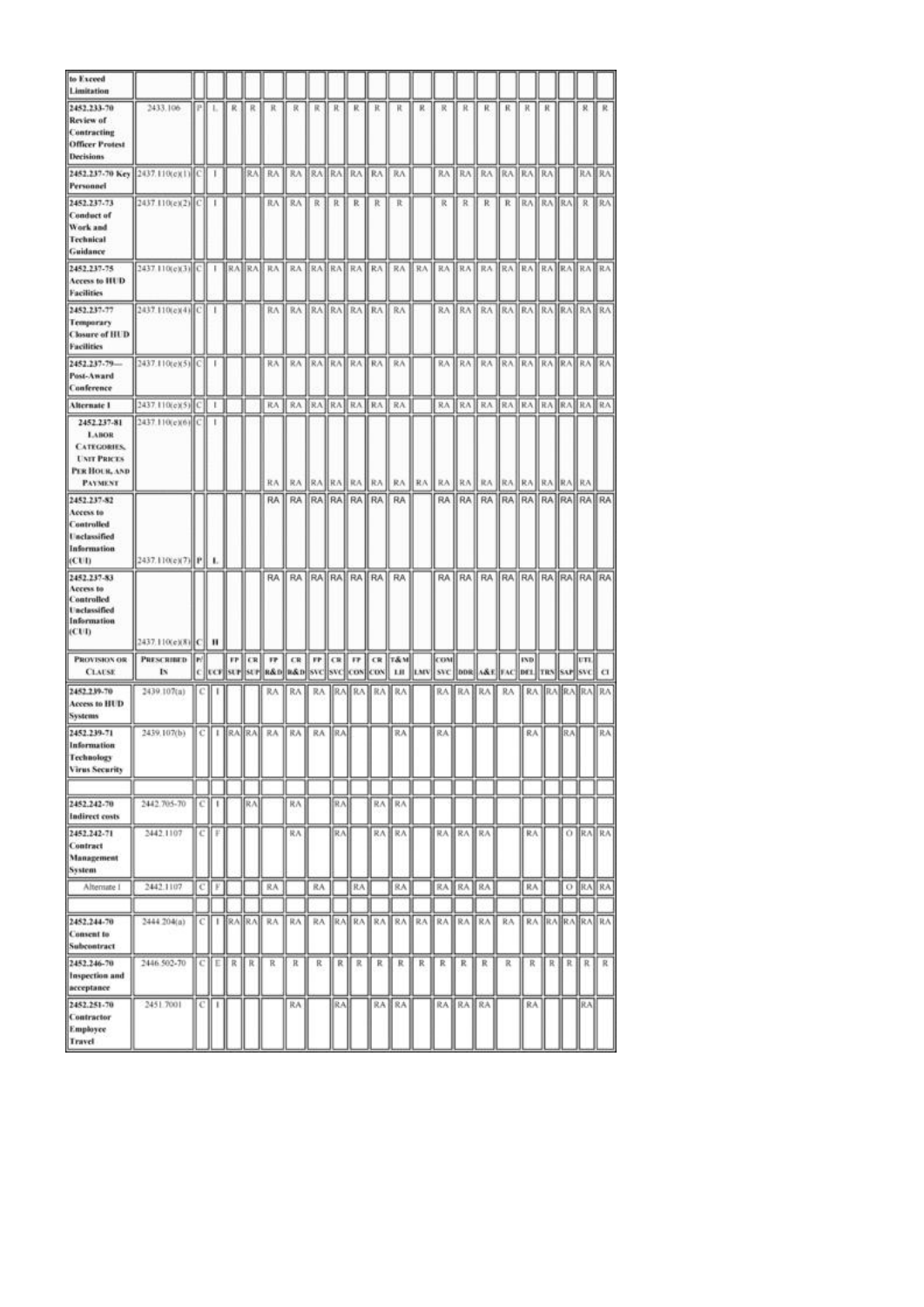| <b>Determination</b><br>of Award Fee<br>Earned                                                |                         |          |    |                               |            |                 |                             |             |                  |                 |                   |                             |            |                   |              |                                   |     |                    |     |           |                      |                |
|-----------------------------------------------------------------------------------------------|-------------------------|----------|----|-------------------------------|------------|-----------------|-----------------------------|-------------|------------------|-----------------|-------------------|-----------------------------|------------|-------------------|--------------|-----------------------------------|-----|--------------------|-----|-----------|----------------------|----------------|
| 2452.216-73<br>Performance<br>evaluation plan                                                 | 2416.406(e)(3) C        |          |    |                               |            | RA RA RA        | RA RAFRABRA RA              |             |                  |                 |                   | 8A                          | RA         |                   |              | RA RA RA RA RA RA RA RA RA        |     |                    |     |           |                      |                |
| 2452.216-74<br>Distribution of<br>award fee                                                   | 2416-406(c)(3) C 1      |          |    |                               |            |                 | BRABRAH RA BRAHRAHRAHRAH RA |             |                  |                 |                   |                             |            |                   |              |                                   |     |                    |     |           |                      |                |
| PROVISION OR<br><b>CLAUSE</b>                                                                 | <b>PRESCRIBED</b><br>ΙN | lы<br>c. |    | $_{\rm FP}$<br><b>ECF SUP</b> | CR.<br>SUP | 17              | CR.<br>R&D R&D SVC          | $_{\rm FP}$ | CR<br><b>SVC</b> | FP.<br>CON      | <b>CR</b><br>lcox | <b>T&amp;M</b><br>LH.       | <b>LMV</b> | <b>COM</b><br>SVC |              | DDR A&E FAC                       |     | <b>IND</b><br>DE1. |     | TRN SAP   | UTL<br><b>SVC</b>    | $\alpha$       |
| Alternate I                                                                                   | 2416.406(c)(3)          | c        | F. | RA                            | RA.        | RA              | RA                          | RA.         | RA.              | 我入              | RA                | RA                          | RA         | RA                | RA           | RA                                | RA  | RA                 | RA  | <b>RA</b> | 取入                   | RA <sub></sub> |
| 2452.216-75<br><b>Unpriced Task</b><br>Orders                                                 | 2416;506-70             | lс       | т  |                               | RABRA      | RA              | RA                          | RA)         | RA1              |                 | RA RA             | RA                          | RA         | RA                | RA           | RA                                | RA. | RA.                |     |           | RA RA RA RA          |                |
| 2452.216-76<br>Minimum and<br>Maximum<br><b>Quantities and</b><br><b>Amounts</b> for<br>Order | 2416.506-<br>70(b)      | [C]      | т  |                               |            |                 |                             |             |                  |                 |                   | RA RA RA RA RA RA RA RA RA  |            |                   |              | RA RA RA RA RA RA RA RA RA RA     |     |                    |     |           |                      |                |
| 2452.216-77<br><b>Estimated</b><br>Quantities -<br>Requirements<br>Contract                   | 2416.506-<br>70(c)      | IСI      | τ  |                               |            |                 |                             |             |                  |                 |                   | RABRAH RAH RAHRAHRAHRAH RAH |            |                   |              | RA RA RA RA RA RA RA RA RA RA RA  |     |                    |     |           |                      |                |
| 2452.216-78<br>Ordering<br><b>Procedures</b>                                                  | 2416.506-<br>70(d)      | IсI      | т  |                               |            |                 | RAIRA RAIRAIRAIRAIRAIRAIRA  |             |                  |                 |                   |                             |            |                   |              | RA KA KRA KA KA KA KA KA KA KA KA |     |                    |     |           |                      |                |
| Alternate 1                                                                                   | 2416.506-<br>70(d)      | C.       | t. |                               |            | RA RA RA        |                             |             |                  | RA BRABRABRA RA |                   | RA                          | RA         | RA                | RA           | RA                                |     |                    |     |           | RA RAIRA RAIRA RA    |                |
| Alternate II                                                                                  | 2416.506-<br>70(d)      | C)       | 1  |                               |            | <b>RABRABRA</b> | RA                          | RA          | RA1              |                 | RA RA             | RA                          | RA         | RA                | RA           | RA                                | RA1 | RA.                | RA) |           | <b>RAIRAIRA</b>      |                |
| 2452.216-79<br><b>Estimated Cost</b><br>(No Fee)                                              | 2416.307(b)             | ЮI       | T  |                               | RA         |                 | RA                          |             | RA               |                 | RA                |                             |            |                   |              |                                   |     |                    |     |           |                      |                |
| 2452.216-80<br><b>Estimated Cost</b><br>and Fixed-Fee                                         | 2416.307(b)             | IC1      | H. |                               | RA         |                 | RA                          |             | RA               |                 | RA                |                             |            |                   |              |                                   |     |                    |     |           |                      |                |
| 2452.216-81<br>Level of Effort<br>and Fee<br>Payment                                          | 2416.506-70(f) C        |          |    |                               |            |                 | RA RA RA RA RA RA RA        |             |                  |                 |                   | RA                          |            |                   |              | RA RA RA RA RA RA RA RA RA RA     |     |                    |     |           |                      |                |
| 2452.216-82<br>Labor<br>Categories,<br>Requirements,<br>and Estimated<br>Level of Effort      | 2416.506-<br>70(g)      | P        | л. |                               |            | <b>RA</b>       |                             |             |                  |                 | RA RAHRAHRA RA    | RA                          |            |                   |              | RA RA RA                          |     |                    |     |           | RA RA RA RA RA RA RA |                |
| 2452.219-70<br><b>Small Business</b><br>Subcontracting<br>Plan<br>Compliance                  | 2419.708(d)             | P)       | ı. |                               |            | RA RA RA        | RA.                         |             | RA RA            |                 | RA RA             | RA                          |            | RA RA             | <b>RA RA</b> |                                   | RA. | RA RA              |     |           | RA RA                |                |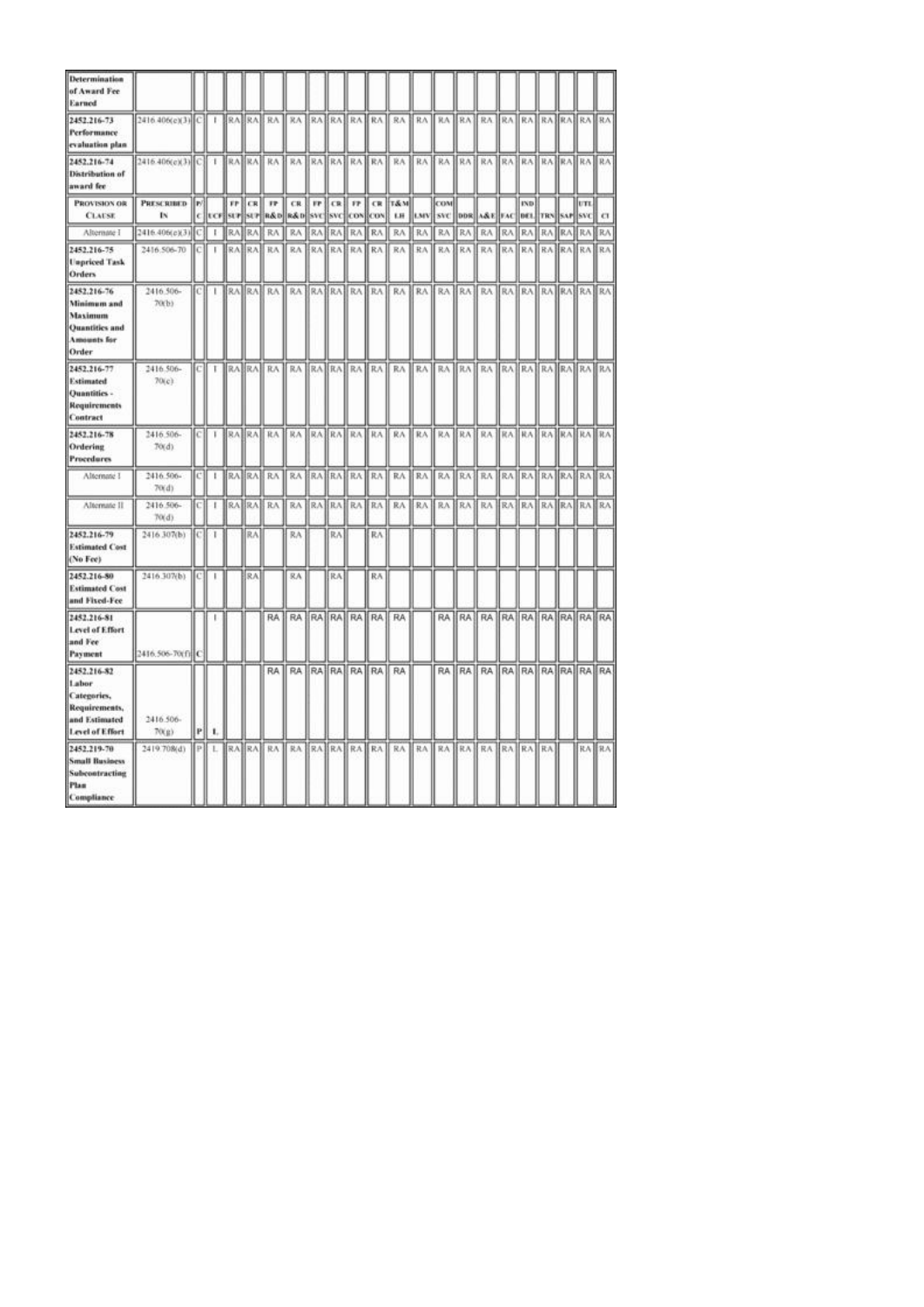| 2452.219-71<br>Notification of<br>competition<br>limited to<br>eligible 8(a)<br>concerns -<br>Alternate III to<br>FAR 52.219-18 | 2419.811-<br>3(d)(3)                  |      |            |            |           |                            |                                  |    |     |             |   |                                                                                                                               |                      |                               |     |                            |     |            |          |     |       |
|---------------------------------------------------------------------------------------------------------------------------------|---------------------------------------|------|------------|------------|-----------|----------------------------|----------------------------------|----|-----|-------------|---|-------------------------------------------------------------------------------------------------------------------------------|----------------------|-------------------------------|-----|----------------------------|-----|------------|----------|-----|-------|
| 2452.219-72<br>Section 8(a)<br><b>Direct Awards</b><br>(Deviation)                                                              | 2419.811-3(f) C 1                     |      |            |            |           |                            |                                  |    |     |             |   |                                                                                                                               |                      |                               |     |                            |     |            |          |     |       |
| 2452.219-73<br>Incorporation of<br>Subcontracting<br>Plan                                                                       | 2419.708(b)                           |      | $ C   + 1$ |            |           |                            |                                  |    |     |             |   | RA RA RA RA RA RA RA RA RA                                                                                                    | RA RA RA RA RA RA RA |                               |     |                            |     |            |          |     | RA RA |
| 2452.219-74<br><b>Small Business</b><br>Subcontracting<br>Goals                                                                 | 2419.708(b) PL                        |      |            | $\alpha$   | $0$   $0$ |                            | $\Omega$                         |    |     | 0 1 0 1 0 1 |   | - O                                                                                                                           | $\alpha$ 0           |                               | LO. | 0.                         | LO. | ю          | $\Omega$ | 0.  | LO.   |
| <b>PROVISION OR</b><br><b>CLAUSE</b>                                                                                            | <b>PRESCRIBED</b><br>IN.              | le/l |            |            |           | FP CR FP                   |                                  |    |     |             |   | CR FF CR FF CR T&M<br> c  ver  str  str  s&o  s&o  svc  svc  cov  cov   Lu   tMV  svc  dos  A&t  rAc  det  TRS  svr  svc   Cl |                      | COM                           |     |                            |     | <b>IND</b> |          | vn. |       |
| 2452.222-70<br>Accessibility of<br>meetings.<br>conferences, and<br>seminars to<br>persons with<br>disabilities                 | 2422.1408(c)                          | IС   | п          |            |           | RA                         | RA RAIRA RAIRA                   |    |     |             |   | RA                                                                                                                            |                      | RA                            | RA  | RA                         | RA  | RA         |          |     | RA RA |
| 2452.227-70<br>Government<br>Information                                                                                        | 2427.470                              | ЮJ   | -          |            |           |                            | RA   RA   RA   RA   RA   RA   RA |    |     |             |   |                                                                                                                               |                      |                               |     | RA RA RA RA RA RA RA RA RA |     |            |          |     |       |
| Alternate 1                                                                                                                     | 2427,470                              | C)   | т          |            |           |                            | RA RA RATRATRATRAT               |    |     |             |   | RA.                                                                                                                           |                      |                               |     | RA RA RA RA RA RA RA RA RA |     |            |          |     |       |
| 2452.232-70<br>Payment<br><b>Schedule</b> and<br>Invoice<br>Submission<br>(Fixed-Price)                                         | 2432.908(c)(2) C                      |      | -          | R          |           | R                          |                                  | R  |     | R.          |   |                                                                                                                               |                      |                               |     |                            |     |            |          |     |       |
|                                                                                                                                 | Alternate 1 2432 908(c)(2) C   1   RA |      |            |            |           | RA                         |                                  | RA |     | RA          |   |                                                                                                                               |                      |                               |     |                            |     |            |          |     |       |
| 2452.232-71<br>Voucher<br>Submission<br>(Cost-<br>Reimbursement)                                                                | 2432.908(c)(3) C                      |      | 1          |            | R         |                            | R                                |    | R   |             | R | R                                                                                                                             |                      |                               |     |                            |     |            |          |     |       |
|                                                                                                                                 | Alternate 1 2432 908(c)(3) C 1        |      |            |            | RA.       |                            | RA                               |    | RA. |             |   | RA RA                                                                                                                         |                      |                               |     |                            |     |            |          |     |       |
| 2452.232-72<br>Limitation of<br>Government's<br>Obligation                                                                      | 2432.705-70 [C]                       |      | 1          | <b>BRA</b> |           | RA                         |                                  | RA |     | RA          |   |                                                                                                                               |                      |                               |     |                            |     |            |          |     |       |
| 2452.232-73<br>Constructive<br>Acceptance<br><b>Period</b>                                                                      | 2432.908(c)(1) C 1                    |      |            |            |           | RA RA RA RA RA RA RA RA RA |                                  |    |     |             |   |                                                                                                                               |                      | RA RA RA RA RA RA RA RA RA RA |     |                            |     |            |          |     |       |
|                                                                                                                                 |                                       |      |            |            |           |                            |                                  |    |     |             |   |                                                                                                                               |                      |                               |     |                            |     |            |          |     |       |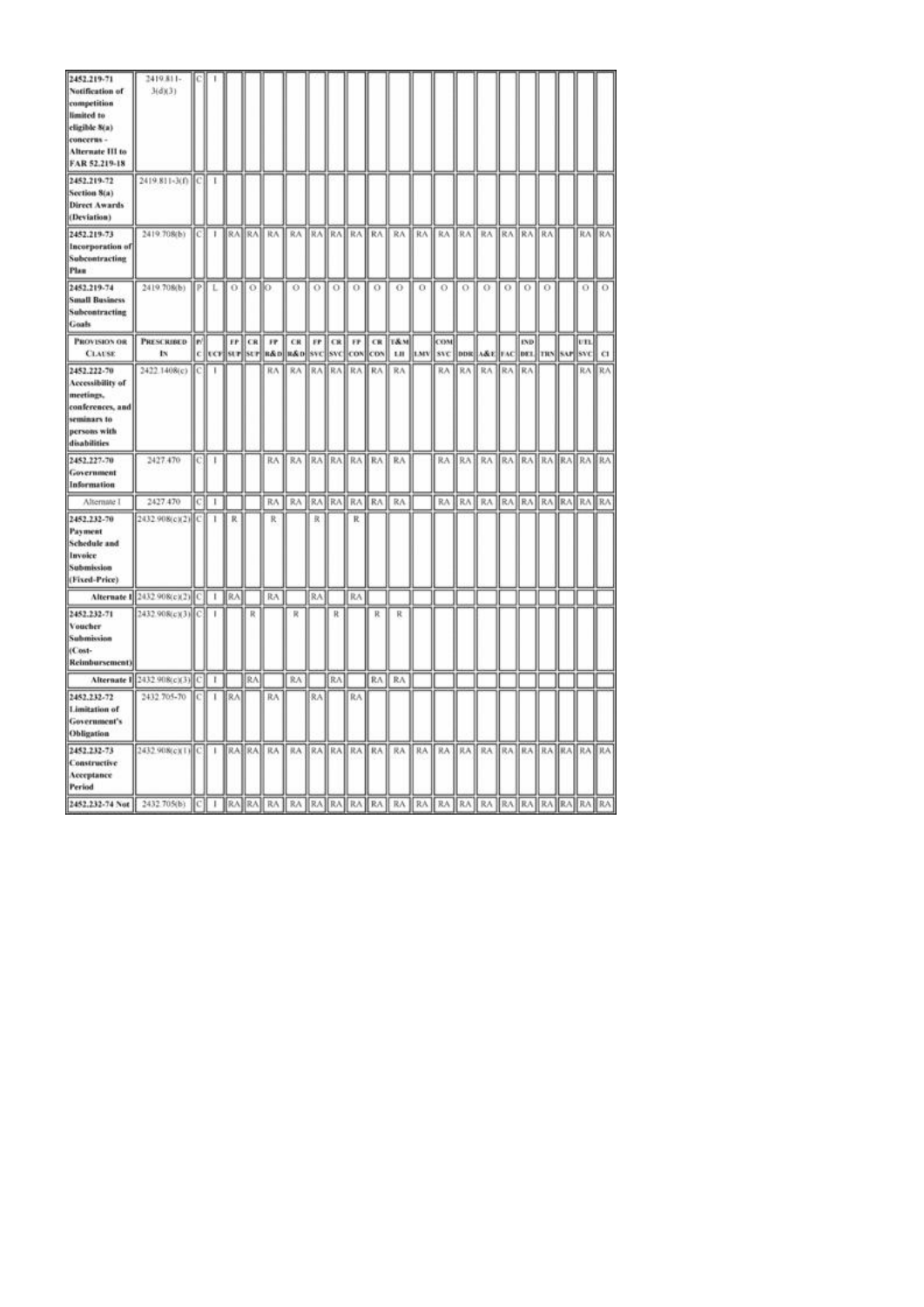| to Exceed<br>Limitation                                                                                   |                                 |   |              |                 |    |                  |                              |    |                 |    |                   |                                                                                                                                                 |       |            |                 |                                  |                 |            |       |     |           |                     |
|-----------------------------------------------------------------------------------------------------------|---------------------------------|---|--------------|-----------------|----|------------------|------------------------------|----|-----------------|----|-------------------|-------------------------------------------------------------------------------------------------------------------------------------------------|-------|------------|-----------------|----------------------------------|-----------------|------------|-------|-----|-----------|---------------------|
| 2452.233-70<br>Review of<br>Contracting<br><b>Officer Protest</b><br>Decisions                            | 2433.106                        |   | PIL          | R.I             | R  | К                | R                            |    | 民日氏             | R. | R                 | ĸ                                                                                                                                               | R.    | 求          | R               | R                                | К.              | К          | к     |     | я.        | R                   |
| 2452.237-70 Key 2437.110(e)(1) C 1<br>Personnel                                                           |                                 |   |              |                 |    | RAE RA           | RA ERA RAERA RAILRA          |    |                 |    |                   |                                                                                                                                                 |       |            |                 | RA RA RA RA RA RA                |                 |            |       |     |           | RA RAI              |
| 2452.237-73<br><b>Conduct of</b><br>Work and<br>Technical<br>Guidance                                     | 2437.110(e)(2) <sup>[C]</sup> 1 |   |              |                 |    |                  | RA    RA    R    R    R    R |    |                 |    |                   | R                                                                                                                                               |       |            | R R             | R R RAIRAIRA R RAI               |                 |            |       |     |           |                     |
| 2452.237-75<br>Access to HUD<br><b>Facilities</b>                                                         |                                 |   |              |                 |    |                  |                              |    |                 |    |                   |                                                                                                                                                 |       |            |                 |                                  |                 |            |       |     |           |                     |
| 2452.237-77<br>Temporary<br><b>Closure of HUD</b><br><b>Facilities</b>                                    | 2437.110(e)(4)(C) 1             |   |              |                 |    |                  | RA RA RAHRA RAHRA RA         |    |                 |    |                   |                                                                                                                                                 |       |            |                 | RA RA RA RA RA RA RA RAHRAHRA    |                 |            |       |     |           |                     |
| 2452.237-79-<br>Post-Award<br>Canference                                                                  | 2437.110(e)(5) C   1            |   |              |                 |    | 我永               | RABRARABRA RA RA             |    |                 |    |                   |                                                                                                                                                 |       |            |                 | RA RAIRA RAIRA RAIRA RAIRA       |                 |            |       |     |           |                     |
| Alternate 1                                                                                               | 2437.110(e)(5) C                |   | $\mathbf{I}$ |                 |    | RA               | RA BRA RA RA RA              |    |                 |    |                   | RA                                                                                                                                              |       |            |                 | RA KA KA KA KA KA KA KA KA KA    |                 |            |       |     |           |                     |
| 2452.237-81<br><b>LABOR</b><br><b>CATEGORIES</b><br><b>UNIT PRICES</b><br>PER HOUR, AND<br><b>PAYMENT</b> | 2437.110(e)(6) C                |   | -            |                 |    | RA <sub>I</sub>  | RA                           |    | <b>RAIRAIRA</b> |    | RA II             |                                                                                                                                                 | RA RA | RA         |                 | RA RA RA RA                      |                 |            | RA RA |     | <b>RA</b> |                     |
| 2452.237-82<br>Access to<br><b>Controlled</b><br><b>Unclassified</b><br>Information<br>(CUI)              | 2437.110(e)(7) P                |   | ۰.           |                 |    |                  |                              |    |                 |    |                   | RA   RA   RA   RA   RA   RA   RA                                                                                                                |       |            |                 | RA RA RA RA RA RA RA RA RA RA RA |                 |            |       |     |           |                     |
| 2452.237-83<br>Access to<br>Controlled<br><b>Unclassified</b><br>Information<br>(CUI)                     | 2437.110(e)(8) C H              |   |              |                 |    | RA               |                              |    |                 |    | RA RAIRAIRAIRA RA | RA <sub></sub>                                                                                                                                  |       |            |                 | RA RA RA RA RA RA RA RA RA RA RA |                 |            |       |     |           |                     |
| <b>PROVISION OR</b><br><b>CLAUSE</b>                                                                      | PRESCRIBED   P/<br><b>IN</b>    |   |              |                 |    |                  |                              |    |                 |    |                   | <b>FF CR FF CR FF CR FF CR T&amp;M</b><br>C [ UCF[ SUF  SUF  R&D  R&D  SVC  COS  COS  COS   LIE   LMV   SVC   DDR  A&E  FAC  DEL  TRN  SAF  SVC |       | <b>CON</b> |                 |                                  |                 | <b>IND</b> |       |     | UTL]      | $\alpha$            |
| 2452.239-70<br>Access to HUD<br><b>Systems</b>                                                            | 2439.107(a)                     |   |              |                 |    | RA               | RA                           |    |                 |    |                   | RA RA RA RA RA                                                                                                                                  |       |            |                 | RA RABRA RA                      |                 |            |       |     |           | RA RAJRAJRAJ RAJ    |
| 2452.239-71<br><b>Information</b><br>Technology<br><b>Virus Security</b>                                  | 2439.107(b)                     |   |              |                 |    | C   I  RA RA  RA | <b>RA</b> ■                  |    | RA JRA          |    |                   | RA                                                                                                                                              |       | RA:        |                 |                                  |                 | RA         |       | BAJ |           | RA.                 |
|                                                                                                           |                                 |   |              |                 |    |                  |                              |    |                 |    |                   |                                                                                                                                                 |       |            |                 |                                  |                 |            |       |     |           |                     |
| 2452.242-70<br>Indirect costs                                                                             | 2442.705-70                     | с | ı            |                 | RA |                  | 民汽                           |    | R.A             |    | RA.               | RA                                                                                                                                              |       |            |                 |                                  |                 |            |       |     |           |                     |
| 2452.242-71<br>Contract<br>Management<br>System                                                           | 2442.1107                       | с | F            |                 |    |                  | 抗凡                           |    | RΛ              |    |                   | RA IRA                                                                                                                                          |       |            | RA RA RA        |                                  |                 | RA:        |       |     |           | O RAIRA             |
| Alternate 1                                                                                               | 2442.1107                       | c | F.           |                 |    | RA               |                              | RA |                 | RA |                   | RA.                                                                                                                                             |       | RA         | ∦RA.            | <b>RA</b>                        |                 | RA         |       |     | O RAIRA   |                     |
| 2452.244-70                                                                                               | 2444 204(a)                     | с |              | $ $ $ RA$ $ RA$ |    | RA               | RA                           |    |                 |    |                   | RA RAIRA RAIRAIRA RAIRAIRA                                                                                                                      |       |            |                 |                                  | RA <sub>1</sub> |            |       |     |           | <b>RA RARARAIRA</b> |
| Consent to<br>Subcontract                                                                                 |                                 |   |              |                 |    |                  |                              |    |                 |    |                   |                                                                                                                                                 |       |            |                 |                                  |                 |            |       |     |           |                     |
| 2452.246-70<br>Inspection and<br>acceptance                                                               | 2446.502-70                     | с | Е            | R               | К  | R                | R                            | R  | R               | R  | R                 | R                                                                                                                                               | R     | R          | R               | R                                | R               | R          | R     | R   | R.        | R                   |
| 2452.251-70<br>Contractor<br>Employee<br><b>Travel</b>                                                    | 2451.7001                       | с | 1            |                 |    |                  | RA                           |    | ∥RA             |    |                   | RA RA                                                                                                                                           |       |            | <b>RABRABRA</b> |                                  |                 | RA:        |       |     | RA.       |                     |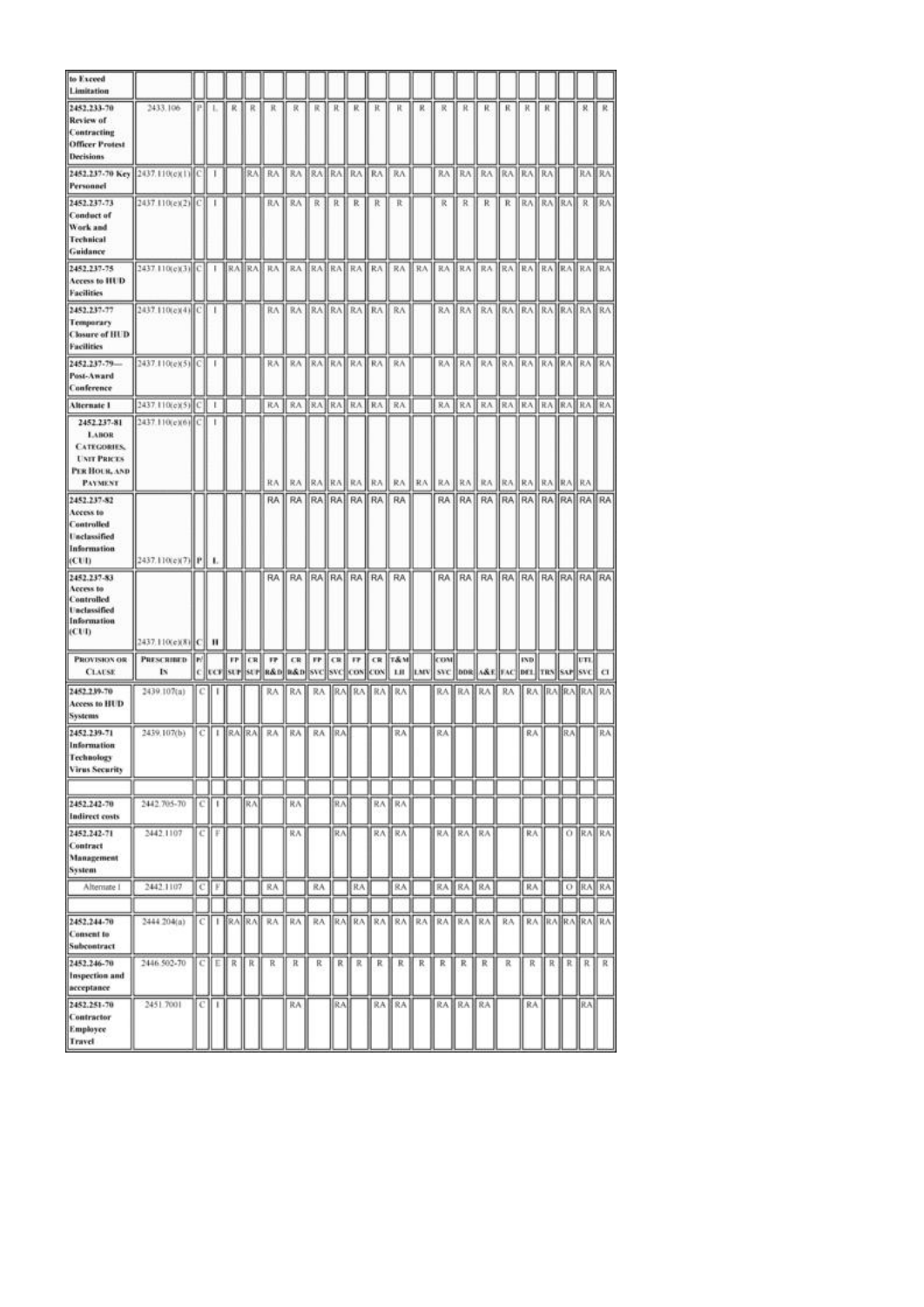| 2452.219-71<br>Notification of<br>competition<br>limited to<br>eligible 8(a)<br>concerns -<br>Alternate III to<br>FAR 52.219-18 | 2419.811-<br>3(d)(3)                  |      |            |            |           |                            |                                  |    |     |             |   |                                                                                                                               |                      |                               |     |                            |     |            |          |     |       |
|---------------------------------------------------------------------------------------------------------------------------------|---------------------------------------|------|------------|------------|-----------|----------------------------|----------------------------------|----|-----|-------------|---|-------------------------------------------------------------------------------------------------------------------------------|----------------------|-------------------------------|-----|----------------------------|-----|------------|----------|-----|-------|
| 2452.219-72<br>Section 8(a)<br><b>Direct Awards</b><br>(Deviation)                                                              | 2419.811-3(f) C 1                     |      |            |            |           |                            |                                  |    |     |             |   |                                                                                                                               |                      |                               |     |                            |     |            |          |     |       |
| 2452.219-73<br>Incorporation of<br>Subcontracting<br>Plan                                                                       | 2419.708(b)                           |      | $ C   + 1$ |            |           |                            |                                  |    |     |             |   | RA RA RA RA RA RA RA RA RA                                                                                                    | RA RA RA RA RA RA RA |                               |     |                            |     |            |          |     | RA RA |
| 2452.219-74<br><b>Small Business</b><br>Subcontracting<br>Goals                                                                 | 2419.708(b) PL                        |      |            | $\alpha$   | $0$   $0$ |                            | $\Omega$                         |    |     | 0 1 0 1 0 1 |   | - O                                                                                                                           | $\alpha$ 0           |                               | LO. | 0.                         | LO. | ю          | $\Omega$ | 0.  | LO.   |
| <b>PROVISION OR</b><br><b>CLAUSE</b>                                                                                            | <b>PRESCRIBED</b><br>IN.              | le/l |            |            |           | FP CR FP                   |                                  |    |     |             |   | CR FF CR FF CR T&M<br> c  ver  str  str  s&o  s&o  svc  svc  cov  cov   Lu   tMV  svc  dos  A&t  rAc  det  TRS  svr  svc   Cl |                      | COM                           |     |                            |     | <b>IND</b> |          | vn. |       |
| 2452.222-70<br>Accessibility of<br>meetings.<br>conferences, and<br>seminars to<br>persons with<br>disabilities                 | 2422.1408(c)                          | lС   | п          |            |           | RA                         | RA RAIRA RAIRA                   |    |     |             |   | RA                                                                                                                            |                      | RA                            | RA  | RA                         | RA  | RA         |          |     | RA RA |
| 2452.227-70<br>Government<br>Information                                                                                        | 2427.470                              | ЮJ   | -          |            |           |                            | RA   RA   RA   RA   RA   RA   RA |    |     |             |   |                                                                                                                               |                      |                               |     | RA RA RA RA RA RA RA RA RA |     |            |          |     |       |
| Alternate 1                                                                                                                     | 2427,470                              | C)   | т          |            |           |                            | RA RA RATRATRATRAT               |    |     |             |   | RA.                                                                                                                           |                      |                               |     | RA RA RA RA RA RA RA RA RA |     |            |          |     |       |
| 2452.232-70<br>Payment<br><b>Schedule</b> and<br>Invoice<br>Submission<br>(Fixed-Price)                                         | 2432.908(c)(2) C                      |      | -          | R          |           | R                          |                                  | R  |     | R.          |   |                                                                                                                               |                      |                               |     |                            |     |            |          |     |       |
|                                                                                                                                 | Alternate 1 2432 908(c)(2) C   1   RA |      |            |            |           | RA                         |                                  | RA |     | RA          |   |                                                                                                                               |                      |                               |     |                            |     |            |          |     |       |
| 2452.232-71<br>Voucher<br>Submission<br>(Cost-<br>Reimbursement)                                                                | 2432.908(c)(3) C                      |      | 1          |            | R         |                            | R                                |    | R   |             | R | R                                                                                                                             |                      |                               |     |                            |     |            |          |     |       |
|                                                                                                                                 | Alternate 1 2432 908(c)(3) C 1        |      |            |            | RA.       |                            | RA                               |    | RA. |             |   | RA RA                                                                                                                         |                      |                               |     |                            |     |            |          |     |       |
| 2452.232-72<br>Limitation of<br>Government's<br>Obligation                                                                      | 2432.705-70 [C]                       |      | 1          | <b>BRA</b> |           | RA                         |                                  | RA |     | RA          |   |                                                                                                                               |                      |                               |     |                            |     |            |          |     |       |
| 2452.232-73<br>Constructive<br>Acceptance<br><b>Period</b>                                                                      | 2432.908(c)(1) C 1                    |      |            |            |           | RA RA RA RA RA RA RA RA RA |                                  |    |     |             |   |                                                                                                                               |                      | RA RA RA RA RA RA RA RA RA RA |     |                            |     |            |          |     |       |
|                                                                                                                                 |                                       |      |            |            |           |                            |                                  |    |     |             |   |                                                                                                                               |                      |                               |     |                            |     |            |          |     |       |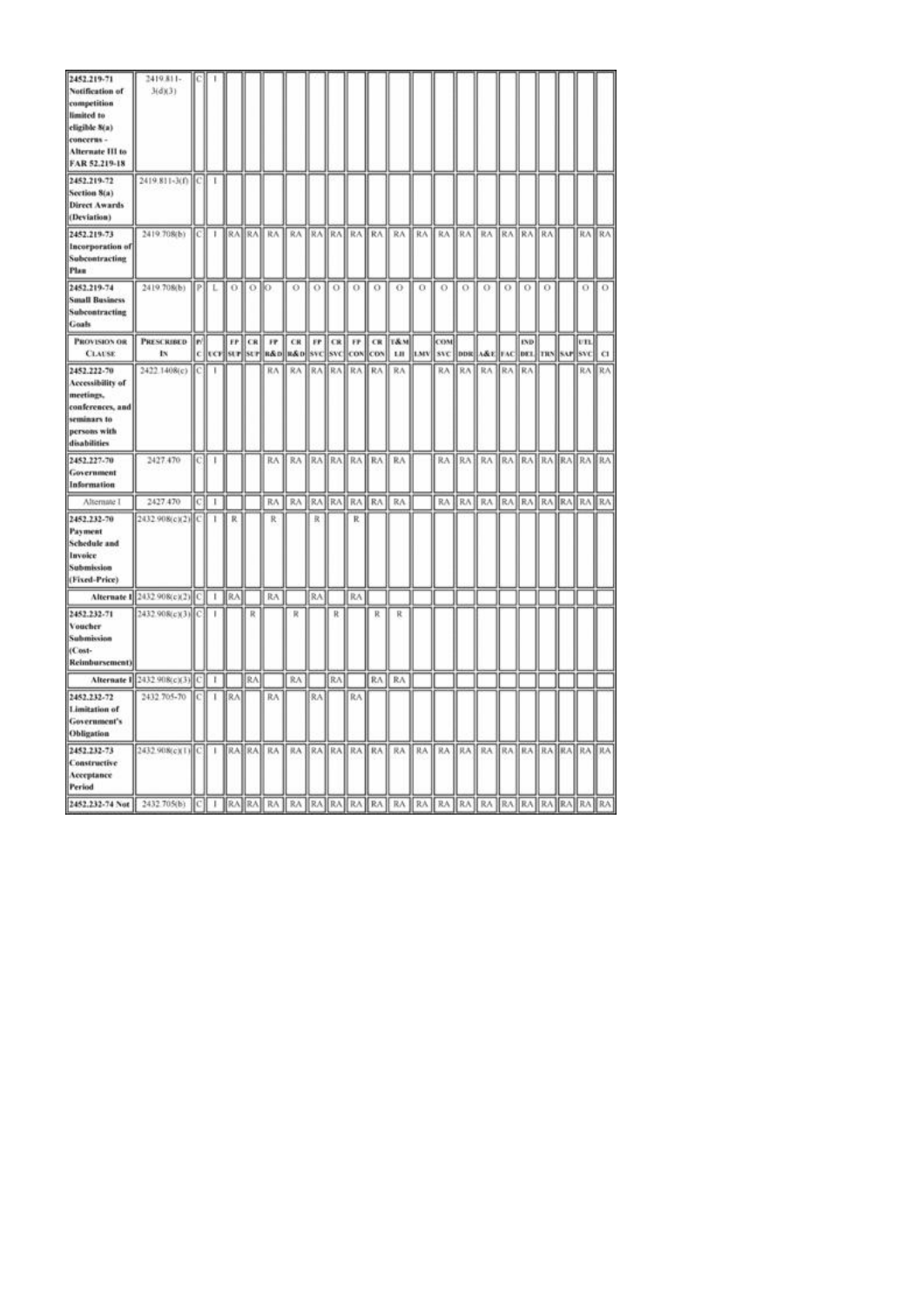| to Exceed<br>Limitation                                                                                   |                                 |   |              |                 |    |                  |                              |    |                 |    |                   |                                                                                                                                                 |       |            |                 |                                  |                 |            |       |     |           |                     |
|-----------------------------------------------------------------------------------------------------------|---------------------------------|---|--------------|-----------------|----|------------------|------------------------------|----|-----------------|----|-------------------|-------------------------------------------------------------------------------------------------------------------------------------------------|-------|------------|-----------------|----------------------------------|-----------------|------------|-------|-----|-----------|---------------------|
| 2452.233-70<br>Review of<br>Contracting<br><b>Officer Protest</b><br>Decisions                            | 2433.106                        |   | PIL          | R.I             | R  | К                | R                            |    | 民日氏             | R. | R                 | ĸ                                                                                                                                               | R.    | 求          | R               | R                                | К.              | К          | к     |     | я.        | R                   |
| 2452.237-70 Key 2437.110(e)(1) C 1<br>Personnel                                                           |                                 |   |              |                 |    | RAE RA           | RA ERA RAERA RAILRA          |    |                 |    |                   |                                                                                                                                                 |       |            |                 | RA RA RA RA RA RA                |                 |            |       |     |           | RA RAI              |
| 2452.237-73<br><b>Conduct of</b><br>Work and<br>Technical<br>Guidance                                     | 2437.110(e)(2) <sup>[C]</sup> 1 |   |              |                 |    |                  | RA    RA    R    R    R    R |    |                 |    |                   | R                                                                                                                                               |       |            | R R             | R R RAIRAIRA R RAI               |                 |            |       |     |           |                     |
| 2452.237-75<br>Access to HUD<br><b>Facilities</b>                                                         |                                 |   |              |                 |    |                  |                              |    |                 |    |                   |                                                                                                                                                 |       |            |                 |                                  |                 |            |       |     |           |                     |
| 2452.237-77<br>Temporary<br><b>Closure of HUD</b><br><b>Facilities</b>                                    | 2437.110(e)(4)(C) 1             |   |              |                 |    |                  | RA RA RAHRA RAHRA RA         |    |                 |    |                   |                                                                                                                                                 |       |            |                 | RA RA RA RA RA RA RA RAHRAHRA    |                 |            |       |     |           |                     |
| 2452.237-79-<br>Post-Award<br>Canference                                                                  | 2437.110(e)(5) C   1            |   |              |                 |    | 我永               | RABRARABRA RA RA             |    |                 |    |                   |                                                                                                                                                 |       |            |                 | RA RAIRA RAIRA RAIRA RAIRA       |                 |            |       |     |           |                     |
| Alternate 1                                                                                               | 2437.110(e)(5) C                |   | $\mathbf{I}$ |                 |    | RA               | RA BRA RA RA RA              |    |                 |    |                   | RA                                                                                                                                              |       |            |                 | RA KA KA KA KA KA KA KA KA KA    |                 |            |       |     |           |                     |
| 2452.237-81<br><b>LABOR</b><br><b>CATEGORIES</b><br><b>UNIT PRICES</b><br>PER HOUR, AND<br><b>PAYMENT</b> | 2437.110(e)(6) C                |   | -            |                 |    | RA <sub>I</sub>  | RA                           |    | <b>RAIRAIRA</b> |    | RA II             |                                                                                                                                                 | RA RA | RA         |                 | RA RA RA RA                      |                 |            | RA RA |     | <b>RA</b> |                     |
| 2452.237-82<br>Access to<br><b>Controlled</b><br><b>Unclassified</b><br>Information<br>(CUI)              | 2437.110(e)(7) P                |   | ۰.           |                 |    |                  |                              |    |                 |    |                   | RA   RA   RA   RA   RA   RA   RA                                                                                                                |       |            |                 | RA RA RA RA RA RA RA RA RA RA RA |                 |            |       |     |           |                     |
| 2452.237-83<br>Access to<br>Controlled<br><b>Unclassified</b><br>Information<br>(CUI)                     | 2437.110(e)(8) C H              |   |              |                 |    | RA               |                              |    |                 |    | RA RAIRAIRAIRA RA | RA <sub></sub>                                                                                                                                  |       |            |                 | RA RA RA RA RA RA RA RA RA RA RA |                 |            |       |     |           |                     |
| <b>PROVISION OR</b><br><b>CLAUSE</b>                                                                      | PRESCRIBED   P/<br><b>IN</b>    |   |              |                 |    |                  |                              |    |                 |    |                   | <b>FF CR FF CR FF CR FF CR T&amp;M</b><br>C [ UCF[ SUF  SUF  R&D  R&D  SVC  COS  COS  COS   LIE   LMV   SVC   DDR  A&E  FAC  DEL  TRN  SAF  SVC |       | <b>CON</b> |                 |                                  |                 | <b>IND</b> |       |     | UTL]      | $\alpha$            |
| 2452.239-70<br>Access to HUD<br><b>Systems</b>                                                            | 2439.107(a)                     |   |              |                 |    | RA               | RA                           |    |                 |    |                   | RA RA RA RA RA                                                                                                                                  |       |            |                 | RA RABRA RA                      |                 |            |       |     |           | RA RAJRAJRAJ RAJ    |
| 2452.239-71<br><b>Information</b><br>Technology<br><b>Virus Security</b>                                  | 2439.107(b)                     |   |              |                 |    | C   I  RA RA  RA | <b>RA</b> ■                  |    | RA JRA          |    |                   | RA                                                                                                                                              |       | RA:        |                 |                                  |                 | RA         |       | BAJ |           | RA.                 |
|                                                                                                           |                                 |   |              |                 |    |                  |                              |    |                 |    |                   |                                                                                                                                                 |       |            |                 |                                  |                 |            |       |     |           |                     |
| 2452.242-70<br>Indirect costs                                                                             | 2442.705-70                     | с | ı            |                 | RA |                  | 民汽                           |    | R.A             |    | RA.               | RA                                                                                                                                              |       |            |                 |                                  |                 |            |       |     |           |                     |
| 2452.242-71<br>Contract<br>Management<br>System                                                           | 2442.1107                       | с | F            |                 |    |                  | 抗凡                           |    | RΛ              |    |                   | RA IRA                                                                                                                                          |       |            | RA RA RA        |                                  |                 | RA:        |       |     |           | O RAIRA             |
| Alternate 1                                                                                               | 2442.1107                       | c | F.           |                 |    | RA               |                              | RA |                 | RA |                   | RA.                                                                                                                                             |       | RA         | ∦RA.            | <b>RA</b>                        |                 | RA         |       |     | O RAIRA   |                     |
| 2452.244-70                                                                                               | 2444 204(a)                     | с |              | $ $ $ RA$ $ RA$ |    | RA               | RA                           |    |                 |    |                   | RA RAIRA RAIRAIRA RAIRAIRA                                                                                                                      |       |            |                 |                                  | RA <sub>1</sub> |            |       |     |           | <b>RA RARARAIRA</b> |
| Consent to<br>Subcontract                                                                                 |                                 |   |              |                 |    |                  |                              |    |                 |    |                   |                                                                                                                                                 |       |            |                 |                                  |                 |            |       |     |           |                     |
| 2452.246-70<br>Inspection and<br>acceptance                                                               | 2446.502-70                     | с | Е            | R               | К  | R                | R                            | R  | R               | R  | R                 | R                                                                                                                                               | R     | R          | R               | R                                | R               | R          | R     | R   | R.        | R                   |
| 2452.251-70<br>Contractor<br>Employee<br><b>Travel</b>                                                    | 2451.7001                       | с | 1            |                 |    |                  | RA                           |    | ∥RA             |    |                   | RA RA                                                                                                                                           |       |            | <b>RABRABRA</b> |                                  |                 | RA:        |       |     | RA.       |                     |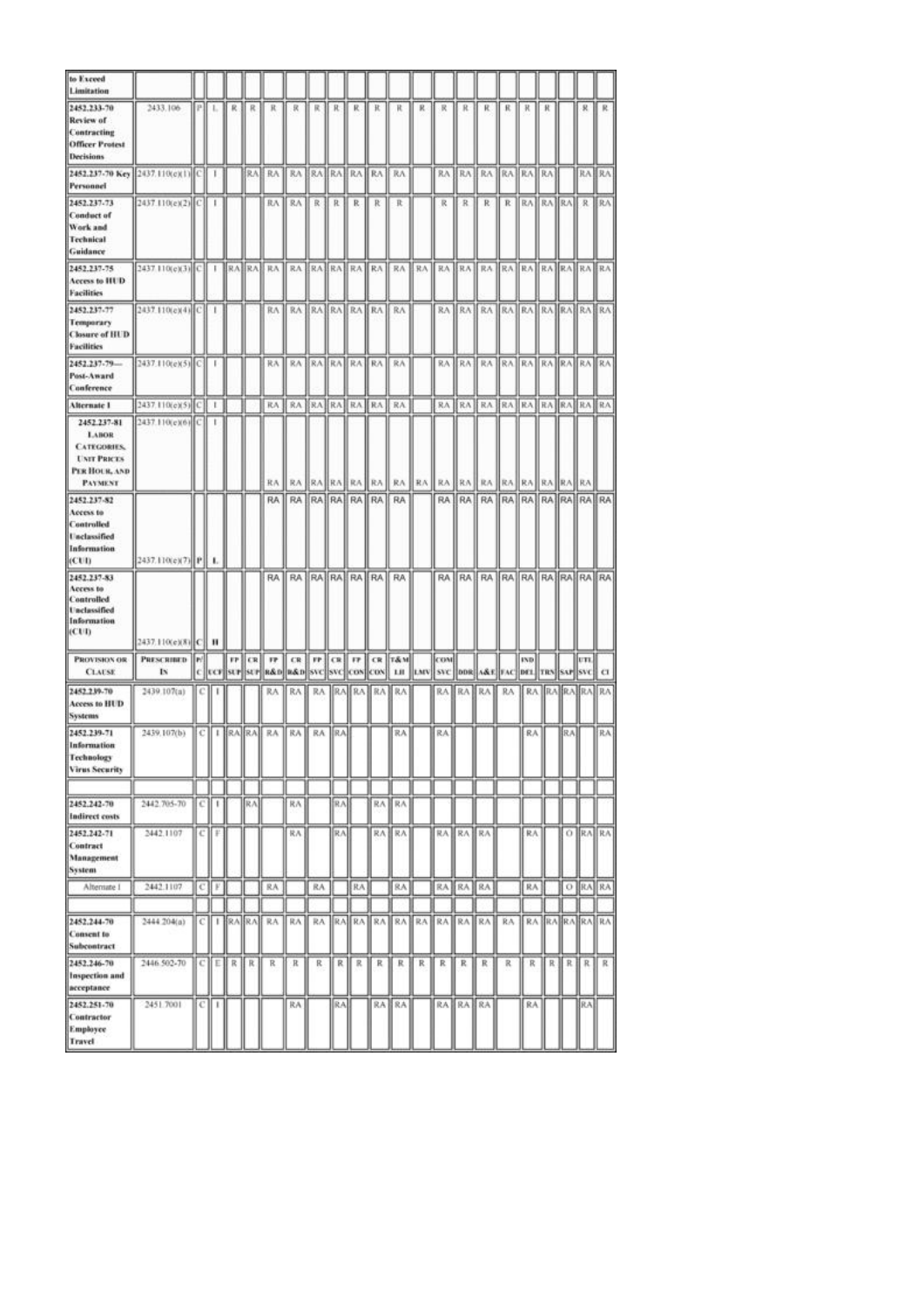| to Exceed<br>Limitation                                                                                   |                                 |   |              |                 |    |                  |                              |    |                 |    |                   |                                                                                                                                                 |       |            |                 |                                  |                 |            |       |     |           |                     |
|-----------------------------------------------------------------------------------------------------------|---------------------------------|---|--------------|-----------------|----|------------------|------------------------------|----|-----------------|----|-------------------|-------------------------------------------------------------------------------------------------------------------------------------------------|-------|------------|-----------------|----------------------------------|-----------------|------------|-------|-----|-----------|---------------------|
| 2452.233-70<br>Review of<br>Contracting<br><b>Officer Protest</b><br>Decisions                            | 2433.106                        |   | PIL          | R.I             | R  | К                | R                            |    | 民日氏             | R. | R                 | ĸ                                                                                                                                               | R.    | 求          | R               | R                                | К.              | К          | к     |     | я.        | R                   |
| 2452.237-70 Key 2437.110(e)(1) C 1<br>Personnel                                                           |                                 |   |              |                 |    | RAE RA           | RA ERA RAERA RAILRA          |    |                 |    |                   |                                                                                                                                                 |       |            |                 | RA RA RA RA RA RA                |                 |            |       |     |           | RA RAI              |
| 2452.237-73<br><b>Conduct of</b><br>Work and<br>Technical<br>Guidance                                     | 2437.110(e)(2) <sup>[C]</sup> 1 |   |              |                 |    |                  | RA    RA    R    R    R    R |    |                 |    |                   | R                                                                                                                                               |       |            | R R             | R R RAIRAIRA R RAI               |                 |            |       |     |           |                     |
| 2452.237-75<br>Access to HUD<br><b>Facilities</b>                                                         |                                 |   |              |                 |    |                  |                              |    |                 |    |                   |                                                                                                                                                 |       |            |                 |                                  |                 |            |       |     |           |                     |
| 2452.237-77<br>Temporary<br><b>Closure of HUD</b><br><b>Facilities</b>                                    | 2437.110(e)(4)(C) 1             |   |              |                 |    |                  | RA RA RAHRA RAHRA RA         |    |                 |    |                   |                                                                                                                                                 |       |            |                 | RA RA RA RA RA RA RA RAHRAHRA    |                 |            |       |     |           |                     |
| 2452.237-79-<br>Post-Award<br>Canference                                                                  | 2437.110(e)(5) C   1            |   |              |                 |    | 我永               | RABRARABRA RA RA             |    |                 |    |                   |                                                                                                                                                 |       |            |                 | RA RAIRA RAIRA RAIRA RAIRA       |                 |            |       |     |           |                     |
| Alternate 1                                                                                               | 2437.110(e)(5) C                |   | $\mathbf{I}$ |                 |    | RA               | RA BRA RA RA RA              |    |                 |    |                   | RA                                                                                                                                              |       |            |                 | RA KA KA KA KA KA KA KA KA KA    |                 |            |       |     |           |                     |
| 2452.237-81<br><b>LABOR</b><br><b>CATEGORIES</b><br><b>UNIT PRICES</b><br>PER HOUR, AND<br><b>PAYMENT</b> | 2437.110(e)(6) C                |   | -            |                 |    | RA <sub>I</sub>  | RA                           |    | <b>RAIRAIRA</b> |    | RA II             |                                                                                                                                                 | RA RA | RA         |                 | RA RA RA RA                      |                 |            | RA RA |     | <b>RA</b> |                     |
| 2452.237-82<br>Access to<br><b>Controlled</b><br><b>Unclassified</b><br>Information<br>(CUI)              | 2437.110(e)(7) P                |   | ۰.           |                 |    |                  |                              |    |                 |    |                   | RA   RA   RA   RA   RA   RA   RA                                                                                                                |       |            |                 | RA RA RA RA RA RA RA RA RA RA RA |                 |            |       |     |           |                     |
| 2452.237-83<br>Access to<br>Controlled<br><b>Unclassified</b><br>Information<br>(CUI)                     | 2437.110(e)(8) C H              |   |              |                 |    | RA               |                              |    |                 |    | RA RAIRAIRAIRA RA | RA <sub></sub>                                                                                                                                  |       |            |                 | RA RA RA RA RA RA RA RA RA RA RA |                 |            |       |     |           |                     |
| <b>PROVISION OR</b><br><b>CLAUSE</b>                                                                      | PRESCRIBED   P/<br>18           |   |              |                 |    |                  |                              |    |                 |    |                   | <b>FF CR FF CR FF CR FF CR T&amp;M</b><br>C [ UCF[ SUF  SUF  R&D  R&D  SVC  COS  COS  COS   LIE   LMV   SVC   DDR  A&E  FAC  DEL  TRN  SAF  SVC |       | <b>CON</b> |                 |                                  |                 | <b>IND</b> |       |     | UTL]      | $\alpha$            |
| 2452.239-70<br>Access to HUD<br><b>Systems</b>                                                            | 2439.107(a)                     |   |              |                 |    | RA               | RA                           |    |                 |    |                   | RA RA RA RA RA                                                                                                                                  |       |            |                 | RA RABRA RA                      |                 |            |       |     |           | RA RAJRAJRAJ RAJ    |
| 2452.239-71<br><b>Information</b><br>Technology<br><b>Virus Security</b>                                  | 2439.107(b)                     |   |              |                 |    | C   I  RA RA  RA | <b>RA</b> ■                  |    | RA JRA          |    |                   | RA                                                                                                                                              |       | RA:        |                 |                                  |                 | RA         |       | BAJ |           | RA.                 |
|                                                                                                           |                                 |   |              |                 |    |                  |                              |    |                 |    |                   |                                                                                                                                                 |       |            |                 |                                  |                 |            |       |     |           |                     |
| 2452.242-70<br>Indirect costs                                                                             | 2442.705-70                     | с | ı            |                 | RA |                  | 民汽                           |    | R.A             |    | RA.               | RA                                                                                                                                              |       |            |                 |                                  |                 |            |       |     |           |                     |
| 2452.242-71<br>Contract<br>Management<br>System                                                           | 2442.1107                       | с | F            |                 |    |                  | 抗凡                           |    | RΛ              |    |                   | RA IRA                                                                                                                                          |       |            | RA RAJ          | RA                               |                 | RA:        |       |     |           | O RAIRA             |
| Alternate 1                                                                                               | 2442.1107                       | c | F.           |                 |    | RA               |                              | RA |                 | RA |                   | RA.                                                                                                                                             |       | RA         | ∦RA.            | <b>RA</b>                        |                 | RA         |       |     | O RAIRA   |                     |
| 2452.244-70                                                                                               | 2444 204(a)                     | с |              | $ $ $ RA$ $ RA$ |    | RA               | RA                           |    |                 |    |                   | RA RAIRA RAIRAIRA RAIRAIRA                                                                                                                      |       |            |                 |                                  | RA <sub>1</sub> |            |       |     |           | <b>RA RARARAIRA</b> |
| Consent to<br>Subcontract                                                                                 |                                 |   |              |                 |    |                  |                              |    |                 |    |                   |                                                                                                                                                 |       |            |                 |                                  |                 |            |       |     |           |                     |
| 2452.246-70<br>Inspection and<br>acceptance                                                               | 2446.502-70                     | с | Е            | R               | К  | R                | R                            | R  | R               | R  | R                 | R                                                                                                                                               | R     | R          | R               | R                                | R               | R          | R     | R   | R.        | R                   |
| 2452.251-70<br>Contractor<br>Employee<br><b>Travel</b>                                                    | 2451.7001                       | с | 1            |                 |    |                  | RA                           |    | ∥RA             |    |                   | RA RA                                                                                                                                           |       |            | <b>RABRABRA</b> |                                  |                 | RA:        |       |     | RA.       |                     |